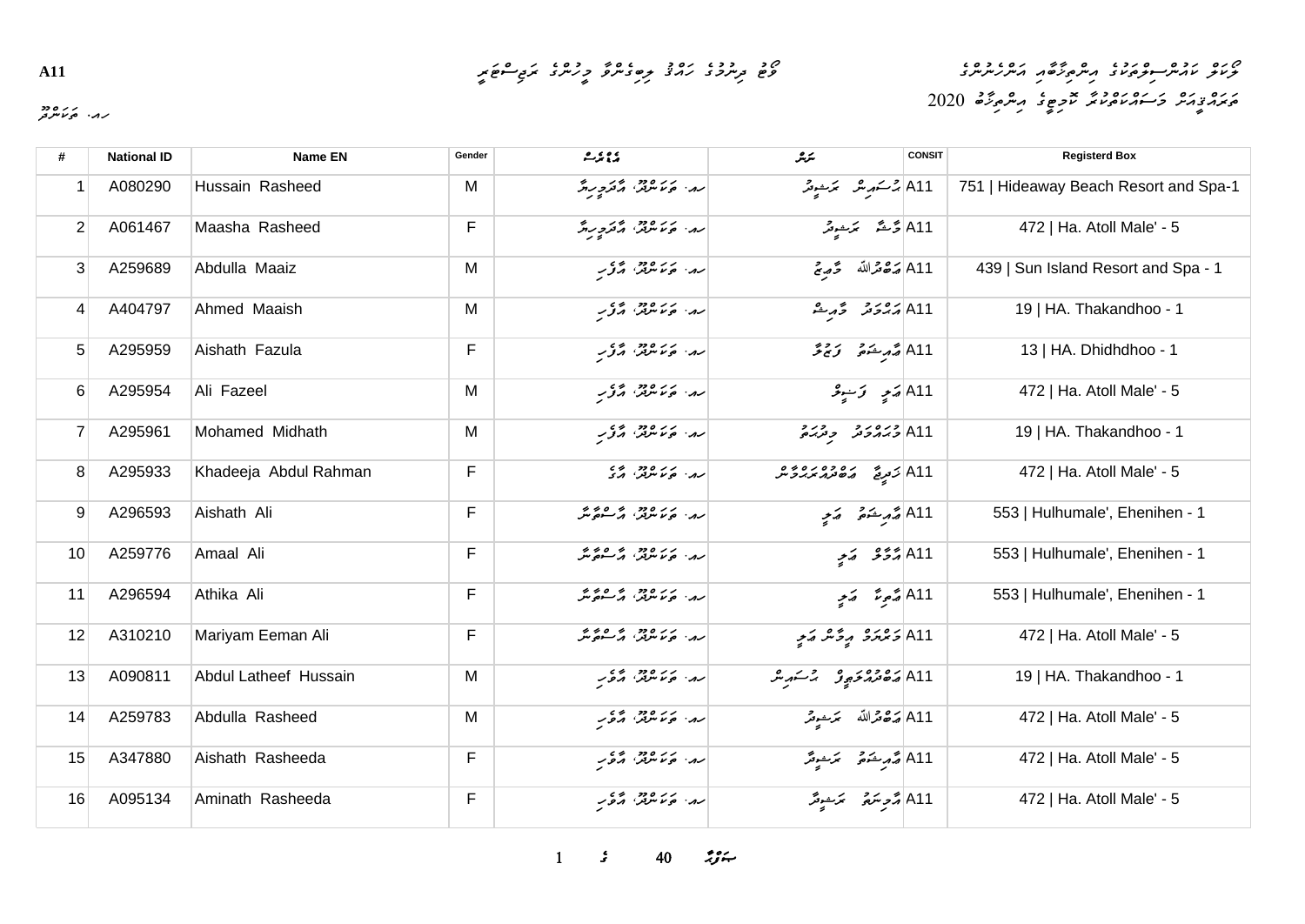*sCw7q7s5w7m< o<n9nOoAw7o< sCq;mAwBoEw7q<m; wBm;vB* م من المرة المرة المرة المرجع المرجع في المركبة 2020<br>مجم*د المريض المربوط المربع المرجع في المراجع المركبة* 

| 17 | A296361 | Fathimath Hassan     | F | رە بە ئەسجىد بەر ئەتەب   | A11 ۇ <sub>جو</sub> رَى ئەسەش     | 472   Ha. Atoll Male' - 5             |
|----|---------|----------------------|---|--------------------------|-----------------------------------|---------------------------------------|
| 18 | A296298 | Mariyam Rasheeda     | F | رد. وناس ده وي           | A11 ك <i>ويمبر بم ترجيد تر</i>    | 472   Ha. Atoll Male' - 5             |
| 19 | A296124 | Abdulla Sinan        | M | رە بەر ەدە كەرەپچى       | A11 كەھەتراللە   سومئزىئر         | 472   Ha. Atoll Male' - 5             |
| 20 | A083459 | Adnan Ali            | M | رد. نوم سرق کرده وی      | A11 كەترىترىتر   كەمچ             | 472   Ha. Atoll Male' - 5             |
| 21 | A153835 | Ali Sinan            | M | رە بەر ەدە ئەرەپچى       | A11 کەچە سەيگەنگە                 | 472   Ha. Atoll Male' - 5             |
| 22 | A296119 | Hassan Sinan         | M | رە بەر ەدە كەردە ئە      | A11  بَرْسَة مَّرْ سِعَةً مِسْر   | 394   Addu Meedhoo - 3                |
| 23 | A141525 | Hawwa Zahira         | F | رە بەر ەدەر ئەرەپچى      | A11 بَرْدْءٌ تَجْرِبَّرُ          | 472   Ha. Atoll Male' - 5             |
| 24 | A296123 | Hussain Sinan        | M | رد. ئەر ئەرە ئەر ئەر ئەر | A11 پرستہریش سینٹریشر             | 472   Ha. Atoll Male' - 5             |
| 25 | A296125 | Mohamed Ahmed        | M | رە بەرەدە ئەرەپى         | A11 <i>ډېره ده بره ده</i>         | 472   Ha. Atoll Male' - 5             |
| 26 | A147011 | Abdul Razzaq Adam    | M | رد و دود دور و ،         | A11 ג׳פיקי פיז ביקי פ             | 553   Hulhumale', Ehenihen - 1        |
| 27 | A090777 | Shareefa Adam        | F | رد. په سرور ده در ده د   | A11 ڪمبرگر گھر گھر                | 19   HA. Thakandhoo - 1               |
| 28 | A090776 | Sofiyya Adam         | F | رد به دود در ده          | A11 بەرەپە ئەمەدە                 | 19   HA. Thakandhoo - 1               |
| 29 | A149599 | Abdul Hameed Mohamed | M | رە بە ئەس ئەرەبى         | A11 בפינקיקי - 2010 ביני          | 472   Ha. Atoll Male' - 5             |
| 30 | A132930 | Fathimath Leena      | F | رد بر دود. د ده          | A11 <i>وَّج</i> وَدَّة وَ مِتَّر  | 472   Ha. Atoll Male' - 5             |
| 31 | A295926 | Ibrahim Hameed       | M | رد و موسر در در در       | A11 م <i>ەھتىر ئىچى</i> تە        | 751   Hideaway Beach Resort and Spa-1 |
| 32 | A295924 | Rasheeda Mohamed     | F | رد بر دود. د ده          | A11  يَرَسْوِيَّر - 3 دُمْرَوْيَر | 472   Ha. Atoll Male' - 5             |
| 33 | A090710 | Shahidha Mohamed     | F | رد کا سرفان از دره د     | A11 حَدَرِيْرَ وَبَرَهُ وَلَا     | 566   Villimale' Ehenihen - 1         |

*2 sC 40 nNw?mS*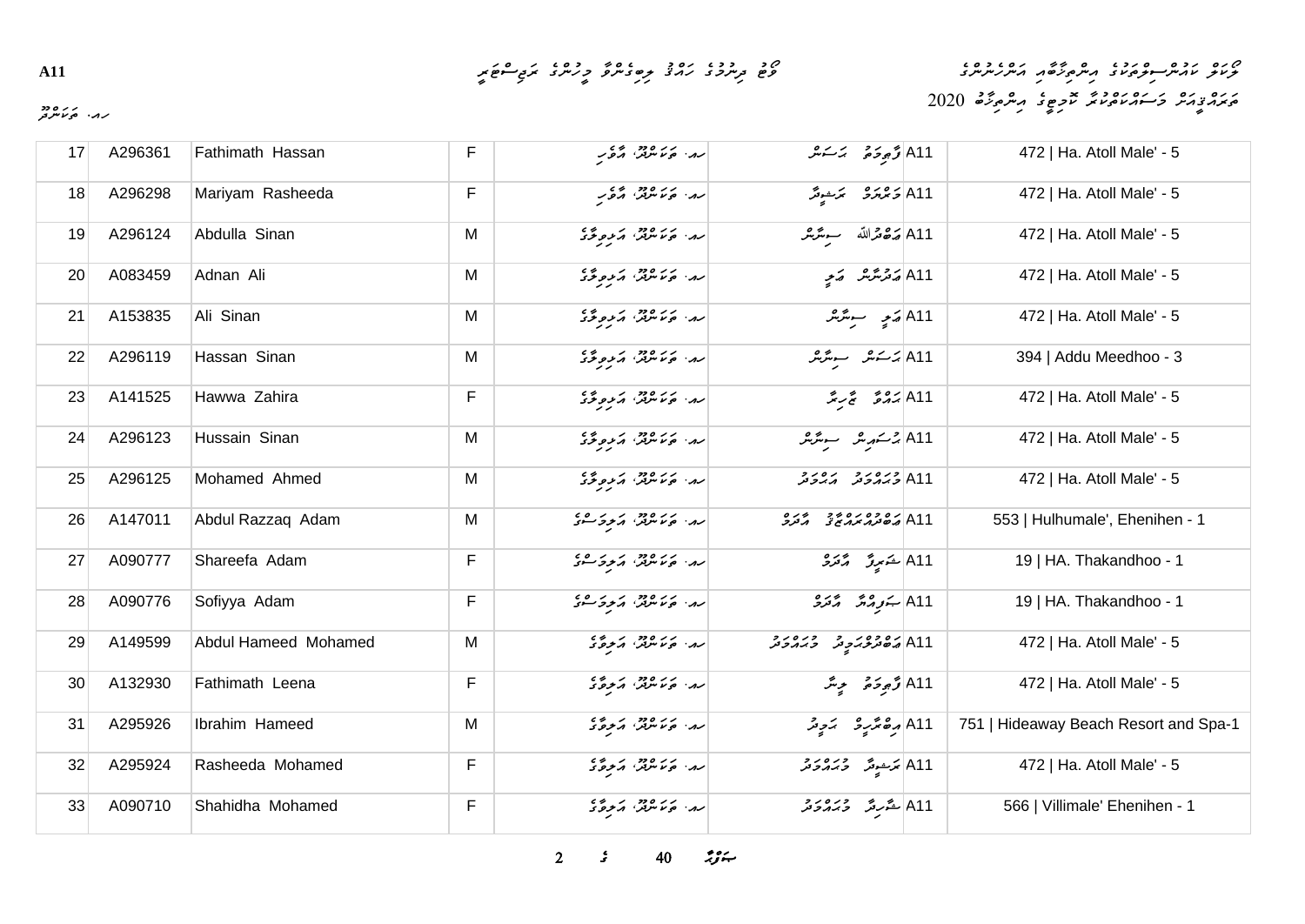*sCw7q7s5w7m< o<n9nOoAw7o< sCq;mAwBoEw7q<m; wBm;vB* م من المسجد المسجد المسجد المسجد المسجد العام 2020<br>مسجد المسجد المسجد المسجد المسجد المسجد المسجد المسجد المسجد ال

| 34 | A295927 | Zahidha Mohamed               | F            | رە بە ئەسرىتى، ئەبرەتمى                          | A11 تج ب <i>ِ</i> مَّد <i>ح</i> جبھ تحد | 19   HA. Thakandhoo - 1               |
|----|---------|-------------------------------|--------------|--------------------------------------------------|-----------------------------------------|---------------------------------------|
| 35 | A090711 | Zareena Moosa                 | F            | رد کوناسری کروی                                  | A11 کی مریٹر سمجنگ                      | 19   HA. Thakandhoo - 1               |
| 36 | A079711 | Aishath Nuzufa                | F            | ג גם כבן גם שיכש ב<br>גזרי המינית אלי המיניאנדיב | A11 مَدْمِرْ مَشْهَوَ مَسْبَعْ قَرْ     | 599   Fuvammulah Ehenihen-1           |
| 37 | A259746 | <b>Arusham Mohamed Sodhig</b> | M            | ر در ودور ده دوره<br>روسی مسرفران مسر شرحری      | A11 كەبىر شەك ئەسەر ئەر ئىسىر ئىسىر ئىس | 472   Ha. Atoll Male' - 5             |
| 38 | A090759 | Fathimath Adam                | $\mathsf{F}$ | رد وده ده دود .<br>رو، وباش د شرش در             | A11 وَّجِ دَمَ مَسَرَّدَ                | 553   Hulhumale', Ehenihen - 1        |
| 39 | A034210 | Mohamed Sodiq                 | M            | ג הנסח גם הקידורי<br>הגי קיעית הייתיית בצ        | A11 <i>ڈیز پروتر</i> ج <sup>و</sup> مری | 751   Hideaway Beach Resort and Spa-1 |
| 40 | A102323 | Naseema Ibrahim               | F            | גן פרדי גם דידים<br>גן יפעיתרי, גיינייניגבצ      | A11  سَرَسِودَ مِنْ صَحَرِدَةِ          | 472   Ha. Atoll Male' - 5             |
| 41 | A259777 | Ahmed Viam                    | M            | גג בעספר ביישוב<br>גגי פעיתנג' גיבר              | A11 كەنزىقر ب <i>و</i> گەنز             | 19   HA. Thakandhoo - 1               |
| 42 | A286150 | Ali Moosa                     | M            | גן פרד ביישוב<br>הזה יפיעיות ביישובי             | A11  رَمِ تَرْحَ                        | 19   HA. Thakandhoo - 1               |
| 43 | A296610 | Mohamed Miraaz                | M            | גו, הגסדה המיד<br>גו, הניתנה המיד                | A11  <i>وبزودوتر ج</i> گرشم             | 19   HA. Thakandhoo - 1               |
| 44 | A296607 | Zaahiya Ali                   | $\mathsf{F}$ | גג פניקה ביניק.<br>גגי פעיתה, גיגב               | A11 تج رِ بَرَ مَرْمٍ                   | 19   HA. Thakandhoo - 1               |
| 45 | A296609 | Zahira Ali                    | F            | גג בעספר ביישוב<br>גגי פעיתנג' גיבר              | A11 تج برتمر - <i>م</i> َج ِ            | 19   HA. Thakandhoo - 1               |
| 46 | A113234 | Abdul Gaffar Moosa            | M            | رد کا مرد وجه در کار د                           | A11 كەھەرمەرە بەر يېتىش                 | 472   Ha. Atoll Male' - 5             |
| 47 | A090767 | Abdul Sattar Moosa            | M            | رد کا مرده دو برگران                             | A11 كەھەر بەر ئەرگە ئەسىر               | 472   Ha. Atoll Male' - 5             |
| 48 | A296168 | Assadh Abdul Razzag           | M            | رە بە ئەھەر ئەسكەن                               | A11 كەشكەتىرى كەھە <i>ر ئەرگە</i> ئوق   | 472   Ha. Atoll Male' - 5             |
| 49 | A090768 | Mariyam Moosa                 | F            | رە بەر ەدە ئەسكىرى                               | A11 كەنگەر 3 تەسىر                      | 19   HA. Thakandhoo - 1               |
| 50 | A296166 | Mariyam Muna Abdul Razzaq     | F            | رد کا بالان اور در کار دی                        | A11 كەيمەر ئەرگە ئەھەرمەر دەرد          | 472   Ha. Atoll Male' - 5             |

**3** *3* **<b>***s* **40** *z <i>z*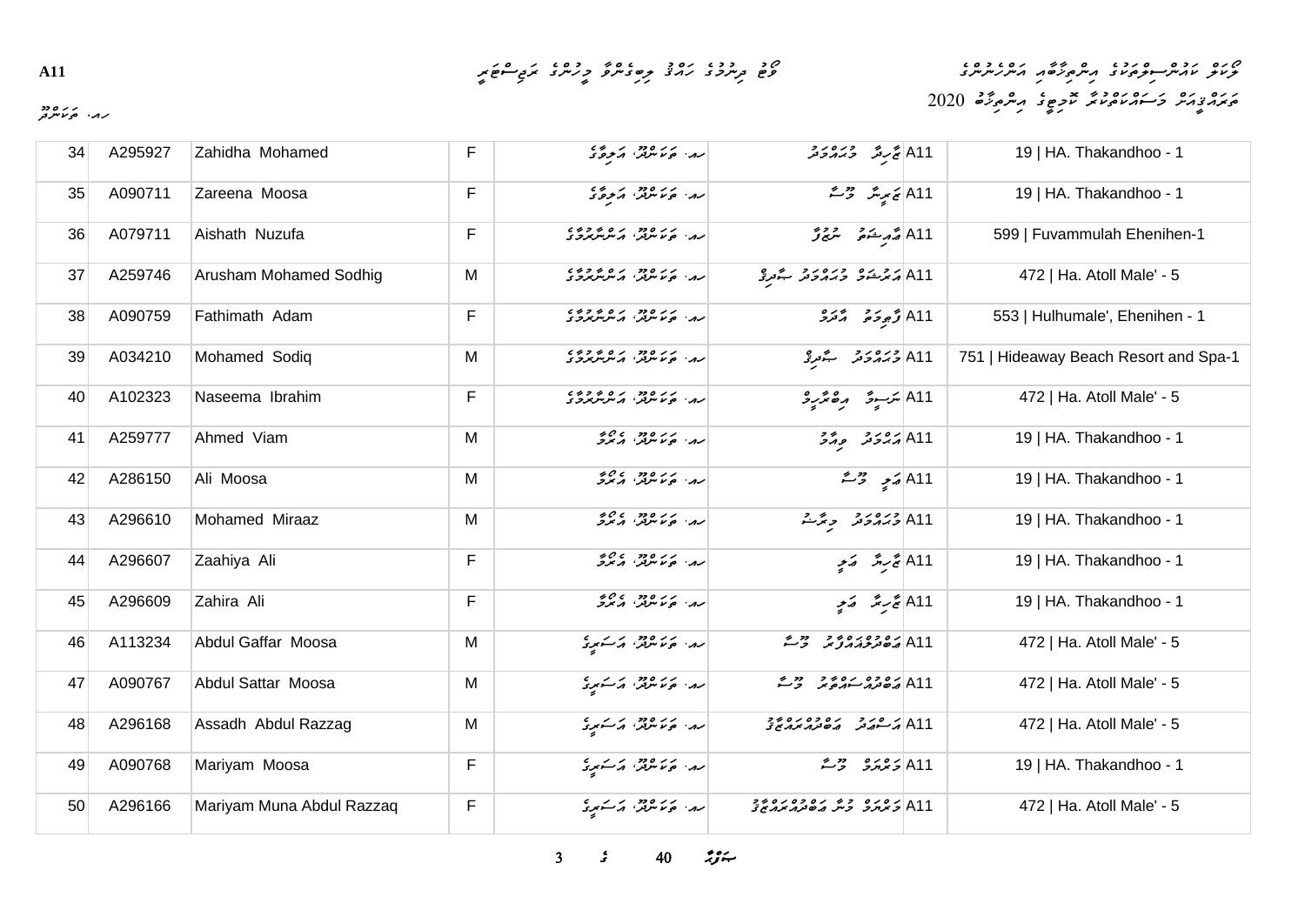*sCw7q7s5w7m< o<n9nOoAw7o< sCq;mAwBoEw7q<m; wBm;vB* م من المرة المرة المرة المرجع المرجع في المركبة 2020<br>مجم*د المريض المربوط المربع المرجع في المراجع المركبة* 

| 51 | A090766 | Moosa Hussain             | M            | رد. نوم مرفق کرکے ہوئ                                                                                                                                                                                                            | A11 تۇشە ب <sub>ە</sub> شىرىشە                 | 19   HA. Thakandhoo - 1                 |
|----|---------|---------------------------|--------------|----------------------------------------------------------------------------------------------------------------------------------------------------------------------------------------------------------------------------------|------------------------------------------------|-----------------------------------------|
| 52 | A296165 | Nafeesa Moosa             | F            | رە بە ئەھەدىي كەسكەندى                                                                                                                                                                                                           | A11 سَمِرٍ مُتَّة حُرْمَتْہ                    | 553   Hulhumale', Ehenihen - 1          |
| 53 | A094948 | Mohamed Faiz              | M            | رړ ورود تر شرور و                                                                                                                                                                                                                | A11 <i>وَبَرْدُوَ</i> تَرَ گَرَمَ مَحَ         | 472   Ha. Atoll Male' - 5               |
| 54 | A001117 | Abdul Sattar Abdul Raheem | M            | رد. و د دور د د د ده د                                                                                                                                                                                                           | A11 נככם נסמכ נסכם גם                          | 13   HA. Dhidhdhoo - 1                  |
| 55 | A084717 | Aminath Ahmed             | F            | ג פיני ג בבבי<br>גורי פיניתטי ג היישריב                                                                                                                                                                                          | A11 مَّ حِسَمَ مَ يَحْمَدُ                     | 19   HA. Thakandhoo - 1                 |
| 56 | A084721 | Fathimath Nashida         | $\mathsf{F}$ | رد. و در دور در دور<br>رد. و د سرفر، د سوبرو د                                                                                                                                                                                   | A11 <i>وَّجِ دَمَّة مَّرْسُ</i> ومَّ <i>رَ</i> | 19   HA. Thakandhoo - 1                 |
| 57 | A084720 | Haseena Abdul Raheem      | $\mathsf F$  |                                                                                                                                                                                                                                  | A11 ئەسمىدىر مەمەر <i>مەردى</i> كىر            | 553   Hulhumale', Ehenihen - 1          |
| 58 | A084718 | Muhsina Abdul Raheem      | $\mathsf{F}$ | رد و دور د دور                                                                                                                                                                                                                   | A11 جۇسىگە مەھ <i>ىرمىكى</i> رى                | 569   Kulhudhuffushi, Ehenihen-1        |
| 59 | A084716 | NASEEMA ABDUL RAHEEM      | $\mathsf F$  | ת מיטור ביטור ביטורי ביטור ביטור ביטור ביטור ביטור ביטור ביטור ביטור ביטור ביטור ביטור ביטור ביטור ביטור ביטור<br>המוריאים ביטור ביטור ביטור ביטור ביטור ביטור ביטור ביטור ביטור ביטור ביטור ביטור ביטור ביטור ביטור ביטור ביטור | A11 مَرْسِوَّرَ مَصْغَرْمُ مَرْرِقْ            | 19   HA. Thakandhoo - 1                 |
| 60 | A144567 | Abdulla Hameed            | M            | رد. ئەن سرچە ئەن دەپر                                                                                                                                                                                                            | A11 كەھەراللە كەرىمر                           | 19   HA. Thakandhoo - 1                 |
| 61 | A104572 | Ali Shaheed               | M            | رد. ئەن سرچە ئەن دەپر                                                                                                                                                                                                            | A11  كەمچە ھەرپىر                              | 566   Villimale' Ehenihen - 1           |
| 62 | A323220 | Athifa Hussain            | $\mathsf F$  | ردر ه دو در در در د                                                                                                                                                                                                              | A11 ۾ جو قريب جيڪو پيشر                        | 472   Ha. Atoll Male' - 5               |
| 63 | A079475 | Ibrahim Shakeeb           | M            | رد و دود. و و و و و د                                                                                                                                                                                                            | A11 مەھمگەر ئىس شەمەھ                          | 751   Hideaway Beach Resort and Spa-1   |
| 64 | A154899 | Ramiza Hussain            | $\mathsf F$  | رد و ده و د د د و د                                                                                                                                                                                                              | A11 بَرَّ <sub>حر</sub> يَّ بِرْسَهِ بِرْ      | 472   Ha. Atoll Male' - 5               |
| 65 | A090782 | Sakeena Moosa             | $\mathsf F$  | رد و دود. و و و و و د                                                                                                                                                                                                            | A11 سَرِیْر ڈیج ش                              | 566   Villimale' Ehenihen - 1           |
| 66 | A027054 | Abdulla Ahmed             | M            | מגי תמיית בין הי                                                                                                                                                                                                                 | A11 مَەھْتَراللە مَەرقىر                       | 661   OBLU By Atmosphere At Helengeli-1 |
| 67 | A090736 | Aishath Ahmed             | $\mathsf F$  | מגי המסתה בית בי                                                                                                                                                                                                                 | A11 مَگرمِسْتَمَعْ كَمَدْتَ مَدْ               | 19   HA. Thakandhoo - 1                 |

*r@w7m;mA .<5*

*4 s* 40 *i*<sub>s</sub> $\approx$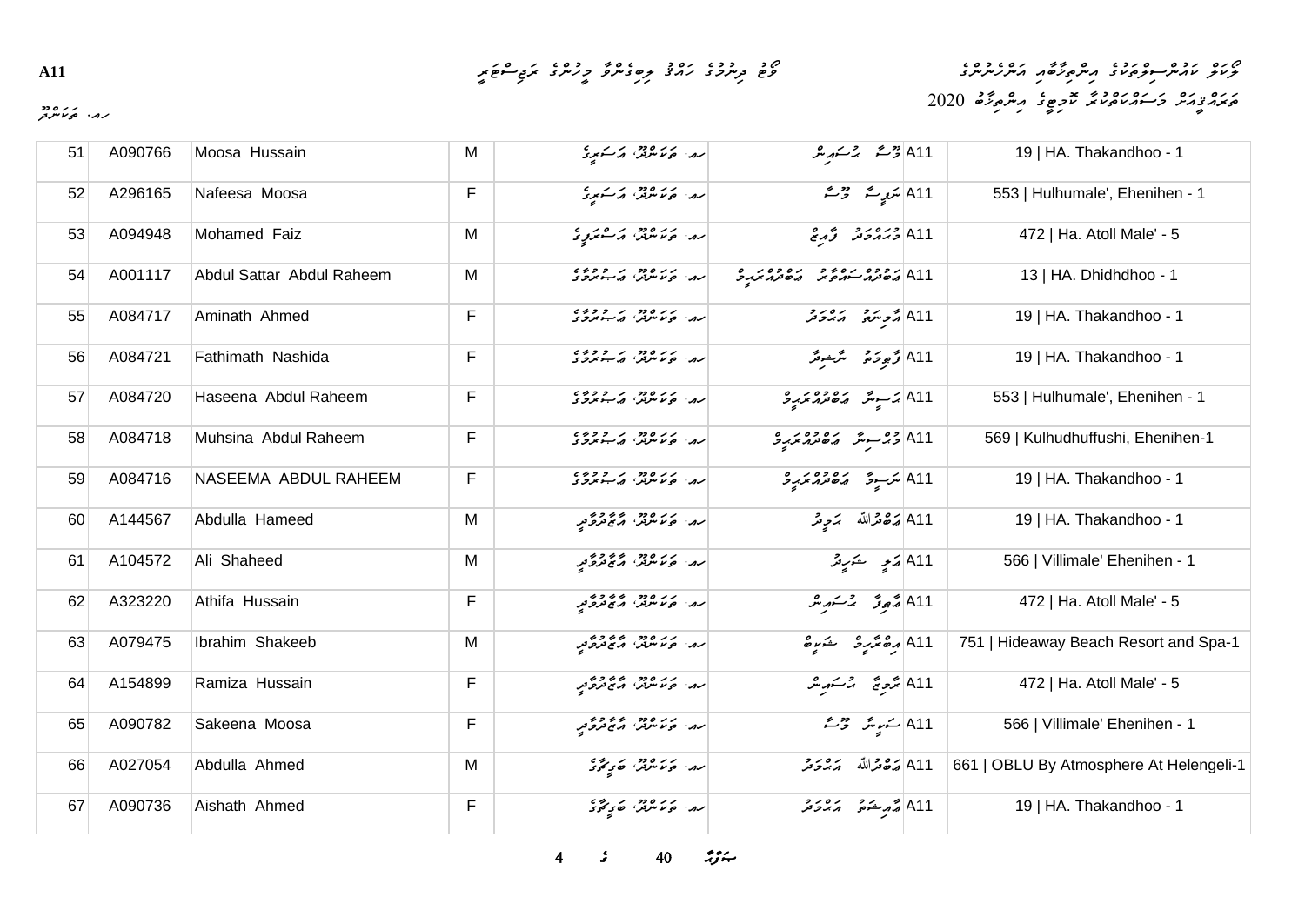*sCw7q7s5w7m< o<n9nOoAw7o< sCq;mAwBoEw7q<m; wBm;vB* م من المرة المرة المرة المرجع المرجع في المركبة 2020<br>مجم*د المريض المربوط المربع المرجع في المراجع المركبة* 

| 68 | A090732 | Fathimath Ahmed     | F           | מגי המסיתה בין המ                                                                                                                                                                                                                                                  | A11 <i>وَّجِ حَقَّ مَدْحَ</i> مَرْ        | 19   HA. Thakandhoo - 1   |
|----|---------|---------------------|-------------|--------------------------------------------------------------------------------------------------------------------------------------------------------------------------------------------------------------------------------------------------------------------|-------------------------------------------|---------------------------|
| 69 | A296027 | Hishama Abdulla     | F           | תגי תנוסר בית בי                                                                                                                                                                                                                                                   | A11 سِتْتَمَرَّ <mark>صَرَّدَ</mark> للهَ | 472   Ha. Atoll Male' - 5 |
| 70 | A090735 | Ibrahim Mohamed     | M           | תגי תני תני של אבל                                                                                                                                                                                                                                                 | A11 مەھمگىرى ئەممەدىر                     | 19   HA. Thakandhoo - 1   |
| 71 | A090733 | Khadeeja Hussain    | F           |                                                                                                                                                                                                                                                                    | A11  تزمیرتھ ۔ پڑے پر بٹر                 | 19   HA. Thakandhoo - 1   |
| 72 | A259704 | Mismaah Abdulla     | M           | תגי תני תני של אבל                                                                                                                                                                                                                                                 | A11 وِسْعَوَّثْرَ صَدَّوْرَاللّه          | 472   Ha. Atoll Male' - 5 |
| 73 | A296025 | Rugiyya Ahmed       | F           | رد و موسرود د ده و                                                                                                                                                                                                                                                 | A11 برت <sub>و</sub> مه په کارونو ک       | 472   Ha. Atoll Male' - 5 |
| 74 | A063540 | Aminath Qasim       | F           | תגי המיתר היי כל                                                                                                                                                                                                                                                   | A11 مَّ حِسَمَ تَحْ سِوْ                  | 24   HDh. Hanimaadhoo - 1 |
| 75 | A295941 | Zuhura Gasim        | F           | $\begin{array}{cc} 0.75000 & 0.750000 \\ 0.75000 & 0.7500000 & 0.750000 & 0.75000 & 0.75000 & 0.75000 & 0.7500 & 0.7500 & 0.7500 & 0.7500 & 0.7500 & 0.7500 & 0.7500 & 0.7500 & 0.7500 & 0.7500 & 0.7500 & 0.7500 & 0.7500 & 0.7500 & 0.7500 & 0.7500 & 0.7500 & $ | A11 ج ح مج سمج سه مح                      | 19   HA. Thakandhoo - 1   |
| 76 | A090712 | Zulaikha Gasim      | F           | $\frac{1}{2}$                                                                                                                                                                                                                                                      | A11 ىج تزەرىش - تۇسىرى                    | 472   Ha. Atoll Male' - 5 |
| 77 | A296247 | Fathimath Waheedha  | F           | מגי תמיתה שינכל                                                                                                                                                                                                                                                    | A11 وَّجِوَدَةٌ وَرِيْدٌ                  | 472   Ha. Atoll Male' - 5 |
| 78 | A296230 | Hawwa Ali           | F           | מגי ת' מיתבל בינבי                                                                                                                                                                                                                                                 | A11 يَرْدُمَّ کَمَ مِ                     | 19   HA. Thakandhoo - 1   |
| 79 | A140795 | Khadeeja Hussain    | F           | מגי המסתבי התפי                                                                                                                                                                                                                                                    | A11 كَتَعِيقٌ مَحْرَ سَبَرِ مِثْرَ        | 19   HA. Thakandhoo - 1   |
| 80 | A259730 | Tazkiah Ali Hussain | $\mathsf F$ | ת יש מיות בילי                                                                                                                                                                                                                                                     | A11 <sub>ح</sub> وچ پر پڑھ پر پر شمبر پر  | 472   Ha. Atoll Male' - 5 |
| 81 | A296432 | Abdul Rahmaan Zahid | M           | את מניסור בית בינית                                                                                                                                                                                                                                                | A11 مەھ <i>رىدى</i> بۇ ئىم بۇرى <i>تى</i> | 19   HA. Thakandhoo - 1   |
| 82 | A296441 | Ahmed Zaheen        | M           | ת הי מי ייצי בית ביציע                                                                                                                                                                                                                                             | A11 كەبۇ <i>52 نۇپ</i> رىتر               | 472   Ha. Atoll Male' - 5 |
| 83 | A296427 | Aishath Zoona       | F           | ת הי מי ייצאי בית ביציע את                                                                                                                                                                                                                                         | A11 مەم شەم ئىم ئىم                       | 7   HA. Ihavandhoo - 1    |
| 84 | A081678 | Aminath Zeena       | $\mathsf F$ | ת הי מי ייצי בית ביציע                                                                                                                                                                                                                                             | A11  مَّرْسَعْهُ بِهِ مَّر                | 19   HA. Thakandhoo - 1   |

 $5$   $5$   $40$   $75$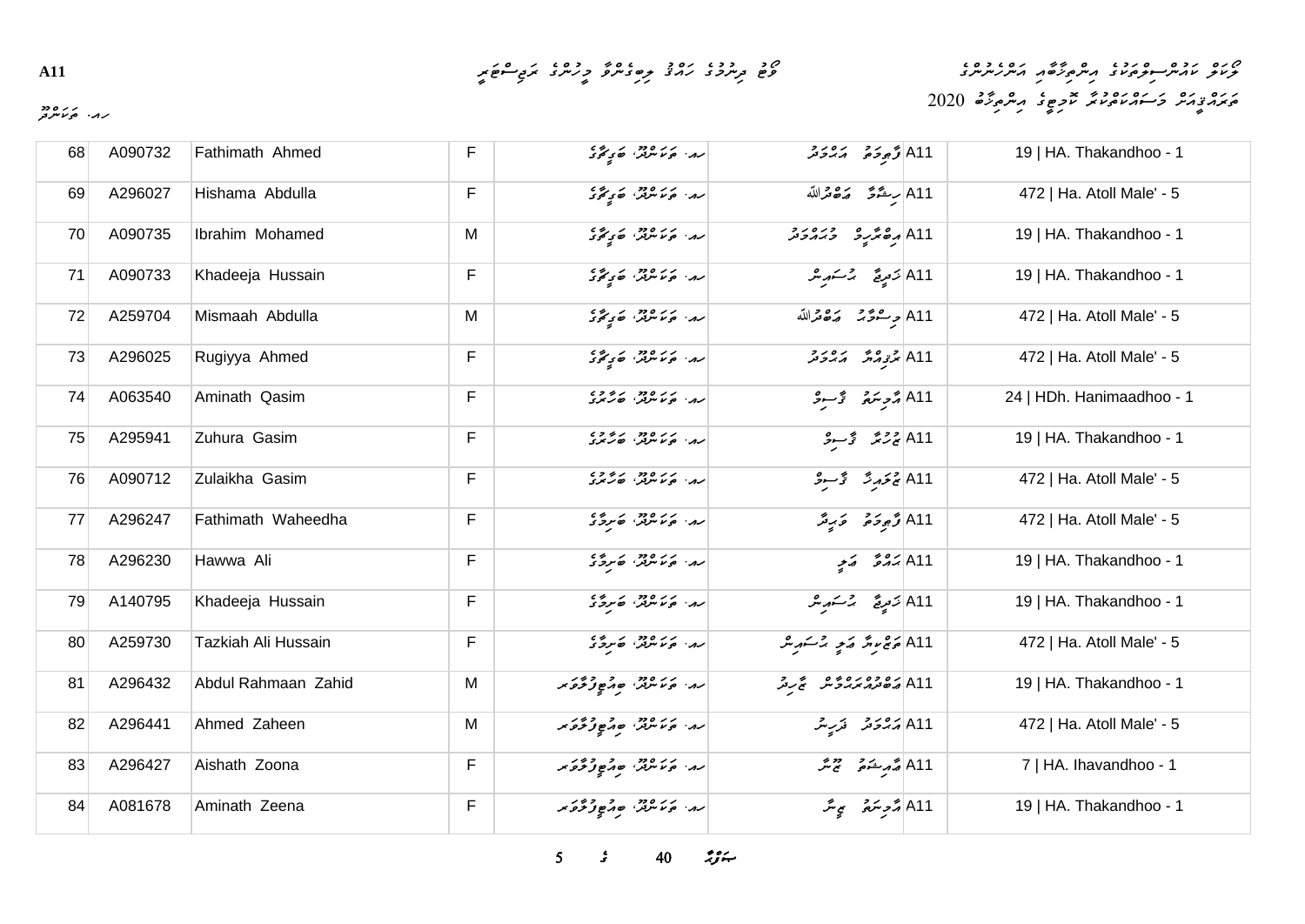*sCw7q7s5w7m< o<n9nOoAw7o< sCq;mAwBoEw7q<m; wBm;vB* م من المرة المرة المرة المرجع المرجع في المركبة 2020<br>مجم*د المريض المربوط المربع المرجع في المراجع المركبة* 

| 85  | A296437 | Fathimath Zumna         | F | ת הי מילי בי הפיצעי                                                                                           | A11 ۇ <sub>ج</sub> وڭ ئىمىگە                     | 19   HA. Thakandhoo - 1                  |
|-----|---------|-------------------------|---|---------------------------------------------------------------------------------------------------------------|--------------------------------------------------|------------------------------------------|
| 86  | A296439 | Hassan Zihan            | M | ת היי תו יותר וביות היי ליות ביות היי היי ליות ביות היי ליות ביות היי ליות ביות היי ליות ביות היי ליות ביות ה | A11   پرسترس پے رشمہ                             | 19   HA. Thakandhoo - 1                  |
| 87  | A081679 | Hussain Zahin           | M | ת הי מיתה ביקללטי                                                                                             | A11 بڑے پر بھ گچ پ                               | 472   Ha. Atoll Male' - 5                |
| 88  | A081680 | Ibrahim Gasim           | M | رړ ور دوه ده ووځ دی.                                                                                          | A11 مەھمىر ئۇسۇ                                  | 19   HA. Thakandhoo - 1                  |
| 89  | A296435 | Mohamed Ziyad           | M | ת הי מי יותר ובי מתפוציפית                                                                                    | A11 <i>5 پروژ پر م</i> ورگر                      | 472   Ha. Atoll Male' - 5                |
| 90  | A127571 | Ahmed Nashid            | M | ג ג סרק 170 של<br>ג ה' קיש ייתר שי <i>יצי</i> פ                                                               | A11 كەش <b>رىقى س</b> ىھىدىتى                    | 19   HA. Thakandhoo - 1                  |
| 91  | A149787 | Fathimath Fazeeha       | F | ג ג ס כב - כבבה ם<br>ג ה - קיש ייקרת - סי <i>יב</i> פיפ                                                       | A11 وَّجِرَة وَيِ"د                              | 19   HA. Thakandhoo - 1                  |
| 92  | A086265 | Abdul Fattah Mohamed    | M |                                                                                                               | A11 كەھ دەرە بوھ بەر بەر دىر د                   | 712   Meeru Island Resort & Spa-1        |
| 93  | A094439 | Abdul Razzag Mohamed    | M | גג פיר איני ביירי<br>גג פינייקט שיואקציב                                                                      | A11 كەھەممەر قاير تەرىپ ج                        | 673   Ozen by Atmosphere at Maadhoo      |
| 94  | A296060 | Abdul Sattar Mohamed    | M | ג פרק מגרפי                                                                                                   | A11 كەھەركە مەھەم ئەرگەر ئور                     | 698   Vilamendhoo Island Resort and Spa- |
| 95  | A094436 | Ahmed Latheef Mohamed   | M | ג פרק מגרפי                                                                                                   | A11 كەبۇر <i>قەبەلى بەرەر د</i>                  | 472   Ha. Atoll Male' - 5                |
| 96  | A296061 | Sajida Mohamed Musthafa | F | ת מיטרה מינים בין<br>מרי קישיית שיותכצ                                                                        | A11 گوټگ وره د و و ورځ                           | 472   Ha. Atoll Male' - 5                |
| 97  | A295997 | Aminath Moosa           | F |                                                                                                               | A11 مَّ حِسَمَ حَمَّ حَ                          | 19   HA. Thakandhoo - 1                  |
| 98  | A259756 | Aroosha Ibrahim         | F | גג סמי כן כן כן<br>הגי פנו ייתה שיתפרב                                                                        | A11 كەنترىش مەھەردى<br>A11                       | 19   HA. Thakandhoo - 1                  |
| 99  | A296385 | Asra Ibrahim            | F | גן פרק כמו שירות.<br>הגיו פינוייקטי שינקיפיב                                                                  | A11 كەسىمى <i>گە مەھەتگەي</i> ى                  | 19   HA. Thakandhoo - 1                  |
| 100 | A296389 | Asraf Ibrahim           | M | ת תי מית כי יינו                                                                                              | A11 كەستىمىز ب <i>ەھت</i> رىيى                   | 19   HA. Thakandhoo - 1                  |
| 101 | A046476 | Ibrahim Abdul Raheem    | M | גג פרק כפי פי                                                                                                 | A11 مەھزىرى مەمەمدىرى<br>A11 مەھزىرى مەمەمدىرىرى | 19   HA. Thakandhoo - 1                  |

*6 sC 40 nNw?mS*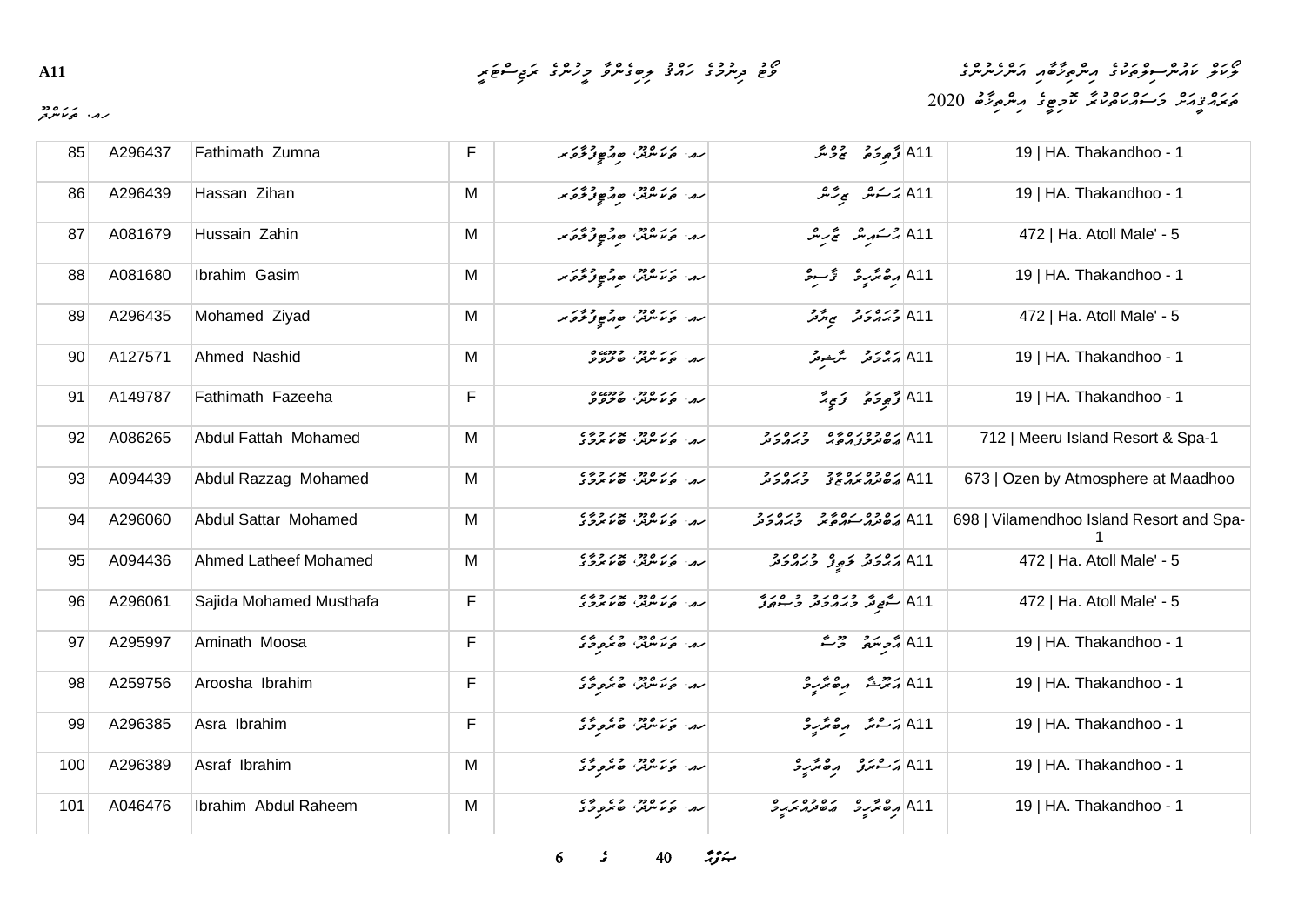*sCw7q7s5w7m< o<n9nOoAw7o< sCq;mAwBoEw7q<m; wBm;vB* م من المرة المرة المرة المرجع المرجع في المركبة 2020<br>مجم*د المريض المربوط المربع المرجع في المراجع المركبة* 

| 102 | A296387 | Saudhiyya Ibrahim          | $\mathsf F$  | رد ور دود و د و د                                    | A11 سەھەمەھەم مەھەمگەبەدى                                                                                                                                                                                                      | 378   Hithadhoo Ehenihen - 1   |
|-----|---------|----------------------------|--------------|------------------------------------------------------|--------------------------------------------------------------------------------------------------------------------------------------------------------------------------------------------------------------------------------|--------------------------------|
| 103 | A296467 | Lishana Abdul Kareem       | F            | رد کا سرچين مانور سرگر                               | A11 مِسْتَمَّرَ رَەمْدَمْدَىر                                                                                                                                                                                                  | 19   HA. Thakandhoo - 1        |
| 104 | A095875 | Mausooma Abdul Kareem      | $\mathsf{F}$ | رد ورود ووه وه ورځ                                   | A11 زَوْسِيْرَ مِنْ مِنْ مِرْدِمْ مِرْدَ                                                                                                                                                                                       | 472   Ha. Atoll Male' - 5      |
| 105 | A260179 | Rilvan Abdul Kareem        | M            | رد وروده ووه میگی                                    | A11 برشۇش ھەمز <i>ومى</i> رو                                                                                                                                                                                                   | 472   Ha. Atoll Male' - 5      |
| 106 | A315044 | Sanfa Abdulla              | F            | رد وروده ووه میگی                                    | A11 كەشرىق <b>كەنجاللە</b>                                                                                                                                                                                                     | 19   HA. Thakandhoo - 1        |
| 107 | A259766 | Shahama Abdul Kareem       | $\mathsf F$  | גו בני הכל הפרי הל                                   | A11 خەرج مەھىر <i>ومى</i> رو                                                                                                                                                                                                   | 19   HA. Thakandhoo - 1        |
| 108 | A296466 | Shahdha Abdul Kareem       | F            | ת הן פרד בסקס היות.<br>הנה הם מיטורים מיטור בריטורים | A11 خەرقە بەھەر <i>ومى</i> بىر <i>ى</i>                                                                                                                                                                                        | 472   Ha. Atoll Male' - 5      |
| 109 | A084413 | Abdul Latheef Abdul Kareem | M            | روس و در ۵۶۵ کم سوټرسری                              | A11 בספת בית כסיבת בית הסתיב בית הביריק בית היידיק בית היידיק בית היידיק בית היידיק בית היידיק בית היידיק בית<br>היידיק בית היידיק בית היידיק בית היידיק בית היידיק בית היידיק בית היידיק בית היידיק בית היידיק בית היידיק בית | 472   Ha. Atoll Male' - 5      |
| 110 | A060795 | Abdulla Firaq              | M            | رو. و <i>کا مرکز، گو موبر مو</i> ر                   | A11 صَرْحَ مِرْ اللّه مَ مِرَّتَمَ                                                                                                                                                                                             | 553   Hulhumale', Ehenihen - 1 |
| 111 | A090795 | Abida Abdul Kareem         | F            | روست والمعرفين المحاسوقة سرير                        | A11 مَّ صِعَّر   مَصْعَرْ حَرَّمَ مَرِ حَ                                                                                                                                                                                      | 19   HA. Thakandhoo - 1        |
| 112 | A161446 | Ahmed Faarih Firaq         | M            | رو وروده گرسترس                                      |                                                                                                                                                                                                                                | 19   HA. Thakandhoo - 1        |
| 113 | A296391 | Fathmath Zahiyya           | F            | روس و مسرور استمریکی                                 | A11 وَجوحَع بِمَ يَرْمُدَّ                                                                                                                                                                                                     | 472   Ha. Atoll Male' - 5      |
| 114 | A090793 | Rasheeda Abdul Kareem      | F            | روس و مسرور استمریکی                                 | A11 ىزىنېدى <i>گە ھەھەرى م</i> رى                                                                                                                                                                                              | 19   HA. Thakandhoo - 1        |
| 115 | A122990 | Aishath Shaheeda           | F            | رد ور دود دده د                                      | A11 مَدْمِ حَشَمَتْ مَسَمَّدِ مَّدْ                                                                                                                                                                                            | 472   Ha. Atoll Male' - 5      |
| 116 | A090709 | Sofiyya Ibrahim            | $\mathsf F$  | 5901101010                                           | A11 بەرەپۇ مەھرىپى                                                                                                                                                                                                             | 472   Ha. Atoll Male' - 5      |
| 117 | A267242 | Abdulla Ibrahim            | M            | رړ ور دوه په پوځ                                     | A11  رَجْعَةْ اللّه مِرْجَعَّدِ وَ                                                                                                                                                                                             | 19   HA. Thakandhoo - 1        |
| 118 | A161425 | Aishath Feeza              | F            | رړ ور ده په پوځ                                      | A11 ۾ پرڪنمر پيءَ                                                                                                                                                                                                              | 472   Ha. Atoll Male' - 5      |

*7 sC 40 nNw?mS*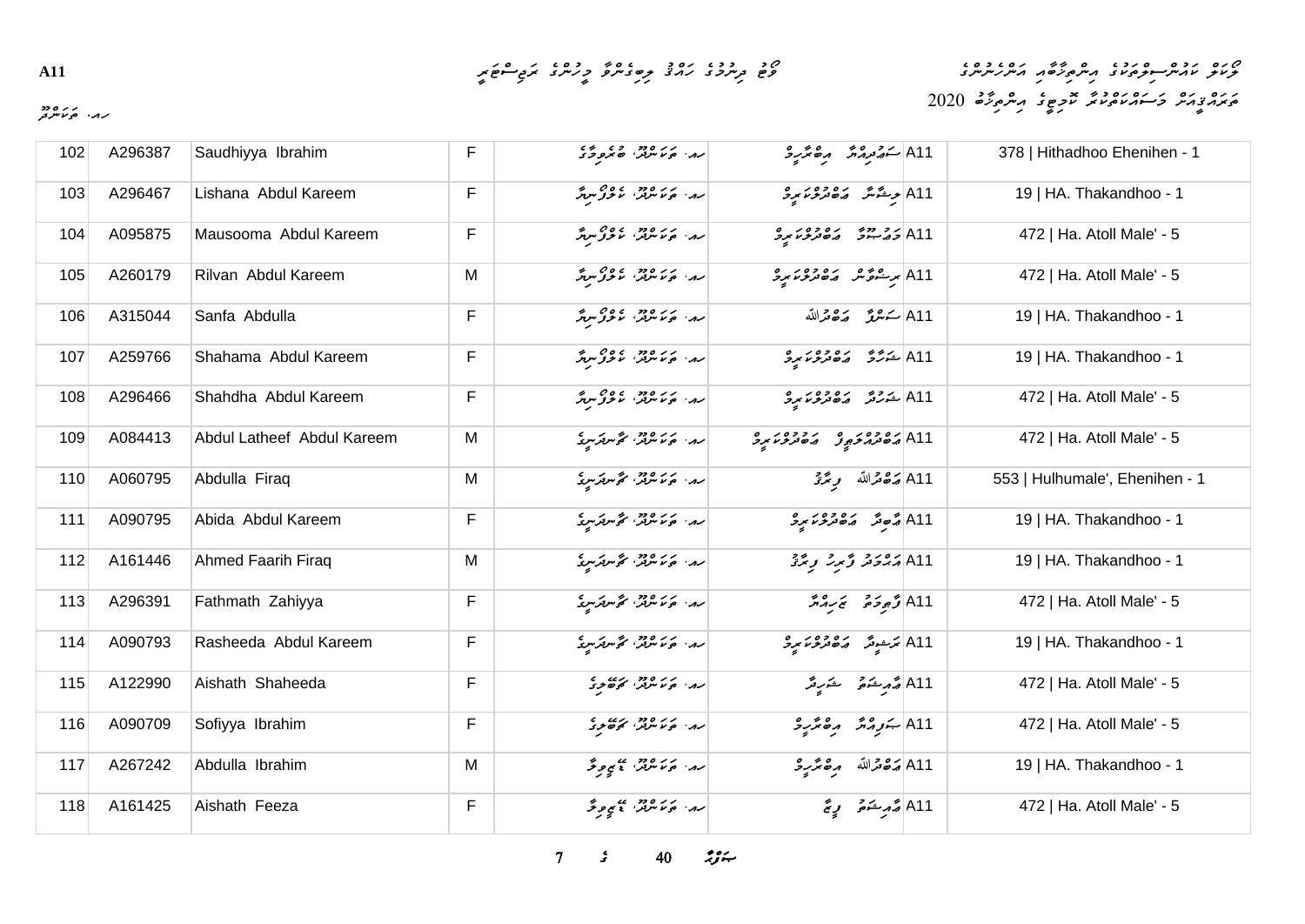*sCw7q7s5w7m< o<n9nOoAw7o< sCq;mAwBoEw7q<m; wBm;vB* م من المرة المرة المرة المرجع المرجع في المركبة 2020<br>مجم*د المريض المربوط المربع المرجع في المراجع المركبة* 

| 119 | A155198 | Ali Fayaz            | M           | رړ ور دوه په پوځه                                                                                | A11 كەمچە    توڭرىشە                          | 472   Ha. Atoll Male' - 5             |
|-----|---------|----------------------|-------------|--------------------------------------------------------------------------------------------------|-----------------------------------------------|---------------------------------------|
| 120 | A296540 | Aminath Faiza        | F           | رړ ورمين ځمومځ                                                                                   | A11 مَّ حِسَمَة قَدْمِ تَحَ                   | 472   Ha. Atoll Male' - 5             |
| 121 | A259773 | Fairooza Abdulla     | F           | رە، ئۇ ئاس قايلى ئاس قايلاش                                                                      | A11 قرم يتزيج محركة مقرالله                   | 472   Ha. Atoll Male' - 5             |
| 122 | A296543 | Fiyaza Abdulla       | F           | رە، ئۇيغانلىق ئاسى بوڭر                                                                          | A11 مرتمریحہ ک <i>ے پ</i> ھ قمراللہ           | 472   Ha. Atoll Male' - 5             |
| 123 | A069112 | Naseema Hussain      | $\mathsf F$ | رە، ئۇيۇشقۇق ئاي ئۆلگە                                                                           | A11 سَرَسِودَ - بُرْسَهرِ سُرْ                | 472   Ha. Atoll Male' - 5             |
| 124 | A012017 | Ali Mohamed          | M           | رړ ور ده ده په وه                                                                                | A11 <i>ڇَجِ - 12555</i>                       | 19   HA. Thakandhoo - 1               |
| 125 | A296336 | Faheema Mohamed      | F           | رړ ور دوه ده وه                                                                                  | A11 تۇرپۇ ئە <i>مەدەت</i> ر                   | 19   HA. Thakandhoo - 1               |
| 126 | A086331 | Fauziyya Mohamed     | F           | رړ ور ده ده په وه                                                                                | A11 زَرَّم پر پر دِمَر دَر                    | 19   HA. Thakandhoo - 1               |
| 127 | A086332 | Nasreena Mohamed     | F           | $\begin{pmatrix} 1 & 1 & 1 & 1 \\ 1 & 1 & 1 & 1 \\ 1 & 1 & 1 & 1 \\ 1 & 1 & 1 & 1 \end{pmatrix}$ | A11 ىزىشمىرى <i>گە خەندە د</i> و              | 10   HA. Kelaa - 1                    |
| 128 | A296338 | Safraz Ali           | M           | رړ ور ده ده په وه                                                                                | A11 ڪونگيھ صَعِي                              | 472   Ha. Atoll Male' - 5             |
| 129 | A295991 | Fathimath Azra       | $\mathsf F$ | ر در ۵۶۵ ورو و در<br>رو ۰ و د سربر ٬ در و در در                                                  | A11 تَ <i>مج</i> وحَ <sup>مِ</sup> صَغَرتَمَّ | 472   Ha. Atoll Male' - 5             |
| 130 | A064898 | Ibrahim Shujau       | M           | رد و ده دو.<br>رو و ما سرفر ا فرخه مرس                                                           | A11 مەھەرىپ ھەمقەر                            | 472   Ha. Atoll Male' - 5             |
| 131 | A087259 | Sofiyya Mohamed      | F           | ر در ۲۵ در ۲۶۵ ورو و ۲<br>رو کوم سربر افراد ۱۵ در                                                | A11 بەرەپۇر ئەيرە ئەر                         | 19   HA. Thakandhoo - 1               |
| 132 | A122419 | Abdul Razzaq Mohamed | M           | رد به دود وه ده د                                                                                | A11 كەھەرمەم كەن ئەر ئەر ئىر                  | 472   Ha. Atoll Male' - 5             |
| 133 | A260077 | Abdul Sattar Mohamed | M           | رړ وره ده پرور ده                                                                                | A11 رەپەر سەھ بەر بەر دېر                     | 472   Ha. Atoll Male' - 5             |
| 134 | A296111 | Ahmed Rasheed        | M           | رد به دود.<br>روسی ما سربل، فرقوما شوی                                                           | A11 كەردى كى سىر ئىرىدىگە                     | 751   Hideaway Beach Resort and Spa-1 |
| 135 | A296110 | Rasheedha Mohamed    | F           | رړ ورود پرور ده                                                                                  | A11 بَرَسْدٍتَر   وَبَرَ وَوَتَر              | 553   Hulhumale', Ehenihen - 1        |

## *r@w7m;mA .<5*

**8** *s* **40** *rg***</u></u>**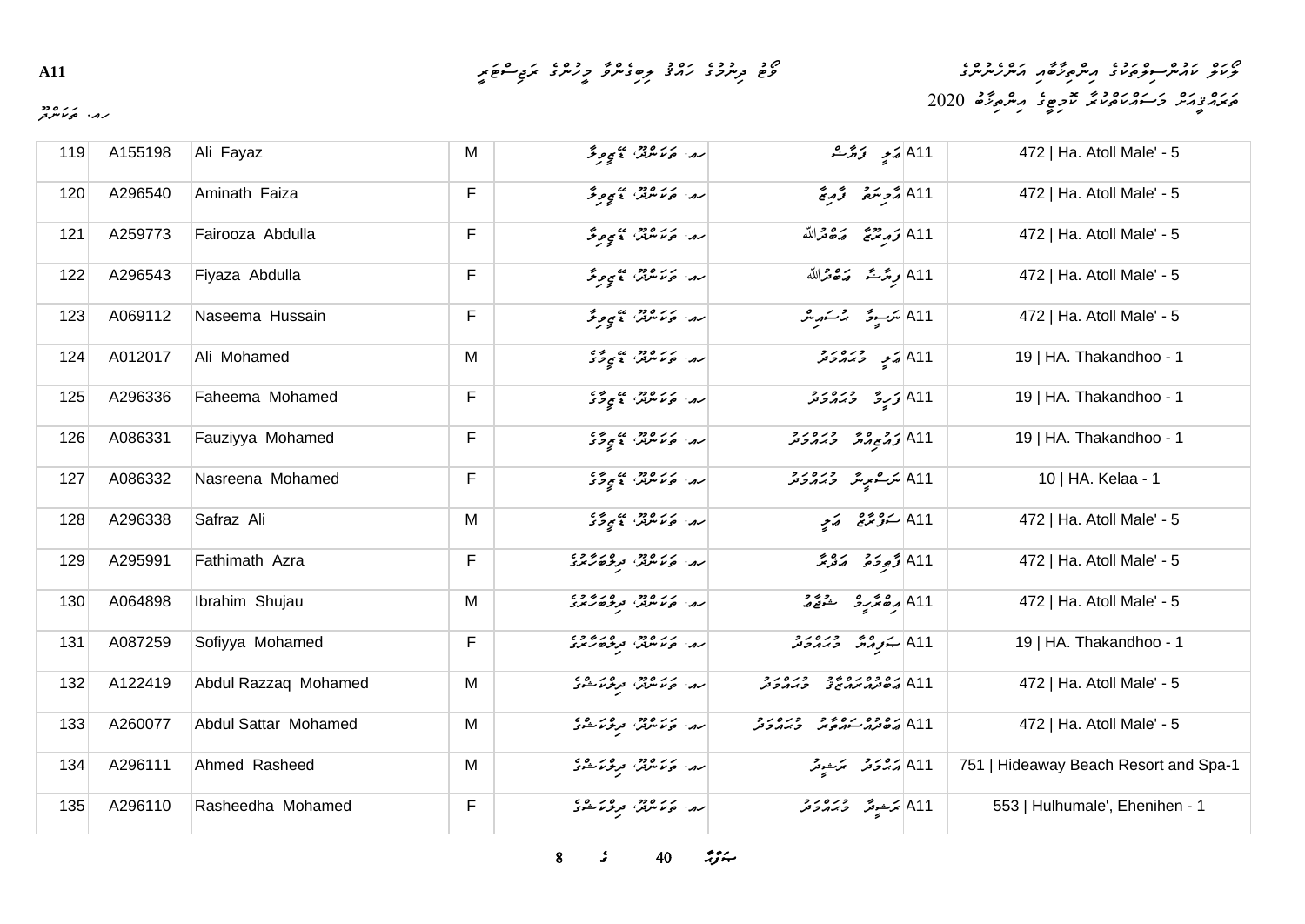*sCw7q7s5w7m< o<n9nOoAw7o< sCq;mAwBoEw7q<m; wBm;vB* م من المرة المرة المرة المرجع المرجع في المركبة 2020<br>مجم*د المريض المربوط المربع المرجع في المراجع المركبة* 

| 136 | A296107 | Sakeena Mohamed      | F           | رړ ور ده پرور ده                                 | A11 سَمَدٍ مَدَّ دَبَرُ دُبَرُ دَبَر          | 553   Hulhumale', Ehenihen - 1           |
|-----|---------|----------------------|-------------|--------------------------------------------------|-----------------------------------------------|------------------------------------------|
| 137 | A296109 | Shareefa Mohamed     | F           | رە بەر ەدە بەر ەر                                | A11 خەمرى <sup>ت</sup> ە <i>مەم</i> ەر تە     | 553   Hulhumale', Ehenihen - 1           |
| 138 | A090781 | Aishath Mohamed      | $\mathsf F$ | رە ئەر ەدە بەر ئەر ئەر                           | A11 مُهرِسْدَمُ وَبَرْدُونَرْ                 | 19   HA. Thakandhoo - 1                  |
| 139 | A296281 | Hassan Waheed        | M           | رد کا سرفار و د د د کا                           | A11   پرسترس ت <i>ح پ</i> ر تر                | 472   Ha. Atoll Male' - 5                |
| 140 | A296283 | Hussain Waheed       | M           | ردر ودود. مورد دور                               | A11  پر <i>کنه بند</i> کا پر تمر              | 698   Vilamendhoo Island Resort and Spa- |
| 141 | A081617 | Ahmed Rasheed        | M           | رە بە ئەس بەر ئە                                 | A11 كەرگە كىم بىر ئىسىدىتر                    | 456   India / Trivandrum - 1             |
| 142 | A090765 | Ali Sifaah           | M           | رە بە ئەس بۇر ئەتىر                              | A11  رَمِ بِ سِوَّرْ                          | 472   Ha. Atoll Male' - 5                |
| 143 | A296161 | Mariyam Shifa        | $\mathsf F$ | رد کار مادود می                                  | A11 كەنگەنزى ھەر                              | 472   Ha. Atoll Male' - 5                |
| 144 | A296160 | Mohamed Sifaaz       | M           | رد کا کارود می                                   | A11 <i>دېزونه سوگ</i> ې                       | 472   Ha. Atoll Male' - 5                |
| 145 | A296163 | Samaah Ahmed Rasheed | M           | رە بە ئەس بەر ئە                                 | A11 كەنۋە كەردە كەندىق                        | 553   Hulhumale', Ehenihen - 1           |
| 146 | A259786 | Shaama Ahmed Rasheed | $\mathsf F$ | رد کا کار دود. جی                                | A11 خَبْرَنَّ     يَرْدُونَّرَ   يَرَسْبِيْرَ | 472   Ha. Atoll Male' - 5                |
| 147 | A095526 | Abdul Rahman Mohamed | M           | גג סדר הגפיש<br>גגי פעיתה, הגפיש                 | A11 كەھەرمەرە بور بەربەر د                    | 553   Hulhumale', Ehenihen - 1           |
| 148 | A292961 | Ahmed Siraj          | M           | ر در ۵۶۵ هجر و ۵۶<br>روس و ما سرفر افراد ۲۵۵ و ی | A11 كەبرى قىرىقىسى ئىقى                       | 740   Ellaidhoo Maldives By Cinnamon-1   |
| 149 | A152947 | Ali Mohamed          | M           | ر د ه ده.<br>رو ۰ و ما سربر ۰ تر د ن و د و       | A11   كەمچە - ئەكىرى ئىرىكە ئىر               | 19   HA. Thakandhoo - 1                  |
| 150 | A375875 | Fathimath Shany      | F           | ر ر د ده ه د د د د د<br>ر پر و د سربر کرده و د   | A11 <i>وَّجِودَة</i> شَمَّىبِ                 | 472   Ha. Atoll Male' - 5                |
| 151 | A090707 | Khadheeja Adam       | $\mathsf F$ | ر ر ه دو ه د و د و<br>ر پر و ما سربر او د و و ی  | A11  كَتْمِيعٌ - مُرَّمَرُو                   | 19   HA. Thakandhoo - 1                  |
| 152 | A292963 | Mohamed Samih        | M           | ر د ده ده مرده د<br>رو نوم سربر، ترتون و د       | A11 <i>وبروبروتر سگ</i> وبر                   | 472   Ha. Atoll Male' - 5                |

*9 sC 40 nNw?mS*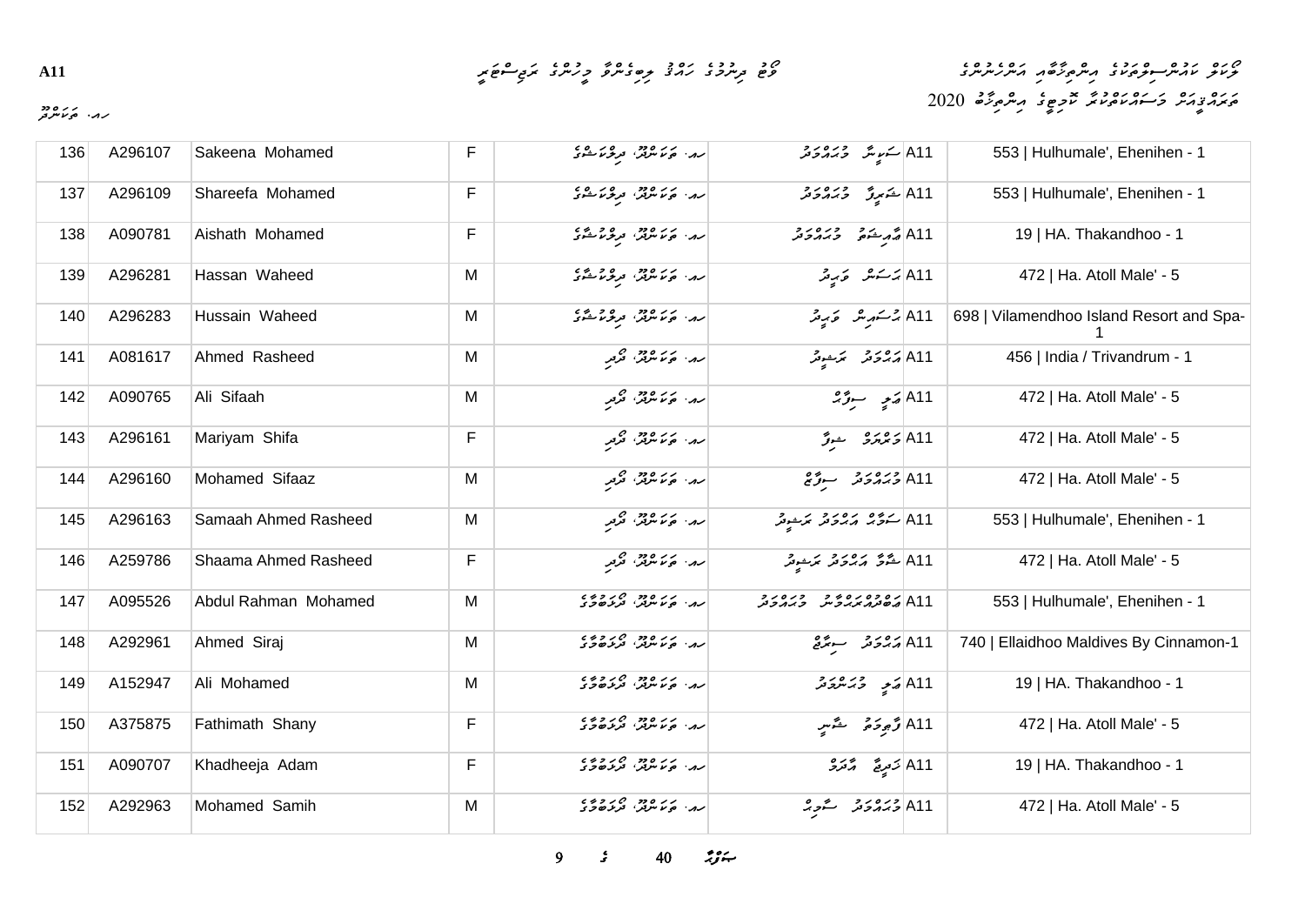*sCw7q7s5w7m< o<n9nOoAw7o< sCq;mAwBoEw7q<m; wBm;vB* م من المرة المرة المرة المرجع المرجع في المركبة 2020<br>مجم*د المريض المربوط المربع المرجع في المراجع المركبة* 

| 153 | A296288 | Abdul Rahman Ibrahim    | M           | ת ה' ה' מינה " מינה".<br>הה י" ה' מינה " מינה"           | A11 رەمەرەپرىگە بەھگەرى                   | 472   Ha. Atoll Male' - 5 |
|-----|---------|-------------------------|-------------|----------------------------------------------------------|-------------------------------------------|---------------------------|
| 154 | A296287 | Abdulla Ibrahim         | M           | גן הרסיפי כבר כ<br>הראו המיתלתי להזק                     | A11 كەھىراللە م <i>ەھترى</i> 3            | 472   Ha. Atoll Male' - 5 |
| 155 | A296286 | Aishath Saudiyya        | F           | رړ ور دو دوه ور ه                                        | A11 مَّ مِثَوَّمٍ مَسَوَّمِهِ مَّ         | 472   Ha. Atoll Male' - 5 |
| 156 | A296289 | Aishath Nada Ali        | $\mathsf F$ | رړ ور دوه دوی ه                                          | A11 مَگرمِسْتَمَرِّ سَمَّرَ مَرَمِّ       | 472   Ha. Atoll Male' - 5 |
| 157 | A106713 | Ali Ibrahim             | M           | הה ו בין פרד ובגם.<br>הה ו פינו יותרה ו בקיבל ה          | A11 <i>ړې د هغ</i> ريځ                    | 472   Ha. Atoll Male' - 5 |
| 158 | A254351 | Aminath Ibrahim         | F           | קק בע מדי דודים.<br>קה המיתונק ובוקב                     | A11 مُّحِسَمُ مِنْ مِنْ مِنْ الْمَسْرِدُّ | 472   Ha. Atoll Male' - 5 |
| 159 | A296285 | Fathimath Mohamed       | F           | הה - הן סכר - כרב ס<br>הה - הן מקבה - בקובה -            | A11 وَجِوحَة فَرَحْدَ قَرْ                | 19   HA. Thakandhoo - 1   |
| 160 | A328990 | Hisham Ali              | M           | קק בין הכבר כבין כי<br>קה היו מתבקי בקיב <sub>ו</sub> בי | A11 بەشقى كەم <u>و</u>                    | 472   Ha. Atoll Male' - 5 |
| 161 | A099955 | Ibrahim Gasim           | M           | ת היי המיתה ירושים.<br>ההיי המיתה והיה ב                 | A11 مەھمىر ئۇسۇ                           | 19   HA. Thakandhoo - 1   |
| 162 | A146408 | Maryam Fauziyya Ibrahim | F           | رړ ور ور ده ده و                                         | A11 كەمەم ئەرقىم بەرگە بەھەمگەر 2         | 472   Ha. Atoll Male' - 5 |
| 163 | A259745 | Suhaa Mohamed           | $\mathsf F$ |                                                          | A11 يرمج وبرە دىر                         | 472   Ha. Atoll Male' - 5 |
| 164 | A126126 | Moosa Ali               | M           | رد. ورود ووريد                                           | A11  تخریجہ تھ ج                          | 19   HA. Thakandhoo - 1   |
| 165 | A261017 | Saaina Mohamed          | F           | رر ورود وور                                              | A11 گەرىگە ئەممەد تەر                     | 19   HA. Thakandhoo - 1   |
| 166 | A038321 | Abdulla Ali             | M           | رە ئەر ئەرەدە ئەس                                        | A11 كەڭداللە كەمچ                         | 19   HA. Thakandhoo - 1   |
| 167 | A259715 | Ahmed Naaim             | M           | رد و دیگرود و بر                                         | A11 كەبرى تىر ئىگە ئى                     | 19   HA. Thakandhoo - 1   |
| 168 | A151806 | Aishath Soozan          | F           | رد و دیگر در د                                           | A11 مەم شەم ئىسىم مىر                     | 19   HA. Thakandhoo - 1   |
| 169 | A296127 | Aminath Shaazuma        | F           | رە بە ئەس ئۇنى ئەس                                       | A11 أَرَّحِ سَمَعَ شَمَعَ حَ              | 19   HA. Thakandhoo - 1   |

*10 sC 40 nNw?mS*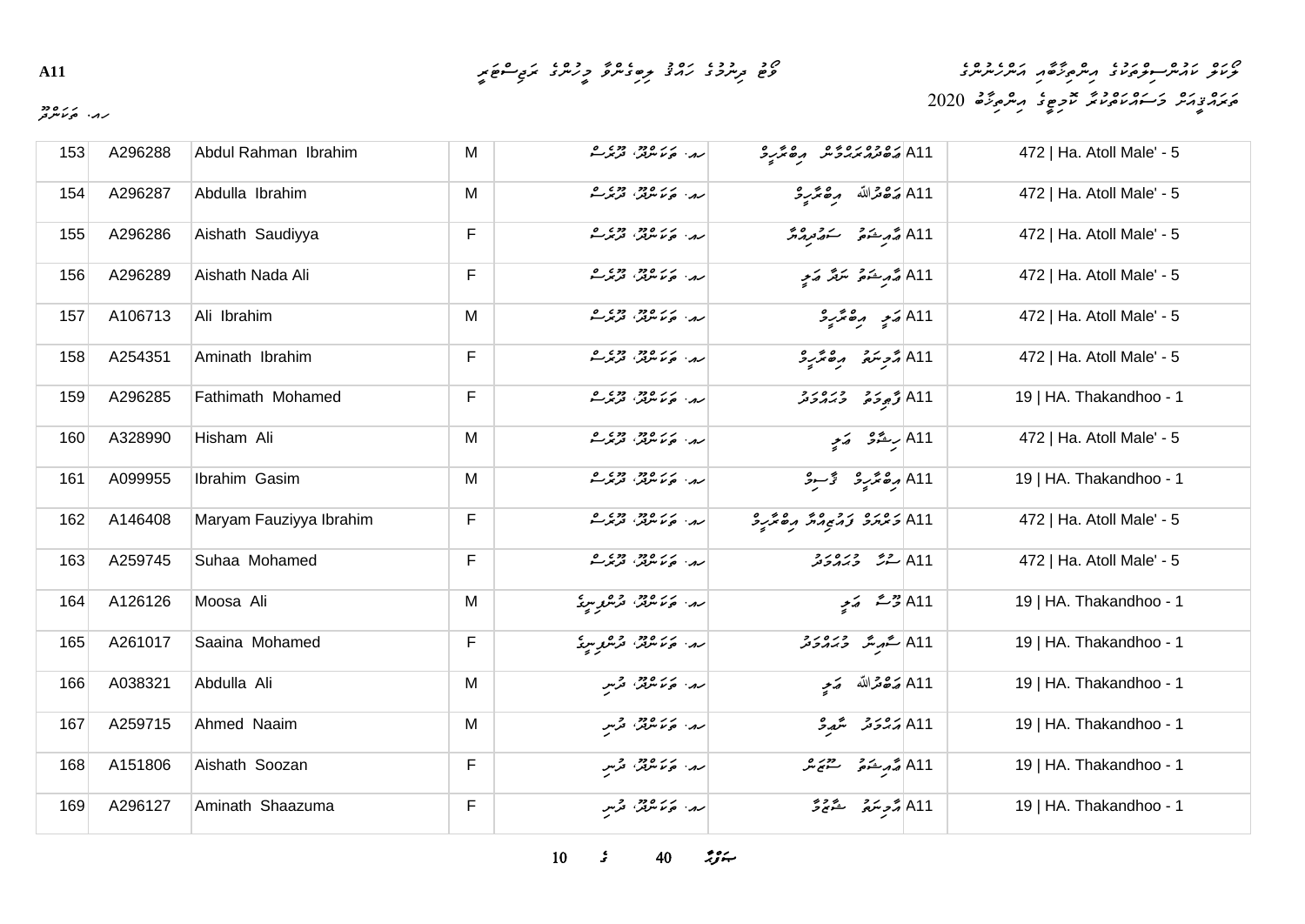*sCw7q7s5w7m< o<n9nOoAw7o< sCq;mAwBoEw7q<m; wBm;vB* م من المرة المرة المرة المرجع المرجع في المركبة 2020<br>مجم*د المريض المربوط المربع المرجع في المراجع المركبة* 

| 170 | A154043 | Fathimath Simla         | F            | رە بەر ئەرەدە ب               | A11 زَّجِ دَمَّةَ مَّ سِرْدَةَ َ          | 472   Ha. Atoll Male' - 5 |
|-----|---------|-------------------------|--------------|-------------------------------|-------------------------------------------|---------------------------|
| 171 | A296128 | Mariyam Nilaama         | F            | رە ئەس ئەرەم ئەس              | A11 كەبىرى ھەرگە ئى                       | 472   Ha. Atoll Male' - 5 |
| 172 | A296121 | Mohamed Fayaz           | M            | رد و دیگر در د                | A11 <i>ۋېزونز ۆپژ</i> ىئە                 | 472   Ha. Atoll Male' - 5 |
| 173 | A084575 | Aishath Ali             | F            | رد. و ما سرفر، فرس سرور       | A11 مَگهرِ شَمَعَ مَگرِ ج                 | 19   HA. Thakandhoo - 1   |
| 174 | A088067 | Ibrahim Rasheed         | M            | תגי ופני ביו הני הו           | A11 مەھەمگەر ئەسىم ئىشىرىتىر              | 418   Bandos Maldives - 1 |
| 175 | A089751 | Abdulla Gasim           | M            | رە، ئۆر ئەر ئەر ئەر ئەر ئۇ    | A11 مَەھْتَراللە     ئۇسىۋ                | 19   HA. Thakandhoo - 1   |
| 176 | A296208 | Aishath Abdulla         | $\mathsf{F}$ | رە، ئونونىلگرى ئەركىلگە ئوگ   | A11 مَدْمِ شَوْمَ      مَرْهُ مِّرْاللّهِ | 19   HA. Thakandhoo - 1   |
| 177 | A296198 | Hussain Zihan           | M            | رە، ئونومىزى ئەرىكىن ئونۇ     | A11 پرڪ <i>مبرنگر پي ٿنگ</i> ر            | 19   HA. Thakandhoo - 1   |
| 178 | A296203 | Mohamed Saamee          | M            | رە، ئوناسلار، ئەرىكىن ئوگ     | A11 <i>وَبَرْدُوَنْوَ</i> سَمَّوِ         | 472   Ha. Atoll Male' - 5 |
| 179 | A259728 | Navaal Abdulla          | $\mathsf F$  | رە، ئۇ ئاسرىق، ئەركەشقا ئوغ   | A11 سَرَّوْ – رَصْحْراللّه                | 19   HA. Thakandhoo - 1   |
| 180 | A296206 | Ahmed Imaadhu           | M            | رد. و د سربر د د د د د د      | A11 كەبرى قىر مەركىز                      | 472   Ha. Atoll Male' - 5 |
| 181 | A063940 | Ali Qasim               | M            | رد و ده ده ده و ده و د        | A11  رَمٍ گَرِ دِمَّ                      | 472   Ha. Atoll Male' - 5 |
| 182 | A032267 | Ibrahim Gasim           | M            | תג בעוסר בי בשי בי            | A11 مەھمىر ئۇسۇ                           | 472   Ha. Atoll Male' - 5 |
| 183 | A296197 | Shareefa Gasim          | $\mathsf{F}$ | رد. و ما سربل، د سربر سرد و د | A11 ڪمپرڱڙ گ <sup>و</sup> سوگر            | 19   HA. Thakandhoo - 1   |
| 184 | A080027 | Abdul Rahman Mohamed    | M            | رە ئەس ئەرەپ ئەرەپ            | A11 رەدەرەيەر درەرد                       | 19   HA. Thakandhoo - 1   |
| 185 | A259763 | Arushadhu Abdul Rahmaan | M            | رە ئەس ئەرەپ ئەرەپ            | A11 كەبرىشكى كەھەر <i>كەنگەنگە</i>        | 19   HA. Thakandhoo - 1   |
| 186 | A075636 | Fathimath Mohamed       | F            | رە ئەرەدە ئەدە ئەرەب          | A11 زُّجِوَى تَحْدَمُ دَمَّرَ قَرْ        | 19   HA. Thakandhoo - 1   |

 $11$  *s* 40 *i*<sub>S</sub> $\approx$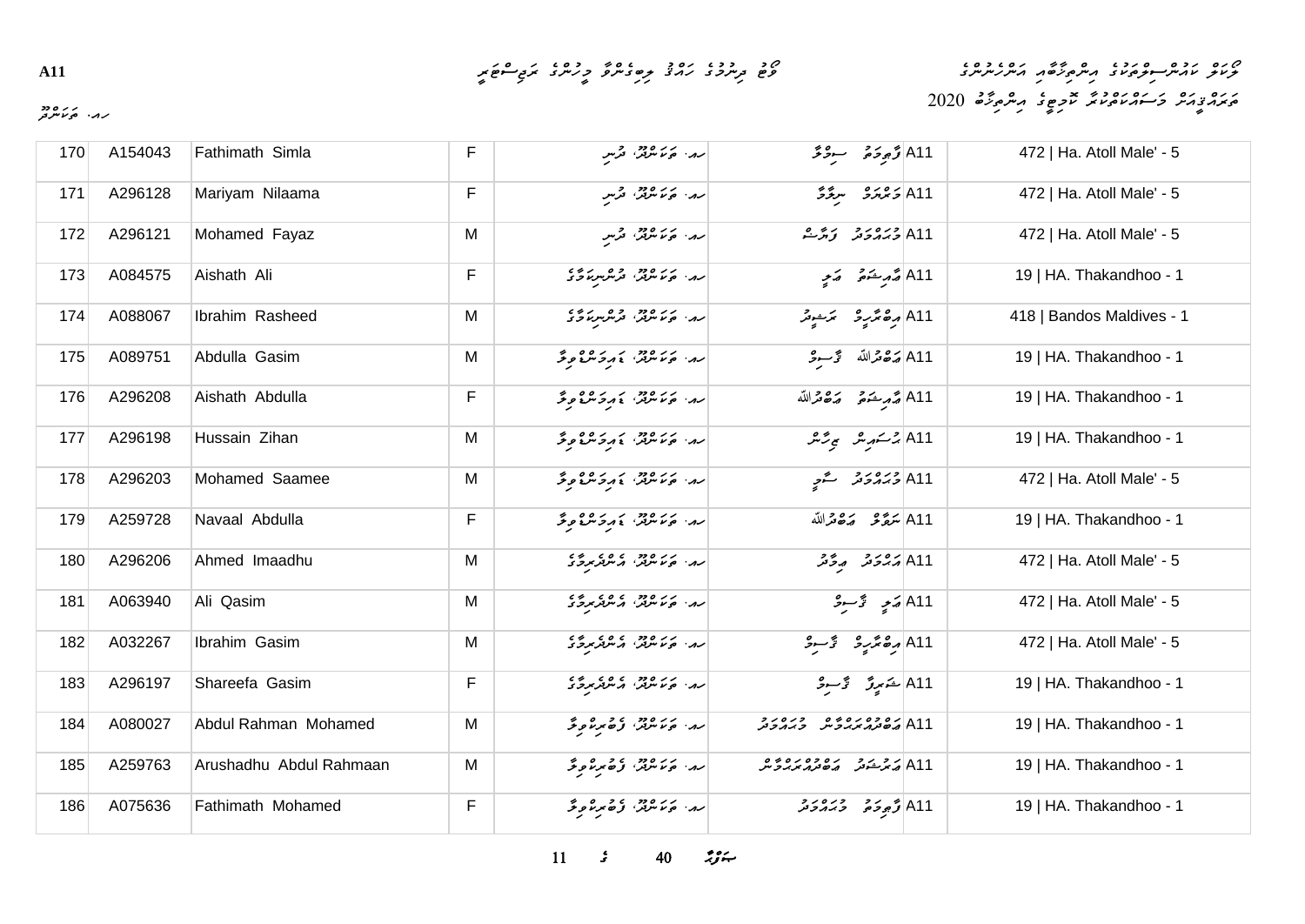*sCw7q7s5w7m< o<n9nOoAw7o< sCq;mAwBoEw7q<m; wBm;vB* م من المرة المرة المرة المرجع المرجع في المركبة 2020<br>مجم*د المريض المربوط المربع المرجع في المراجع المركبة* 

| 187 | A085964 | Abdul Latheef Mohamed     | M           | رړ ورود در ده ده             | A11 كەھەمگە <i>خەرجە جەد جە</i> ر                               | 553   Hulhumale', Ehenihen - 1 |
|-----|---------|---------------------------|-------------|------------------------------|-----------------------------------------------------------------|--------------------------------|
| 188 | A085960 | Mariyam Hussain           | $\mathsf F$ | رړ ور ده.<br>ري وړس          | A11 كەبۇرى بەسەر ش                                              | 553   Hulhumale', Ehenihen - 1 |
| 189 | A063708 | Mohamed Abdul Latheef     | M           | رړ ورسې در ده،               | A11 <i>ديره ده ده ده دو</i> ر و                                 | 553   Hulhumale', Ehenihen - 1 |
| 190 | A138530 | Nafeesa Abdul Latheef     | $\mathsf F$ | رد. و ما سربر، و و ده و ده و |                                                                 | 553   Hulhumale', Ehenihen - 1 |
| 191 | A138529 | Rasheeda Abdul Latheef    | $\mathsf F$ | رد. و دارد و در دوه          | A11 تَرَ <sub>ّشُو</sub> تَرُ - رَهُ <i>وَهُ تَرَوْجُ وِ</i> رْ | 553   Hulhumale', Ehenihen - 1 |
| 192 | A296034 | Nafha Ahmed               | $\mathsf F$ | رە بە ئەرەدە بەي             | A11 يتروثر - بروتر                                              | 472   Ha. Atoll Male' - 5      |
| 193 | A152754 | Nahla Ahmed               | $\mathsf F$ | رړ ور ده ده کړې              | A11 ىتر <i>ىرى پەرەن</i> چ                                      | 472   Ha. Atoll Male' - 5      |
| 194 | A090794 | Sameera Abdul Kareem      | $\mathsf F$ | رە بە ئەس ئەس ئەس            | A11 سَوِيرٌ 2016 رومز                                           | 472   Ha. Atoll Male' - 5      |
| 195 | A296261 | Abdul Raheem Abdul Rahman | M           |                              | A11 גם כם גם גם כם כם כם כם הגם הגם כם כם כם כם                 | 472   Ha. Atoll Male' - 5      |
| 196 | A296263 | Aminath Vizna             | F           | رد. و د مورد. و د ده         | A11 مَرْحِبَتَهُ وَبِيْتَرَ                                     | 472   Ha. Atoll Male' - 5      |
| 197 | A296268 | Hawwa Salima              | $\mathsf F$ | מי המיטרי נישי               | A11 كەبۇ شىمبۇ ئىچە                                             | 472   Ha. Atoll Male' - 5      |
| 198 | A296266 | Mariyam Sama              | $\mathsf F$ | رړ ور دوه وره ده             | A11 دىمەدە سەۋ                                                  | 472   Ha. Atoll Male' - 5      |
| 199 | A296265 | Siuna Abdul Rahman        | $\mathsf F$ | رد کا مرود و ده ده           | A11 بەر شەھەر مەمدىن ئەرەپ ئوس                                  | 472   Ha. Atoll Male' - 5      |
| 200 | A073563 | Abdul Kareem Dawood       | M           | رە ئەسرەدە كەرگەنجى          | A11 ב-2019 - 2019 - 2019 A11                                    | 472   Ha. Atoll Male' - 5      |
| 201 | A062992 | Abdussalaam Daawood       | M           | رە، ئەنەرەدە، ۋېرىدۇ ئە      | A11 كەھ <i>قرى شۇ</i> ترىقى ئىقرىمىتىر                          | 19   HA. Thakandhoo - 1        |
| 202 | A296312 | Aminath Dhawood           | $\mathsf F$ | رە بەر دەدە كەرمۇمۇ          | A11 تەجەنىي ئەدەبىر                                             | 19   HA. Thakandhoo - 1        |
| 203 | A259747 | Mariyam Moomina Mohamed   | F           | روم مور ۱۶۵ و مرکزی          | A11 كەبرىدى ئەم ئەرگە ئەرگەردىن                                 | 566   Villimale' Ehenihen - 1  |

*r@w7m;mA .<5*

*12 sC 40 nNw?mS*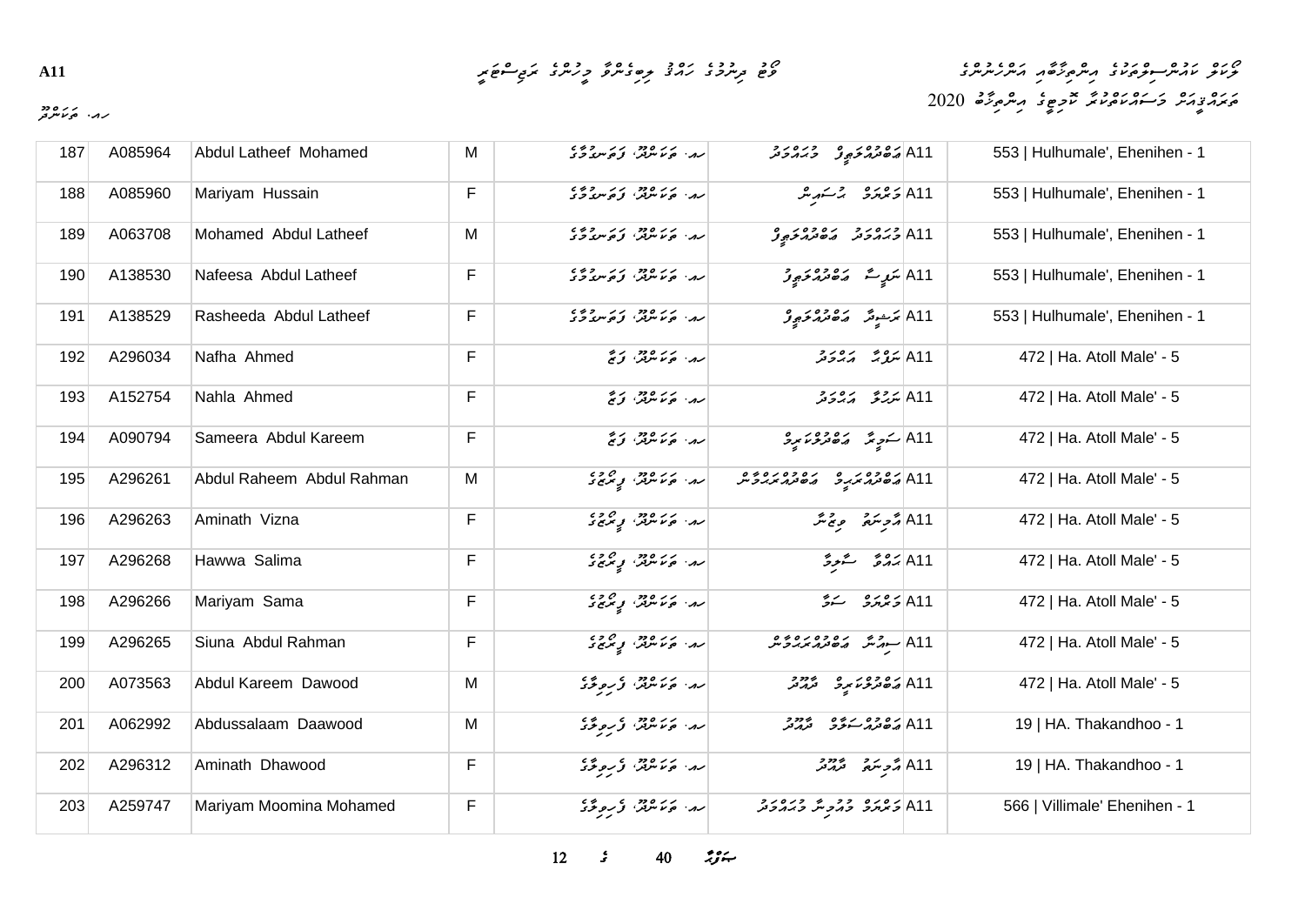*sCw7q7s5w7m< o<n9nOoAw7o< sCq;mAwBoEw7q<m; wBm;vB* م من المرة المرة المرة المرجع المرجع في المركبة 2020<br>مجم*د المريض المربوط المربع المرجع في المراجع المركبة* 

| 204 | A296565 | Aishath Mohamed      | F            | رە. ئۇنغاشلاش ۋېرىيەتكە                          | A11 مەم شىم ئەمەدىر                               | 19   HA. Thakandhoo - 1   |
|-----|---------|----------------------|--------------|--------------------------------------------------|---------------------------------------------------|---------------------------|
| 205 | A132765 | Aminath Nazneena     | F            | رە بەرەدە ئەرەپتە                                | A11 مَرْحِ سَرَة مِسَّنَّ سِرْ سَرِ               | 19   HA. Thakandhoo - 1   |
| 206 | A296561 | Ibrahim Mohamed      | M            | رەسە ئەرەدە ئەرەپتى                              | A11 مەھمىر ئەرەر دىر دىر                          | 119   B. Dharavandhoo - 1 |
| 207 | A063959 | Mohamed Abdul Raheem | M            | رد برده دو پارچ                                  | A11 درەرو رەدەر ۋ                                 | 19   HA. Thakandhoo - 1   |
| 208 | A090805 | Naeema Moosa         | F            | رەسە ئەرەدە ئەرەپتى                              | A11 سَمِيرَ حَرَّثَتَہُ                           | 19   HA. Thakandhoo - 1   |
| 209 | A296567 | Rasheedha Mohamed    | $\mathsf F$  | رە بەر ەدە ئېرى بىر                              | A11 بَرَسْوِتَر   وَبَرَ وَوَتَر                  | 19   HA. Thakandhoo - 1   |
| 210 | A296569 | Rugiyya Mohamed      | $\mathsf{F}$ | رە بەر ەدە ئې بەيت                               | A11 برت <sub>و</sub> مهر محدّم دور                | 472   Ha. Atoll Male' - 5 |
| 211 | A100109 | Aminath Shaira       | $\mathsf F$  | رور ورود و مشترکتر                               | A11 مَرْحِ سَمَعَ حَسَّمَ سَمَّ                   | 13   HA. Dhidhdhoo - 1    |
| 212 | A089648 | Azeeza Mohamed       | F            | מג המתבני בשימתות                                | A11  ر <sub>َسِمٍ</sub> بِحَمد <i>حدة الم</i> حمد | 19   HA. Thakandhoo - 1   |
| 213 | A064071 | Hamid Gasim          | M            | ון יונים ברי כי היות.<br>מרי המיות ביינות הי     | A11  بَرْدِ مْرْ - تْوَسِرْ مْ                    | 19   HA. Thakandhoo - 1   |
| 214 | A296528 | Hawwa Sifana         | F            | رە ئەرەدە ئەھمىدە                                | A11 بَرْدَةُ سِوَّتْر                             | 472   Ha. Atoll Male' - 5 |
| 215 | A150112 | Mariyam Sifaza       | F            | رړ ور ده. ده ۵۵ کې                               | A11 <i>5 پروڈ بے بی</i>                           | 19   HA. Thakandhoo - 1   |
| 216 | A089539 | Fathimath Gasim      | F            | د د وده ده د ود وده<br>دو و ما مرکز کو بری سوترس | A11 <i>وَّجِ</i> وَحَمَّ تَحْسِبُوْ               | 472   Ha. Atoll Male' - 5 |
| 217 | A090804 | Abdul Haleem Hassan  | M            | מרי פיניתה ו יינגל שיו                           | A11 كەھەترى <i>گە جۇ بەسەتل</i>                   | 19   HA. Thakandhoo - 1   |
| 218 | A090803 | Ahmed Thasleem       | M            | מרי פיניינגי ניינגם שי                           | A11 كەبرى تەر گەر ئۇيىتى ئىل                      | 472   Ha. Atoll Male' - 5 |
| 219 | A296547 | Ali Faisal           | M            | מרי המותל ו תגלים                                | A11 كەير     تەرىبەتى                             | 472   Ha. Atoll Male' - 5 |
| 220 | A296552 | Haneefa Abdul Haleem | F            | מרי פיניינגי ניינגם שי                           | A11 بَسِدَّ   بَرْهُ مَرْحْدَجِ دَّ               | 4   HA. Hoarafushi - 1    |

*13 sC 40 nNw?mS*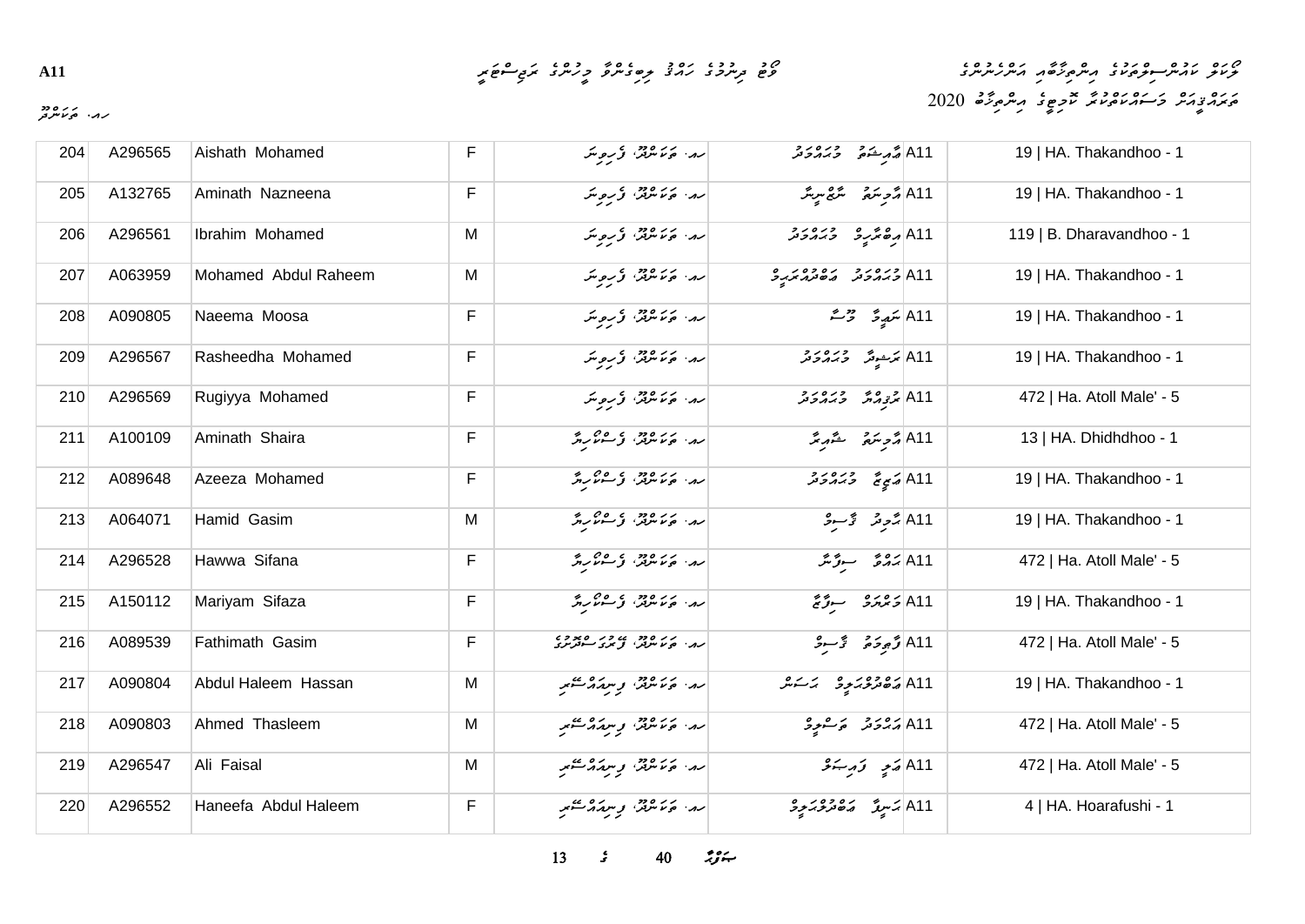*sCw7q7s5w7m< o<n9nOoAw7o< sCq;mAwBoEw7q<m; wBm;vB* م من المرة المرة المرة المرجع المرجع في المركبة 2020<br>مجم*د المريض المربوط المربع المرجع في المراجع المركبة* 

| 221 | A296548 | Hussain Samir          | M           | رە بە ئەس ئەس ئەس ئ       | A11 پر کے میر شہ سے پار تھا۔<br>مسلمان                           | 472   Ha. Atoll Male' - 5        |
|-----|---------|------------------------|-------------|---------------------------|------------------------------------------------------------------|----------------------------------|
| 222 | A296550 | Mohamed Nabeel         | M           | رمن وكالملكل وسلام على    | A11 <i>وَبَرْدُوَ</i> تَرَ   سَرَى وَ                            | 472   Ha. Atoll Male' - 5        |
| 223 | A007255 | Abdulla Naeem Hussain  | M           | رد و ده ده ده و ده و ده و | A11 كَرَى قَرْاللَّهُ سَمَدٍ فَرَ كَرَ مَرِ شَرْ                 | 553   Hulhumale', Ehenihen - 1   |
| 224 | A001137 | Adam Musthafa          | M           | رد. نوم سربی و سرو سره دی | A11 گەترو - 3 يەمبۇ                                              | 19   HA. Thakandhoo - 1          |
| 225 | A143835 | Aishath Thohira        | F           | رد. نوم شرقر، و سرو شرقر  | A11 مَدْمِرْ يَسْعَرْ مَتَحْرِ بَثَرَ                            | 566   Villimale' Ehenihen - 1    |
| 226 | A285927 | Aminath Naeema Hussain | $\mathsf F$ | رد. و د دود. و سره ۲۵۵۰   | A11 مَّ حِ سَمَّۃ سَمَي <sup>د</sup> َّ بِرْ سَمَ <i>رِ سُ</i> ّ | 472   Ha. Atoll Male' - 5        |
| 227 | A121428 | Hussain Adam           | M           | رړ ور دو. وسرو ده د       | A11 بڑے <i>مربٹر م<sup>ح</sup>تر</i> و                           | 569   Kulhudhuffushi, Ehenihen-1 |
| 228 | A058936 | Ibrahim Naeem          | M           | رر مده ده در ۲۵۵۰         | A11 مەھمىر بىر سىمبە ئى                                          | 19   HA. Thakandhoo - 1          |
| 229 | A045210 | Mohamed Hussain        | M           | رد. و دیگر و سرگامرد و    | A11 <i>32825 جنگهد</i> ش                                         | 569   Kulhudhuffushi, Ehenihen-1 |
| 230 | A012898 | Mohamed Musthafa       | M           | رە ئەسلامى ئوس            | A11 <i>ډېره د</i> ه وسي <i>ږو</i>                                | 19   HA. Thakandhoo - 1          |
| 231 | A295928 | Shareefa Adam          | $\mathsf F$ | رە ئەس ئۇي بولىرىد        | A11 خەمرى <sup>ت</sup> ر مەترى                                   | 19   HA. Thakandhoo - 1          |
| 232 | A296473 | Abdulla Rasheed        | M           | رە ئەس ئەھرىرى            | A11 كەھەراللە <del>ك</del> رىشوقر                                | 472   Ha. Atoll Male' - 5        |
| 233 | A296476 | Ali Rasheed            | M           | رد کا سرچي وسرچي          | A11  كەمچە - ترىنې <sub>ي</sub> ىتر                              | 553   Hulhumale', Ehenihen - 1   |
| 234 | A152624 | Ibrahim Rasheed        | M           | رە ئەس ئەھرىرى            | A11 م <sub>و</sub> ھ م <i>گرد</i> و کرش <sub>ی</sub> وٹر         | 553   Hulhumale', Ehenihen - 1   |
| 235 | A063958 | Mohamed Ibrahim        | M           | رە ئەس ئەھرىرى            | A11 <i>32025 م</i> ەھرىرى                                        | 19   HA. Thakandhoo - 1          |
| 236 | A090799 | Sakeena Moosa          | F           | رد کا سرچي وسرچي          | A11 سَرِیڈ ڈیٹ                                                   | 19   HA. Thakandhoo - 1          |
| 237 | A286142 | Shakeela Mohamed       | F           | رە ئەرەدە بەرگەنى         | A11 ڪري <sub>و</sub> ويه دينه                                    | 19   HA. Thakandhoo - 1          |

*14 sC 40 nNw?mS*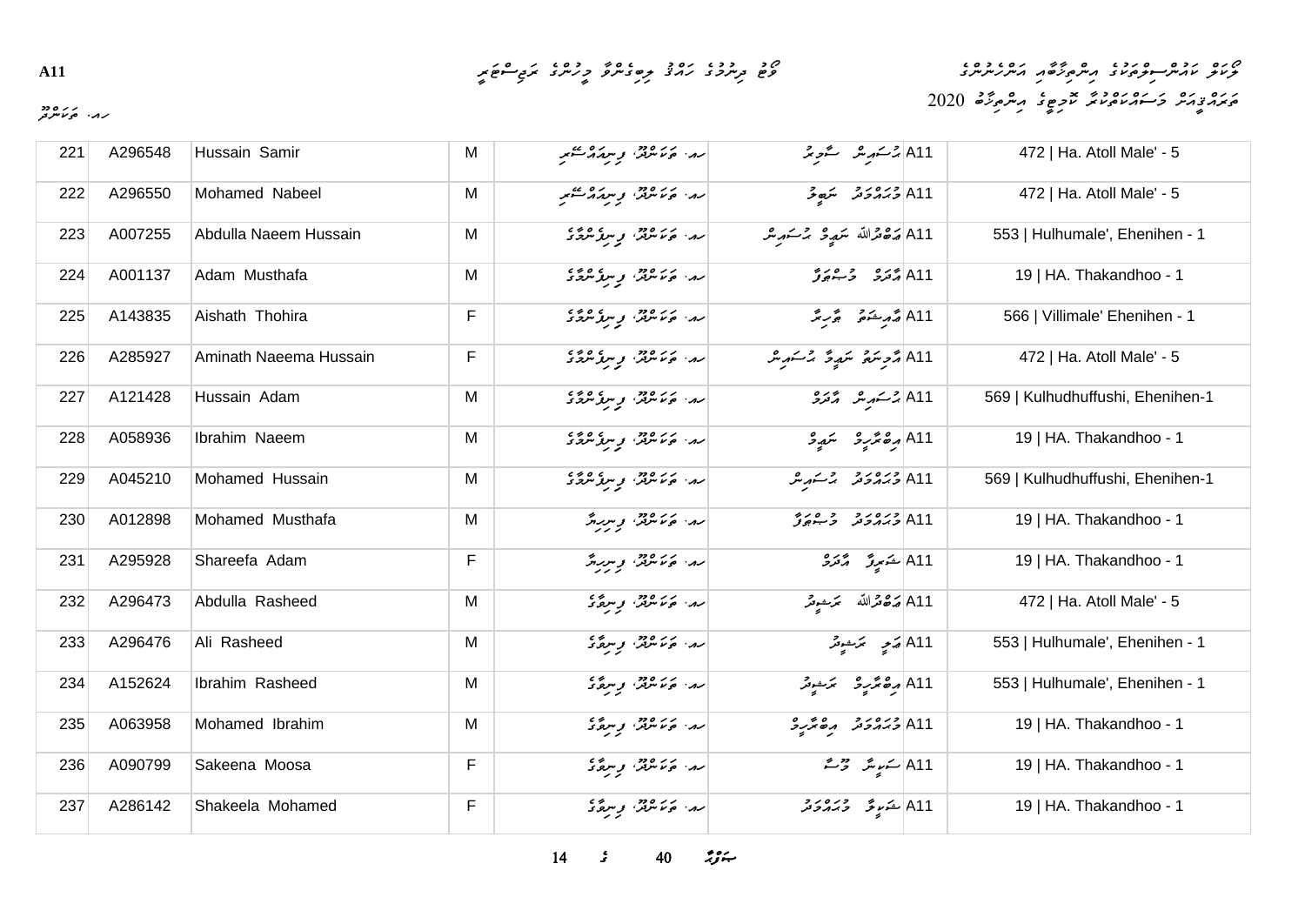*sCw7q7s5w7m< o<n9nOoAw7o< sCq;mAwBoEw7q<m; wBm;vB* م من المسجد المسجد المسجد المسجد المسجد العام 2020<br>مسجد المسجد المسجد المسجد المسجد المسجد المسجد المسجد المسجد ال

| 238 | A103739 | Abdul Raheem Adam             | M           | مدر وړه وه وه وه                            | A11 كەھىر مەردىج مەمەر 25                        | 472   Ha. Atoll Male' - 5      |
|-----|---------|-------------------------------|-------------|---------------------------------------------|--------------------------------------------------|--------------------------------|
| 239 | A292987 | <b>Ahmed Miduhath Mohamed</b> | M           | روم کو موفق او محرم ده                      | A11 كەبروگر دېرىر دېرگەدىر                       | 19   HA. Thakandhoo - 1        |
| 240 | A347050 | Mifraah Mohamed               | M           | ر در ۱۵ ده.<br>رو ۱۰ مونه سرچر او د چې سرچ  | A11 <sub>ح</sub> وثر پیزید در در د               | 456   India / Trivandrum - 1   |
| 241 | A057670 | Abdulla Firag                 | M           | رد و دره دو په دو د د                       | A11  رَصْحْرَاللَّهُ مِ مُرَّتِحْ                | 472   Ha. Atoll Male' - 5      |
| 242 | A061594 | Aishath Sazna                 | $\mathsf F$ | رد کا سرفر و پی کا                          | A11 مَدْمِرِ مَسْدَمَ <sub>و</sub> مَسْدَمْ مَدْ | 472   Ha. Atoll Male' - 5      |
| 243 | A296022 | <b>Mohamed Mahid Ahmed</b>    | M           | رد کا مرده دو په دو کا                      | A11 <i>בג</i> ەرو ت <i>ې</i> رى <i>د ה</i> رەرو  | 472   Ha. Atoll Male' - 5      |
| 244 | A261491 | Rasheedha Mohamed             | F           | رد و دره دو په دره د                        | A11  بَرَحْدٍ تَرَ ثَرَ ثَرَوْ ثَرَ              | 472   Ha. Atoll Male' - 5      |
| 245 | A154261 | Sakeena Mohamed               | $\mathsf F$ | رد. و دود. و در د                           | A11 سَمَدٍ مَگْر حَجَدَ جَرْحَة مُرَ             | 472   Ha. Atoll Male' - 5      |
| 246 | A323300 | Yoosuf Ismah Firag            | M           | رړ ور ور د د د                              | A11 ټر یو و مرگ شویز و برگز                      | 472   Ha. Atoll Male' - 5      |
| 247 | A296021 | Zeeniya Mohamed               | F           | رړ ۱ دره ده په د د د                        | A11 <sub>مج</sub> سرد محمد در در ا               | 472   Ha. Atoll Male' - 5      |
| 248 | A090731 | Zulaikha Gasim                | F           | رړ . ه ده وه .<br>رړ . نور سرچر . و پر پورې | A11 تج تزمر شمس تح سور مح                        | 553   Hulhumale', Ehenihen - 1 |
| 249 | A158051 | Ahmed Siyam                   | M           | رەر، ئۆز ئەس ئەسىر                          | A11 كەبرى كىرىگە ئىستىدىكى بىر                   | 472   Ha. Atoll Male' - 5      |
| 250 | A296599 | Aishath Ali                   | $\mathsf F$ | رړ، ئونو سرچن کو سونو ته                    | A11 مَگهرِ شَہْرِ کہ مِ                          | 472   Ha. Atoll Male' - 5      |
| 251 | A043767 | Ali Hussain                   | M           | תה ו מיטרה משיעות                           | A11  رَمِج بِرْسَهِ بِرْ                         | 19   HA. Thakandhoo - 1        |
| 252 | A296596 | Aminath Saeeda                | F           | رړ ور دوه د د در                            | A11 مَّ حِ سَعَ سَنَ سَفَرِ مِنَّ                | 19   HA. Thakandhoo - 1        |
| 253 | A296600 | Amira Ali                     | F           | رړ ور دوه د د در                            |                                                  | 19   HA. Thakandhoo - 1        |
| 254 | A090809 | Mohamed Ali                   | M           | رړ ورود د درد                               |                                                  | 19   HA. Thakandhoo - 1        |

*15 sC 40 nNw?mS*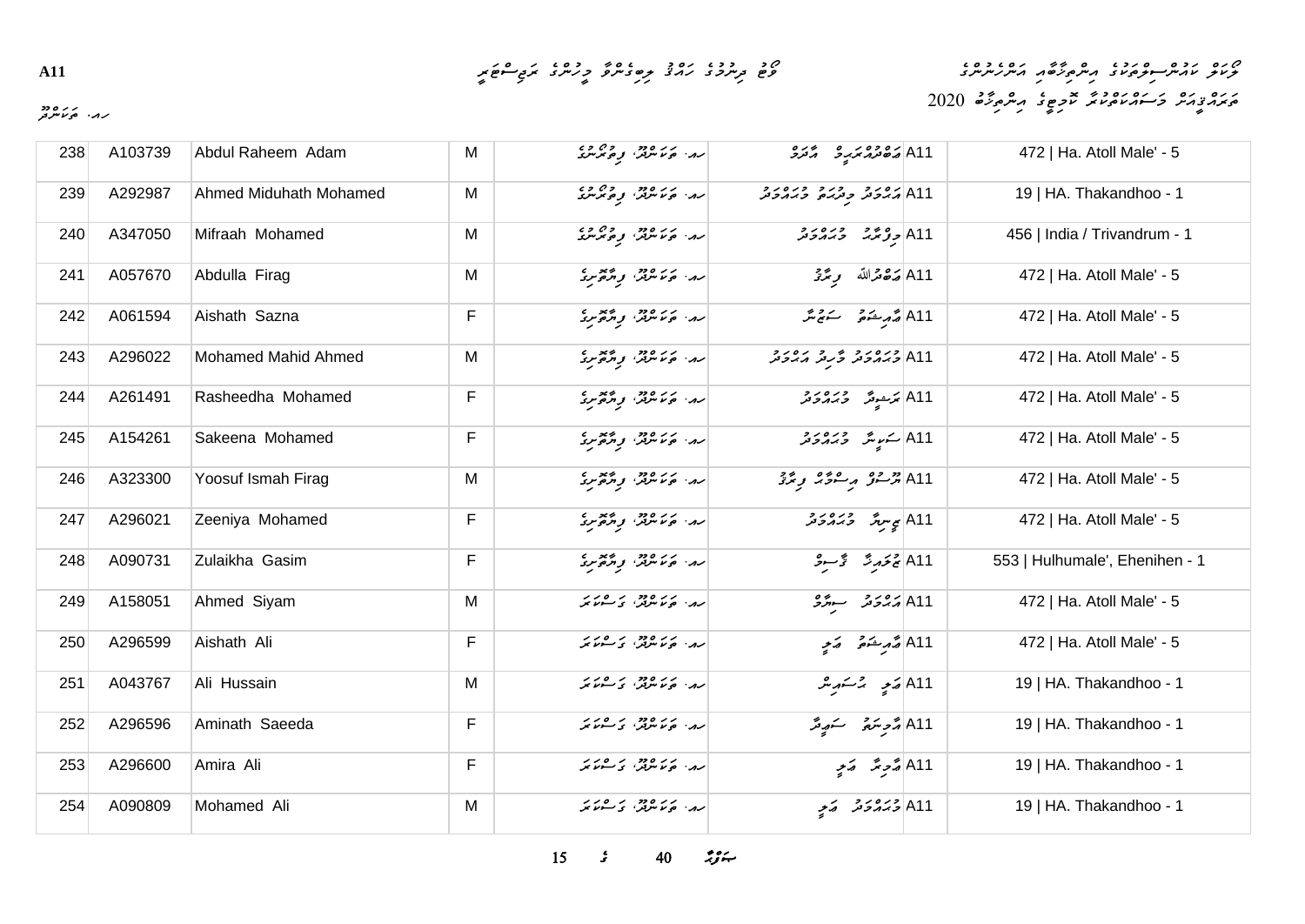*sCw7q7s5w7m< o<n9nOoAw7o< sCq;mAwBoEw7q<m; wBm;vB* م من المرة المرة المرة المرجع المرجع في المركبة 2020<br>مجم*د المريض المربوط المربع المرجع في المراجع المركبة* 

| 255 | A131696 | Shaneeza Ali                 | F           | رە بەر ەدەب بەر بەر                                               | A11 ڪسريج <b>ت</b> رمي                 | 24   HDh. Hanimaadhoo - 1 |
|-----|---------|------------------------------|-------------|-------------------------------------------------------------------|----------------------------------------|---------------------------|
| 256 | A067111 | Adam Shareef                 | M           | رە ئەر ئەدەر كەيرىكرى ئى                                          | A11 پژترو شمیرو                        | 472   Ha. Atoll Male' - 5 |
| 257 | A090780 | Hassan Ali                   | M           | رە ئەسلەر ئەر ئىر ئىرىم                                           | A11  پرسکس ک <i>ے م</i> و              | 472   Ha. Atoll Male' - 5 |
| 258 | A357364 | Maaya Adam Shareef           | F           | رە ئەرەدە جايدىكرىگە                                              | A11 قَ. بَمَّ بَرَهُ ۖ شَمَيْرٌ        | 472   Ha. Atoll Male' - 5 |
| 259 | A160644 | Mohamed Maniu                | M           | رړ ور ده د کمپرس                                                  | A11 دېمرونر ومه                        | 472   Ha. Atoll Male' - 5 |
| 260 | A065819 | Aishath Niuma                | $\mathsf F$ | رړ ور دو وي د                                                     | A11 مَدْمِسْتَمْ مِنْ مِرْدَةَ         | 472   Ha. Atoll Male' - 5 |
| 261 | A064899 | Ibrahim Rasheed              | M           | رد ور دو وي د                                                     | A11 مەھەرىرى سىمئىيەتر                 | 472   Ha. Atoll Male' - 5 |
| 262 | A076986 | Sheereena Abdulla            | F           | رد و مسجد و محمد و                                                | A11 خيومريٹر     پر چوترالله           | 472   Ha. Atoll Male' - 5 |
| 263 | A051500 | Abdul Rahman Moosa           | M           | גג סיכון כסיפים<br>הגי קיש ייתרתי וביביביביב                      | A11 كەھىر مەم ھەم دىكە                 | 472   Ha. Atoll Male' - 5 |
| 264 | A085977 | Abdulla Hameed               | M           | ر د ده ده وه ده ده<br>رو و ماسرتر کولو و ی                        | A11 كەھىراللە   ئەرىتر                 | 19   HA. Thakandhoo - 1   |
| 265 | A085961 | Aishath Ali                  | $\mathsf F$ | ر د ده ده وه ده ده<br>رو نوم سربر کولوک                           | A11 مَدْمِسْتَمْرِ     مَدِ            | 19   HA. Thakandhoo - 1   |
| 266 | A296007 | Aishath Asifa                | F           | ر در ود وو وه ده<br>ربر و ما سربر کالوژن                          | A11 مَگْرِسْتَمْ مِگْسِرَدٌ            | 472   Ha. Atoll Male' - 5 |
| 267 | A344525 | Aminath Ifaasha Abdul Rahman | F           |                                                                   | A11 مۇم مۇش مەمەدە بولى كەر ئۆزە دەبەر | 472   Ha. Atoll Male' - 5 |
| 268 | A090724 | Hassan Waheed                | M           | ر در ۲۵ وو وه ۲۵۶۵<br>رو، نوماسرلر، ژنوژوی                        | A11 بَرَسَسْ <sub>حَرِي</sub> ثَر      | 472   Ha. Atoll Male' - 5 |
| 269 | A296009 | Mariyam Asila                | F           | ر در ود دو وه ده<br>رو کونو دو ور                                 | A11 <i>5 پروژ پ</i> ر گ                | 472   Ha. Atoll Male' - 5 |
| 270 | A132363 | Rasheeda Moosa               | F           | ر د ده ده وه ده ده<br>رو و مسربي و وو و د                         | A11 بَرَحْدِثَرُ گُرُگُ                | 472   Ha. Atoll Male' - 5 |
| 271 | A090764 | Fathimath Ali                | F           | ر بر ه دو د وه و د و د<br>رو . ه ما سرفر ، د <del>و و</del> و و د | A11  <i>وُجوحَ</i> هُ صَمِحٍ           | 19   HA. Thakandhoo - 1   |

 $16$  *s*  $\cancel{5}$  **40** *n***<sub>3</sub>** *n*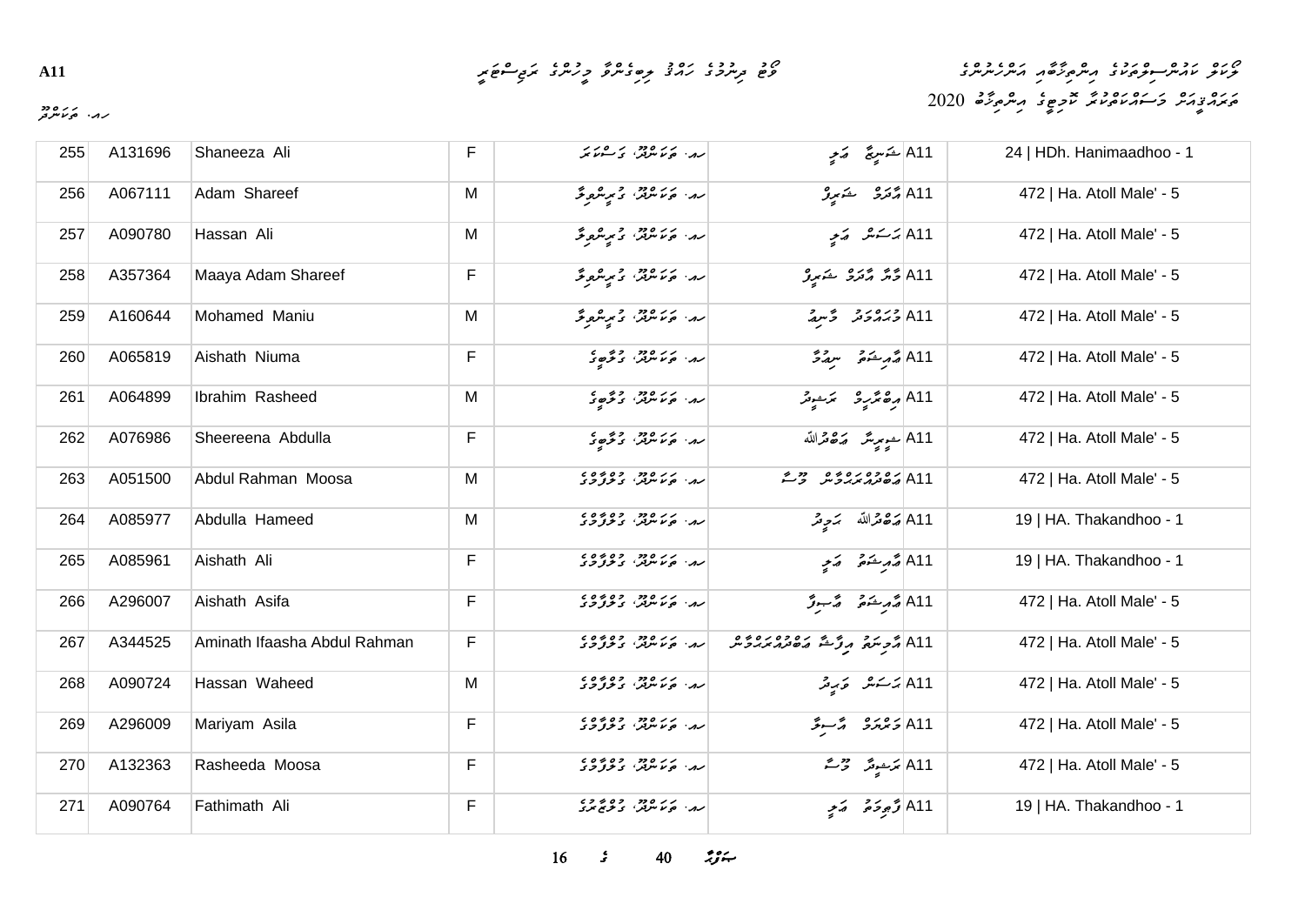*sCw7q7s5w7m< o<n9nOoAw7o< sCq;mAwBoEw7q<m; wBm;vB* م من المرة المرة المرة المرجع المرجع في المركبة 2020<br>مجم*د المريض المربوط المربع المرجع في المراجع المركبة* 

| 272 | A038214 | Abdullah Gasim             | M           | رړ ور دوه وه دي                              | A11 كَەڭقىراللە     ئۇسىۋ                              | 19   HA. Thakandhoo - 1        |
|-----|---------|----------------------------|-------------|----------------------------------------------|--------------------------------------------------------|--------------------------------|
| 273 | A042902 | Aminath Hussain            | $\mathsf F$ | رد. و د سرچور وه ده<br>رو. و د سرچر، د و مړی | A11 مَرْحِ سَمَعْ مَرْسَمَ مِسْر                       | 19   HA. Thakandhoo - 1        |
| 274 | A296077 | Hassan Abdulla             | M           | ر در دود وه<br>رد و مسرفر کومرک              | A11 كەسكەش كەھەتراللە                                  | 553   Hulhumale', Ehenihen - 1 |
| 275 | A296074 | Nafeesa Abdulla            | F           | رد کرده ده ده د                              | A11 سَمَعِي <sup>تَ</sup> ة صَرَّة صَ <sup>اللّه</sup> | 7   HA. Ihavandhoo - 1         |
| 276 | A151532 | Rugiyya Abdulla            | F           | رد کرده وه وه د                              | A11 <i>بترة ومركز وكمناه تق</i> رالله                  | 553   Hulhumale', Ehenihen - 1 |
| 277 | A027850 | <b>Ahmed Ashraf Dawood</b> | M           | رد. نوم سرفر، کرس ور در د                    | A11 ג' <i>פיצי ה-20 ייח</i> ד ברייב                    | 472   Ha. Atoll Male' - 5      |
| 278 | A042338 | Dawood Hassan              | M           | رړ ور دوه کرسونو لره                         | A11 مَدْرَمْتَرِ بَرَسَتَشَر                           | 19   HA. Thakandhoo - 1        |
| 279 | A027844 | Mariyam Siyama Dawood      | F           | رد. نوم سرفر، کرس ور در د                    | A11 كەندىرى سەيزى تىرىرىتە                             | 472   Ha. Atoll Male' - 5      |
| 280 | A296088 | Mohamed Ashraf             | M           | رد و ده ده در و د                            | A11 دېرورو ترشيزو                                      | 19   HA. Thakandhoo - 1        |
| 281 | A126694 | Samiya Dawood              | F           | رد به دود کرده در به                         | A11 گجرمز م <i>زور د</i>                               | 472   Ha. Atoll Male' - 5      |
| 282 | A126697 | Shadhiya Dhawoodh          | F           | رد که در دود.<br>رد که سرفر کسرفرونوی        | A11 شَرْمَرْدَ مُرْ <i>مَرْد</i>                       | 19   HA. Thakandhoo - 1        |
| 283 | A160540 | Aishath Zameera            | F           | رە. ئۇ ئابلاقلا، ئايمەتلەق                   | A11 مَگْرِسْتَمْ کَمْ سِمَّ                            | 472   Ha. Atoll Male' - 5      |
| 284 | A127652 | Asma Abdul Gafoor          | F           | رە ئەسلامى ئوتۇرۇ                            | A11 كەشق مەھىردودىر                                    | 553   Hulhumale', Ehenihen - 1 |
| 285 | A127647 | Mariyam Zeeniya            | F           | رە ئەرەدە ئېرىخەر                            | A11 دَ بَرْ پَرْ تَو سِرْ تَرْ                         | 472   Ha. Atoll Male' - 5      |
| 286 | A296388 | Muneeza Abdul Gafoor       | F           | رە ئەس ئەرەپى ئۇ ئەر                         | A11 <sub>ج</sub> سمه مەھىر <i>جەرەدى</i> ر             | 472   Ha. Atoll Male' - 5      |
| 287 | A095727 | Zumra Abdul Gafoor         | F           | رە ئەرەدە ئوتەر                              | A11 يروپژ مەھىر دە د                                   | 472   Ha. Atoll Male' - 5      |
| 288 | A041110 | Ahmed Hussain              | M           | رد. و د ۱۶۵ دره در                           | A11   كەبۇ ئەڭرىشى ھەر بىر                             | 472   Ha. Atoll Male' - 5      |

*r@w7m;mA .<5*

 $17$  *s* 40  $23$   $\div$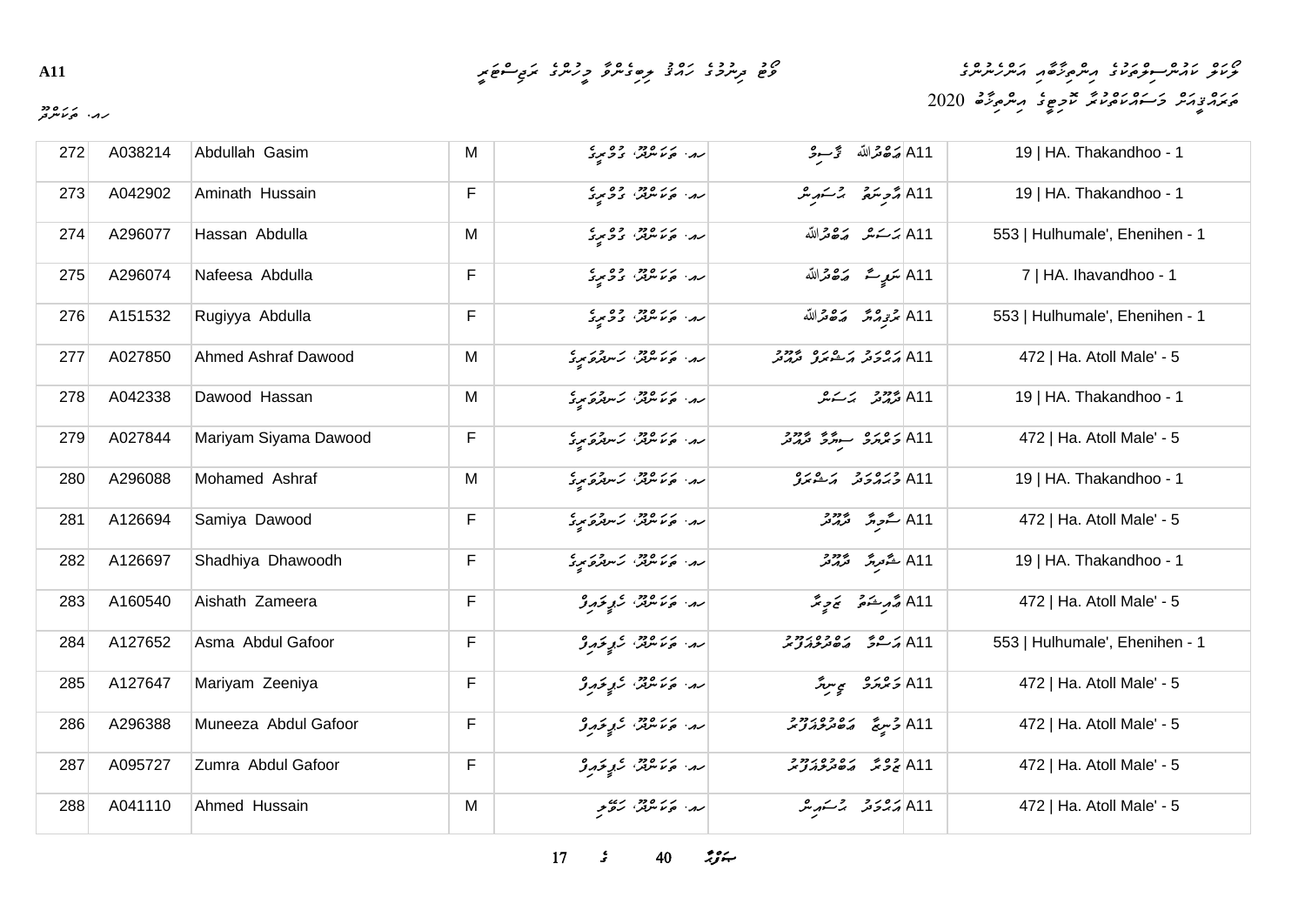*sCw7q7s5w7m< o<n9nOoAw7o< sCq;mAwBoEw7q<m; wBm;vB* م من المرة المرة المرة المرجع المرجع في المركبة 2020<br>مجم*د المريض المربوط المربع المرجع في المراجع المركبة* 

| 289 | A259761 | Eema Ahmed            | F | رە بەر ەدەبەر ئەسىر     | A11 <sub>مو</sub> ءً - پروتور                                       | 472   Ha. Atoll Male' - 5             |
|-----|---------|-----------------------|---|-------------------------|---------------------------------------------------------------------|---------------------------------------|
| 290 | A259760 | Mohamed Aiman Ahmed   | M | رە بەر ەددە رەي         | A11 <i>وَيُرُوْدَوْ <sub>مُرَم</sub>ِّد</i> َسْ م <i>ُرْدُ</i> دَرْ | 472   Ha. Atoll Male' - 5             |
| 291 | A296620 | Abdul Rahman Gasim    | M | رړ . ه ده ده ده ده ولگر | A11 كەھەممەرە بولىق تۇسىۋ                                           | 19   HA. Thakandhoo - 1               |
| 292 | A252398 | Ahmed Nashid          | M | رړ ۱۰ مرده ده پرو وینځ  | A11 كەبۇ تەر سەر سەر ئىشى ئىشەر ئىس                                 | 472   Ha. Atoll Male' - 5             |
| 293 | A156474 | Hawwa Nashidha        | F | رړ . پره دو په د په و   | A11  بَرُدُمَّ _ سَّنْ-ِمَّر                                        | 472   Ha. Atoll Male' - 5             |
| 294 | A296621 | Mohamed Nashid        | M | رړ . پره دو په د په و   | A11 <i>\$ بەھ كە</i> ر سەر سەر ئىشى ئىشەر ئىس                       | 751   Hideaway Beach Resort and Spa-1 |
| 295 | A359604 | Nahida Abdul Rahman   | F | رړ ورو ده ده و          | A11 مَّرْرِمَّر     رَە دەرە دەر                                    | 19   HA. Thakandhoo - 1               |
| 296 | A296622 | Shahidha Abdul Rahman | F | رړ ور ده ده ده ور       | A11 شَرِيعٌ مَصْرَ <i>مَدِينَ مِرْ مِنْ</i>                         | 472   Ha. Atoll Male' - 5             |
| 297 | A044838 | Ibrahim Saleem        | M | رد. وناسرته رسود        | A11 مەھەرىپى سىمبرو                                                 | 472   Ha. Atoll Male' - 5             |
| 298 | A065627 | Mohamed Saleem        | M | رد و دود. روود          | A11 <i>5 بزون بن من</i> سنور                                        | 472   Ha. Atoll Male' - 5             |
| 299 | A090741 | Rugiyya Gasim         | F | מגי המיתבי תייבי        | A11 برت <sub>و</sub> پر گور گور د                                   | 19   HA. Thakandhoo - 1               |
| 300 | A090742 | Saleema Adam          | F | رد کرده دو در ۱۶۶۶      | A11 سَمِرِدَّ گَرَمَرَدُ                                            | 19   HA. Thakandhoo - 1               |
| 301 | A259706 | Samha Saleem          | F | رد و دوه رسود           | A11  سَرْحَہٗ سَمَوِرْ                                              | 472   Ha. Atoll Male' - 5             |
| 302 | A292959 | Aminath Sazuna        | F | رە، ئەنەرەي رورۇئى      | A11 مَرْحِ سَعَ مِنْ مَعْ سَرَ                                      | 19   HA. Thakandhoo - 1               |
| 303 | A292960 | Shahuma Abdulla       | F | رە، ئەنە ئەرەر ئەر      | A11 خەرىج ھەقراللە                                                  | 19   HA. Thakandhoo - 1               |
| 304 | A047540 | Shareefa Abdul Rahman | F | رە ئەستىر بورۇئى        | A11 خەمرى <sup>ق</sup> مەھ <i>ەرە مەدە</i> ئىر                      | 19   HA. Thakandhoo - 1               |
| 305 | A259697 | Amany Abdul Raheem    | F | رە ، ئەنەسىرى بەر ئورگە | A11 كەۋىپ كەھ <i>ەركەترى</i> رى                                     | 553   Hulhumale', Ehenihen - 1        |

*18 sC 40 nNw?mS*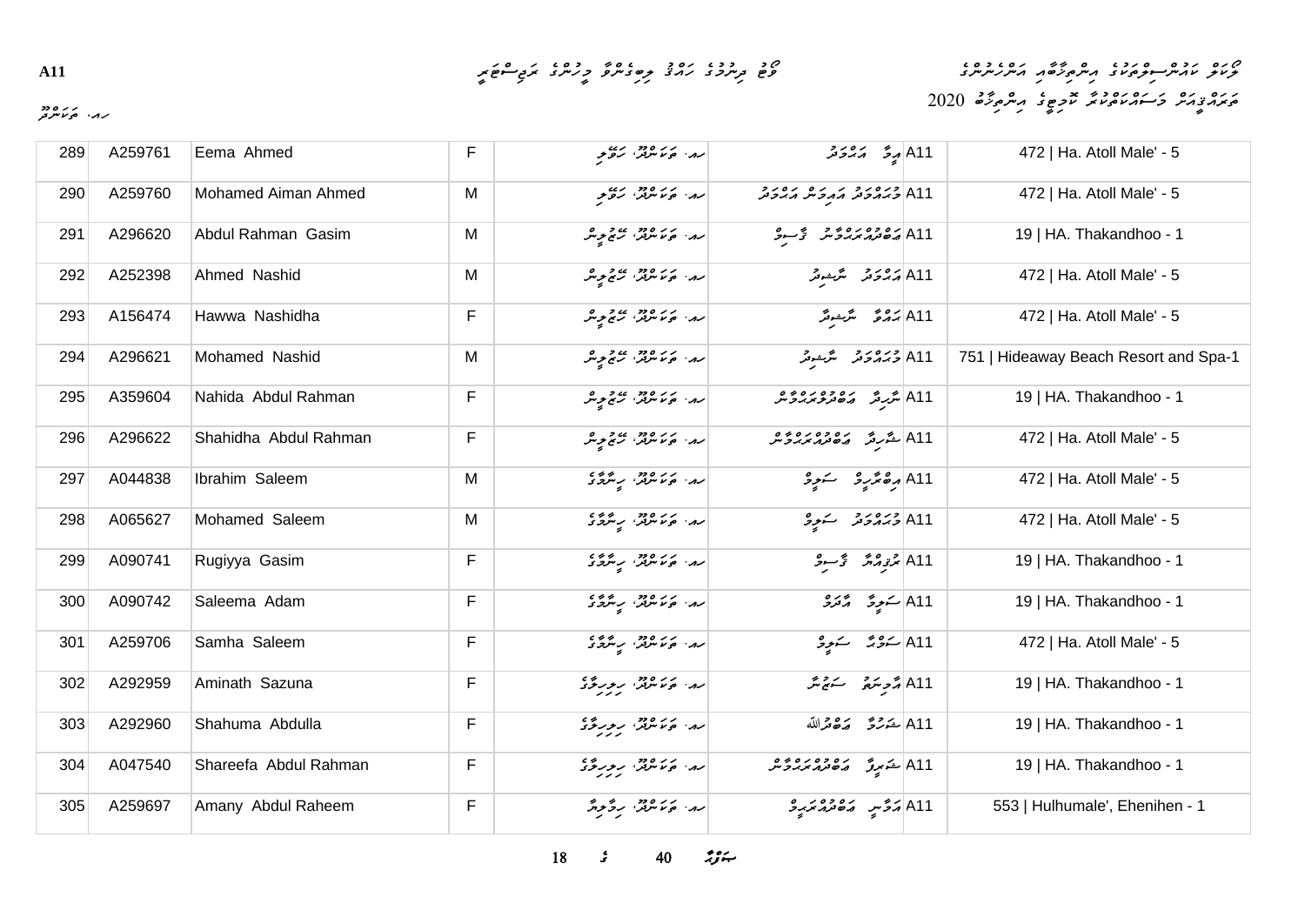*sCw7q7s5w7m< o<n9nOoAw7o< sCq;mAwBoEw7q<m; wBm;vB* م من المرة المرة المرة المرجع المرجع في المركبة 2020<br>مجم*د المريض المربوط المربع المرجع في المراجع المركبة* 

| 306 | A049752 | Fathimath Mohamed              | F           | رە ئەنەشقى بەر ئورگە                             | A11 <i>وَّجِ دَمَعُ حَمَدُ دَمَرَ</i>                  | 553   Hulhumale', Ehenihen - 1 |
|-----|---------|--------------------------------|-------------|--------------------------------------------------|--------------------------------------------------------|--------------------------------|
| 307 | A295983 | Juman Abdul Raheem             | M           | رە، ئۇناشقى بەرگەر                               | A11 في محمد من مص <i>حد مرب</i> و                      | 472   Ha. Atoll Male' - 5      |
| 308 | A152581 | Mariyam Shuzra                 | F           | رە ، ئوناسرىق، بەرمەتر                           | A11 كۈچر <i>ى ھەمتى تى</i> ر                           | 335   GDh. Thinadhoo - 1       |
| 309 | A152580 | Mohamed Shiham                 | M           | رە ئەسلامى بەقرىد                                | A11 <i>وُبَرُوُدَ</i> تَرُ ـَ ش <i>ررٌوْ</i>           | 472   Ha. Atoll Male' - 5      |
| 310 | A074328 | Ibrahim Rasheed                | M           | رە ئەر ئەدە بەئەر ئىرى                           | A11 مەھەرىرى سىمئىيەتر                                 | 553   Hulhumale', Ehenihen - 1 |
| 311 | A059876 | Adam Faheem Abdulla            | M           | ر در دود در دوره دور<br>در نوم مرکز، روز سوتر در | A11 مُرْمَرة وَرِة مَ <b>2</b> قراللّه                 | 19   HA. Thakandhoo - 1        |
| 312 | A295962 | Afaaf Ibrahim Rasheed          | F           | ر در دود در دوره دون<br>در نوم مرکز روز سورترد   | A11 كَرَزَّرْ بِرەڭرىرد كرىنونر                        | 19   HA. Thakandhoo - 1        |
| 313 | A295957 | Aishath Raashidha              | $\mathsf F$ | رړ وړه ده.<br>رړ وړس د                           | A11 مَدْمِ مِنْدَمْرِ مَدْمُ مِنْ                      | 472   Ha. Atoll Male' - 5      |
| 314 | A259687 | Evaan Ibrahim Rasheed          | M           | رړ . ه ده ده .<br>رړ . ه د سرتن . ره د سوترس     | A11 م <i>وق<sup>ى</sup>د م</i> ەھ <i>ترى</i> ي ترىنونر | 19   HA. Thakandhoo - 1        |
| 315 | A092995 | Fathimath Mohamed              | $\mathsf F$ | رد. نو د ماده در مرد و د و د و د                 | A11 تُرجوحَمَّ وَبَرْدُونَرَ                           | 19   HA. Thakandhoo - 1        |
| 316 | A050565 | Ibrahim Rasheed                | M           | ر در دورد.<br>در نوم مرکز برمړن سه ترمرد         | A11 مەھەرىرى سىمئىيەتر                                 | 19   HA. Thakandhoo - 1        |
| 317 | A024928 | <b>Mohamed Rasheed Abdulla</b> | M           | ر در در دود.<br>در نوم مرکز، روز سوترمرد         | A11 <i>وبروبر برخوبر مك</i> ومرالله                    | 472   Ha. Atoll Male' - 5      |
| 318 | A295958 | Saaidha Ibrahim Rasheed        | $\mathsf F$ | رد. نو د سرود.<br>در نو د سرگر، مرد و سوتر درو   | A11 گەرىگە مەھە <i>گرى</i> رى ئەن دە                   | 19   HA. Thakandhoo - 1        |
| 319 | A259686 | Shakha Mohamed Rasheed         | F           | رد. نو د سرود.<br>در نو د سرگر، مرد و سوتر درو   | A11 خَرَدَّ كَرَكْرُونَ يَرْشِيْتَر                    | 472   Ha. Atoll Male' - 5      |
| 320 | A259692 | Sharaa Mohamed Rasheed         | F           | ر در دود در دوره وده<br>در نوم مرکز روز سوتر در  | A11 خَدَيَّر وَيَرْدُونَّر بَرَسْءِنْزَ                | 19   HA. Thakandhoo - 1        |
| 321 | A295967 | Layal Abdulla                  | F           | رو. ورا ود به برگر                               | A11 كَرْتَرْقْرْ مَرْكَ قْدَاللّه                      | 472   Ha. Atoll Male' - 5      |
| 322 | A295966 | Yameen Abdulla                 | M           | رە ، ئونو مەردە بەرگەر                           | A11 مَرْحٍ <i>مَر مَرْهُ مَ</i> رْاللّه                | 553   Hulhumale', Ehenihen - 1 |

*19 sC 40 nNw?mS*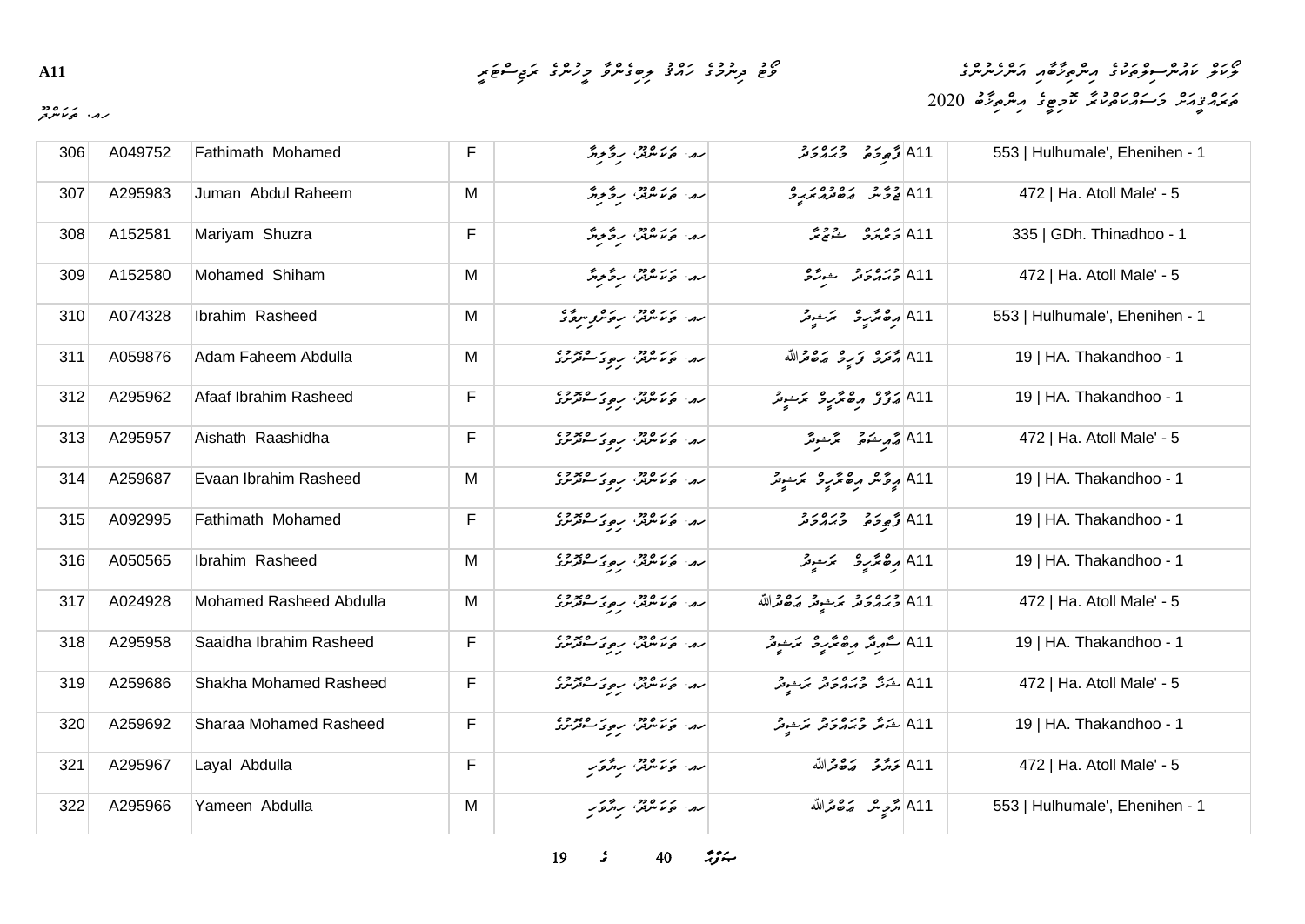*sCw7q7s5w7m< o<n9nOoAw7o< sCq;mAwBoEw7q<m; wBm;vB* م من المرة المرة المرة المرجع المرجع في المركبة 2020<br>مجم*د المريض المربوط المربع المرجع في المراجع المركبة* 

| 323 | A157046 | Aminath Mohamed       | F | رە. ئۇ ئانلاقلا، بەرگە يەنى ئانگەنلار          | A11 مَّ حِسَمَةٌ حَمَدَ مَدَّ     | 19   HA. Thakandhoo - 1   |
|-----|---------|-----------------------|---|------------------------------------------------|-----------------------------------|---------------------------|
| 324 | A295945 | Aminath Ali           | F | رړ ور دو د ده د ده                             | A11 مَّ مِتَمَعْ مَ مِ            | 130   B. Goidhoo - 1      |
| 325 | A090713 | Zahida Hussain        | F | رړ ور دو د ده د ده                             | A11 تج رقر پھر شور شر             | 19   HA. Thakandhoo - 1   |
| 326 | A153117 | Fathimath Azra        | F | ر د ورو ورود د<br>رو و مسرفر روتری             | A11 تَهوَدَه صَنْ تَمَ            | 472   Ha. Atoll Male' - 5 |
| 327 | A296150 | Haajara Moosa         | F | גג פרי כגבי כי<br>גגי פטייטט גלטפצ             | A11  رَّيَ رُسُمُ الْمَسْرِ       | 472   Ha. Atoll Male' - 5 |
| 328 | A152715 | Mohamed Moosa         | M | ر در ۲۵ ور و در و د ۲<br>رو. نوم سربر، کوترو ی | A11 كەبروكىز تەسىر                | 472   Ha. Atoll Male' - 5 |
| 329 | A043714 | Abdul Raheem Ibrahim  | M | תגי הליתה מסתנבנת                              | A11 בֿילינגל בילי פּליני          | 19   HA. Thakandhoo - 1   |
| 330 | A160438 | Abdulla Zaeem         | M | ת הי מי יותר וביות ביות                        | A11 كەھىراللە     كەرگ            | 155   K. Hinmafushi - 2   |
| 331 | A066861 | Ali Naseem            | M | ת הי מי יצעי תפית בנית                         | A11 كەي - س <i>رج</i> ى           | 472   Ha. Atoll Male' - 5 |
| 332 | A296099 | Nadheema Abdul Raheem | F | תגי הליתבי תפית תבת                            | A11 ىتىرى <i>ڭ مەھەمەتب</i> و     | 472   Ha. Atoll Male' - 5 |
| 333 | A124050 | Suaidha Abdul Raheem  | F | תגי הליתבלי תפית תקנית                         | A11 شۇرۇ مەمەدە ئىرى              | 472   Ha. Atoll Male' - 5 |
| 334 | A296097 | Zaeema Abdul Raheem   | F | תגי הליתבי תפתובת                              | A11 يَهِ دَّ صَفَّرَ جَمَعِيدِ 3  | 472   Ha. Atoll Male' - 5 |
| 335 | A043831 | Ali Adam              | M | מגי המספר המבש                                 | A11 كەمىيە مەمىرى                 | 19   HA. Thakandhoo - 1   |
| 336 | A090761 | Aneesa Adam           | F | מגי המסחת המבב                                 | A11 مَ سِرْ مَمَّر دَّ مَرْدَّ    | 472   Ha. Atoll Male' - 5 |
| 337 | A296132 | Hanaa Ali             | F | מגי המספר המכב                                 | A11  ترنگ     تەمچ                | 472   Ha. Atoll Male' - 5 |
| 338 | A259718 | Hasna Ali             | F | מגי המסחת המכב                                 | A11  ټرمىگە     ټەمو              | 472   Ha. Atoll Male' - 5 |
| 339 | A259720 | Isam Ali              | M | מגי פיניינג'' גיוליט                           | A11 م <i>ەش<sup>ى</sup>ۋە مەي</i> | 472   Ha. Atoll Male' - 5 |

 $20$  *s*  $40$  *z*  $25$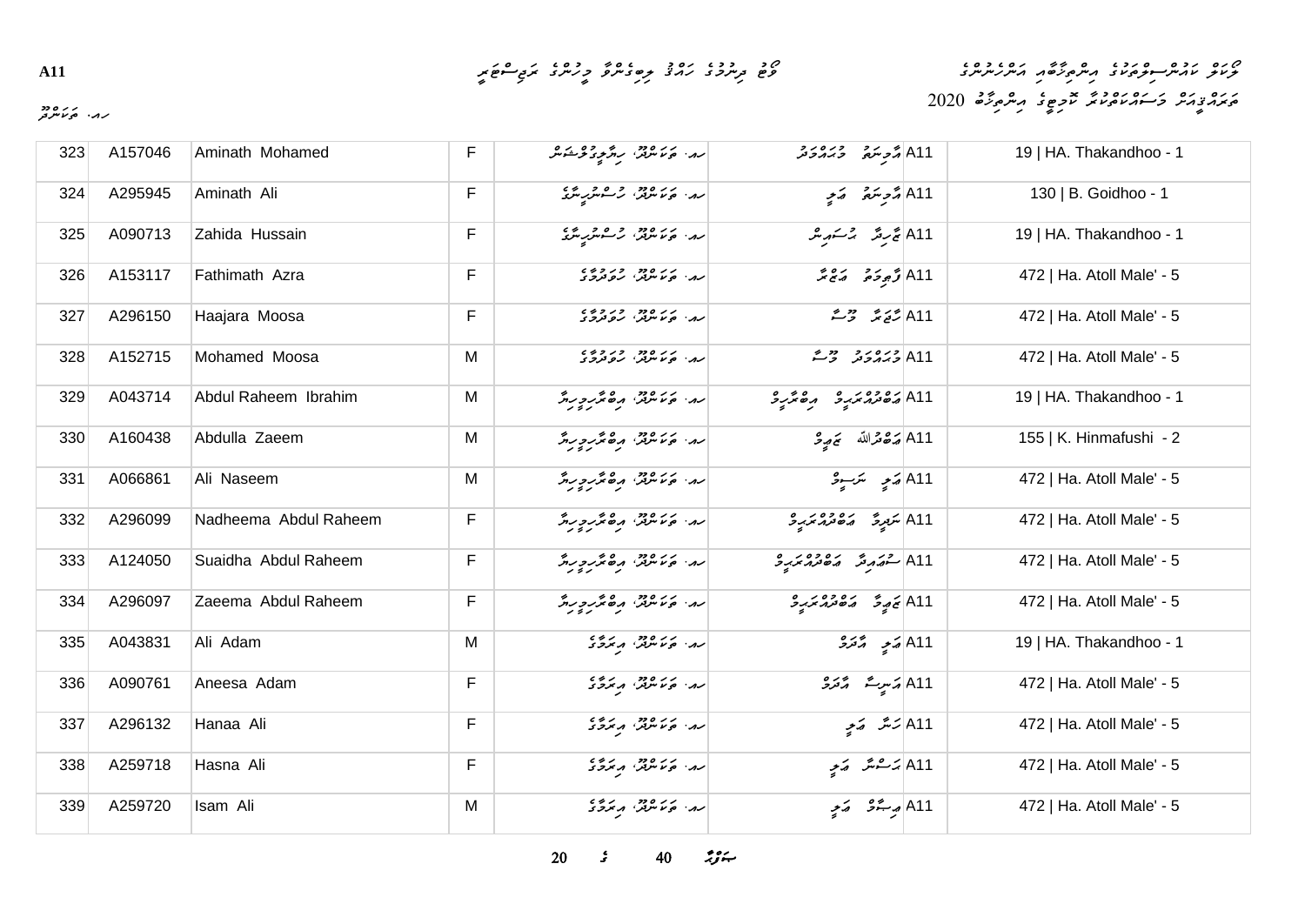*sCw7q7s5w7m< o<n9nOoAw7o< sCq;mAwBoEw7q<m; wBm;vB* م من المرة المرة المرة المرجع المرجع في المركبة 2020<br>مجم*د المريض المربوط المربع المرجع في المراجع المركبة* 

| 340 | A296131 | Mohamed Misbaah           | M           | מגי המספר המכב                                          | A11 <i>ڈبزون</i> و پی <i>ٹھ</i>                | 472   Ha. Atoll Male' - 5      |
|-----|---------|---------------------------|-------------|---------------------------------------------------------|------------------------------------------------|--------------------------------|
| 341 | A381815 | Nuha Ali                  | F           | ת היי בעיירה היי היי בי בי<br>היי היי מיית בי היי בי בי | A11 شرشہ تھ یو                                 | 472   Ha. Atoll Male' - 5      |
| 342 | A296130 | Rasheeda Adam             | F           | מגי המסתבי המכב                                         | A11 بَرَحْدٍ مَرَّ مَرْتَزَحَّرَ               | 472   Ha. Atoll Male' - 5      |
| 343 | A090757 | Razeena Adam              | $\mathsf F$ | תגי הניסית היה בי                                       | A11 بَرَى مَدَّ مَرْمَرْدَ                     | 472   Ha. Atoll Male' - 5      |
| 344 | A090774 | Aishath Sifza             | F           | رد رودد.<br>مدر نوم سرفر، در مرفرون                     | A11 مەمرىشىمە سى <i>رقى</i> مىچ                | 472   Ha. Atoll Male' - 5      |
| 345 | A044650 | Aminath Ali               | $\mathsf F$ | رد و دره در در و در و                                   | A11 مَّ حِسَمَةٌ مَسْجِبِ                      | 553   Hulhumale', Ehenihen - 1 |
| 346 | A154044 | Abdul Basith Abdul Rahman | M           |                                                         | A11 נפכפי כדי נפכס נפכס לפי היי ניספי ניני ב   | 472   Ha. Atoll Male' - 5      |
| 347 | A296396 | Abdul Raoof Abdulla       | M           | رد کے ماسول کے سرچ میری                                 | A11 يرە دەر دودە يەرە ئىراللە                  | 472   Ha. Atoll Male' - 5      |
| 348 | A296395 | Abdul Wahid Abdulla       | M           | رد او دوه د مرد او داد                                  | A11 رَصْوَرُوَحَ بِهِ مَرْحَدٍ اللَّهُ         | 245   ADh. Omadhoo - 1         |
| 349 | A121830 | Abdulla Gasim             | M           | رد. نو ما سرفر، نو سره مرد                              | A11 كَرْحْقْرْاللَّه تَوْسُوتْر                | 19   HA. Thakandhoo - 1        |
| 350 | A121800 | Ahmed Nashid              | M           | رد کے ماسرچن کے سرچ مورے                                | A11 كەش <sup>ى</sup> كەر سەر سەر ئىر           | 472   Ha. Atoll Male' - 5      |
| 351 | A124383 | Aminath Zaheena           | F           | رد. نوم مرد. نومبری                                     | A11 مَرْحِ سَمَعَ تَجَ سِتَرَ                  | 472   Ha. Atoll Male' - 5      |
| 352 | A296398 | Basim Abdul Rahman        | M           | رد او دوه د مرد او داد                                  | A11 ځمسو <del>ر</del> مصر مصر مصر م            | 472   Ha. Atoll Male' - 5      |
| 353 | A090796 | Fareeda Hassan            | F           | رد کے ماسرچر کے سرچ مور                                 | A11 کو پرنگ - ترسکنگر-                         | 19   HA. Thakandhoo - 1        |
| 354 | A296401 | Jailam Abdulla            | M           | رد. نو ما سرفر، نو سره مرد                              | A11 ق مر <del>تر</del> ى - مەھ قراللە          | 19   HA. Thakandhoo - 1        |
| 355 | A069022 | Mohamed Amir              | M           | رد و دره ده در در د                                     | A11 <i>وُبَرُوُدَوْ</i> ک <sup>و</sup> َدِيْرَ | 19   HA. Thakandhoo - 1        |
| 356 | A296397 | Seema Abdul Rahman        | F           | رد. نما مرکز، نما مرکز در                               | A11 سوڈ مەھەرە دەرە                            | 472   Ha. Atoll Male' - 5      |

 $21$  *s* 40  $29$   $\div$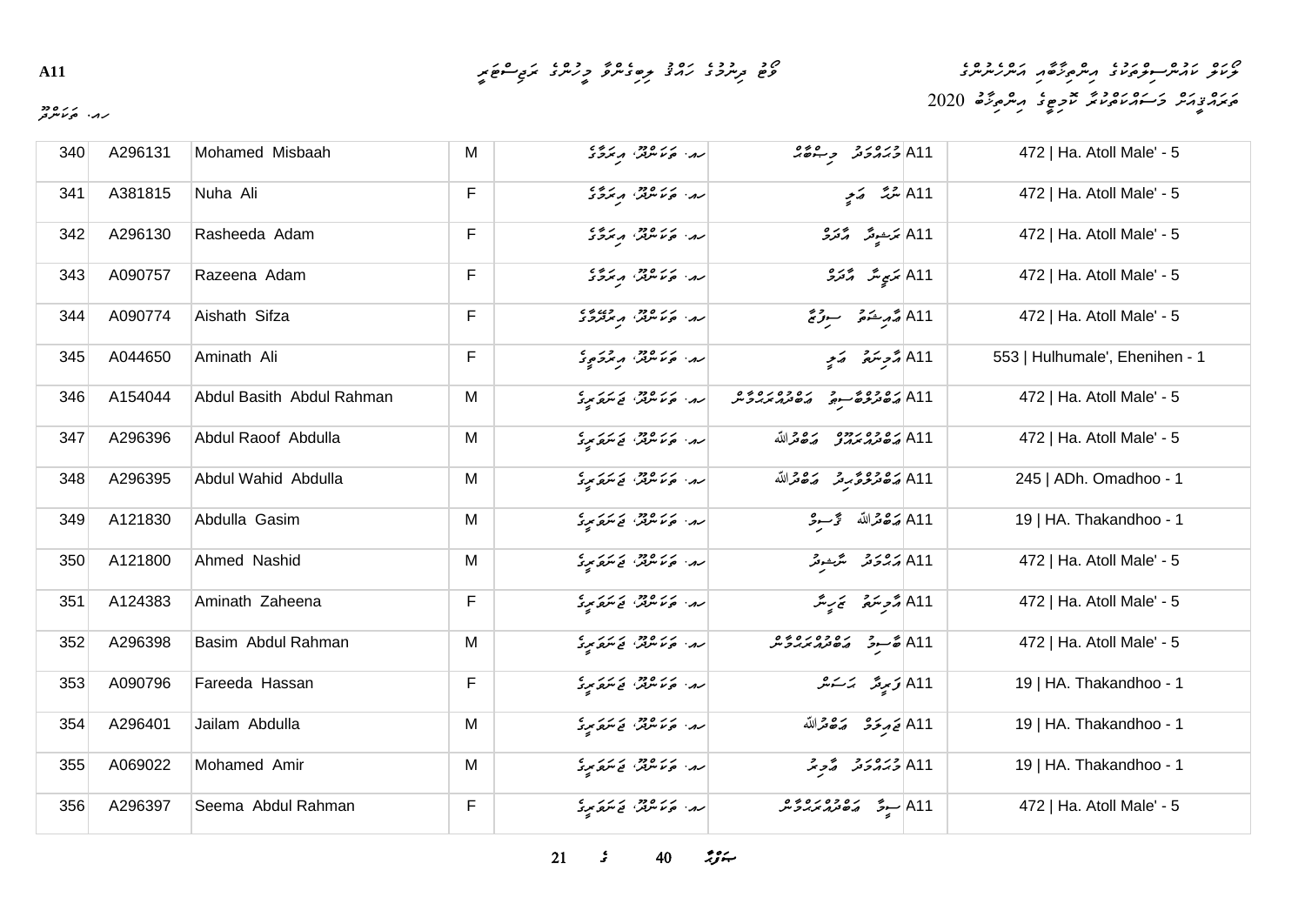*sCw7q7s5w7m< o<n9nOoAw7o< sCq;mAwBoEw7q<m; wBm;vB* م من المرة المرة المرة المرجع المرجع في المركبة 2020<br>مجم*د المريض المربوط المربع المرجع في المراجع المركبة* 

| 357 | A084714 | Muneera Mohamed              | F           | رړ ور مور ځوسو         | A11  3سٍبدَّ 3 بروترد                                | 472   Ha. Atoll Male' - 5 |
|-----|---------|------------------------------|-------------|------------------------|------------------------------------------------------|---------------------------|
| 358 | A258332 | Zulaikha Hassan              | F           | رړ ور مور ځوسو         | A11 تح تر <sub>مر</sub> رً – تر <i>س</i> كسر         | 472   Ha. Atoll Male' - 5 |
| 359 | A074765 | Abdul Razzaaq Ibrahim        | M           | رە ئەرەدە رىرە ئەرگە   | A11 كەھەممەم كەنتى مەھكرىدى                          | 472   Ha. Atoll Male' - 5 |
| 360 | A047633 | Ahmed Ibrahim                | M           | رە، ئەسلىق ئايرىق ئەس  | A11 كەبروتىر ب <i>ەھگرى</i> ۋ                        | 472   Ha. Atoll Male' - 5 |
| 361 | A090718 | Aminath Mohamed              | F           | رە ئەرەدە رىرە ئەرگە   | A11 مُتَّحِسَمَةُ فَرَيْدَوْمَتْرَ                   | 472   Ha. Atoll Male' - 5 |
| 362 | A295963 | Fathimath Ibrahim            | $\mathsf F$ | رە ئەرەدە رىرە ئەرگە   | A11 وَج <sub>و</sub> حَمَّةَ مِنْ مَحْرِبِ 3         | 19   HA. Thakandhoo - 1   |
| 363 | A090717 | Ibrahim Hussain              | M           | رد. ئەر ئەدەر رىرە ئەر | A11 مەھەردى بىر ئەسەمبىر                             | 472   Ha. Atoll Male' - 5 |
| 364 | A141512 | Khadeeja Ibrahim             | F           | رە ئەرەدە رىرە ئەرگە   | A11 كَتَمِيعٌ مِنْ صُحَّرٍ وَ                        | 472   Ha. Atoll Male' - 5 |
| 365 | A090716 | Nazima Ibrahim               | F           | رە، ئەسلىق ئايرىق ئەس  | A11 سَّنجِرَ مُتَّصَمَّرِ وَ                         | 150   K. Thulusdhoo - 1   |
| 366 | A141516 | Samiya Ibrahim               | F           | رد. وزاه در ۱۵۵۰ و.    | A11 سُمريرٌ م <i>ِ هِ مُ</i> رِدْ                    | 472   Ha. Atoll Male' - 5 |
| 367 | A086329 | <b>Ahmed Rasheed Hussain</b> | M           | מגי תמייתות ומתייכל    | A11 كەبۇبۇقر بۇيغوقر بۇسكەپ بىر                      | 19   HA. Thakandhoo - 1   |
| 368 | A296408 | Jaadulla Ahmed               | M           | رە بەرەدە ئايرىش       |                                                      | 472   Ha. Atoll Male' - 5 |
| 369 | A296404 | Mohamed Ahmed Rasheed        | M           | رد ورود رود            | A11 <i>وَبَرُودُوَ تَرُودُ بَرَ</i> حُوثَرُ          | 472   Ha. Atoll Male' - 5 |
| 370 | A403959 | Saifulla Ahmed Rasheed       | M           | رە بە ئەرەدە كەيرىشى   | A11 كمركز الله كديرة مرجومر                          | 19   HA. Thakandhoo - 1   |
| 371 | A153489 | Saniyya Ahmed                | $\mathsf F$ | رە بەر ەدە ئايرىش      | A11 سَمَسِ <i>مْہُ مَدْدَمْد</i> ِ                   | 472   Ha. Atoll Male' - 5 |
| 372 | A296406 | Shahula Ahmed Rasheed        | F           | מגי תמייתות ומתייכל    | A11 خەرج كەردى كەخوش                                 | 472   Ha. Atoll Male' - 5 |
| 373 | A259757 | Sudha Ahmed Rasheed          | F           | رە بەر ەدە ئايرىشى     | A11 سىنگە ئ <i>ەبمى</i> تۈگە ئىزىنى <sub>ي</sub> ەتر | 472   Ha. Atoll Male' - 5 |

*r@w7m;mA .<5*

 $22$  *s*  $40$  *n*<sub>3</sub> *s*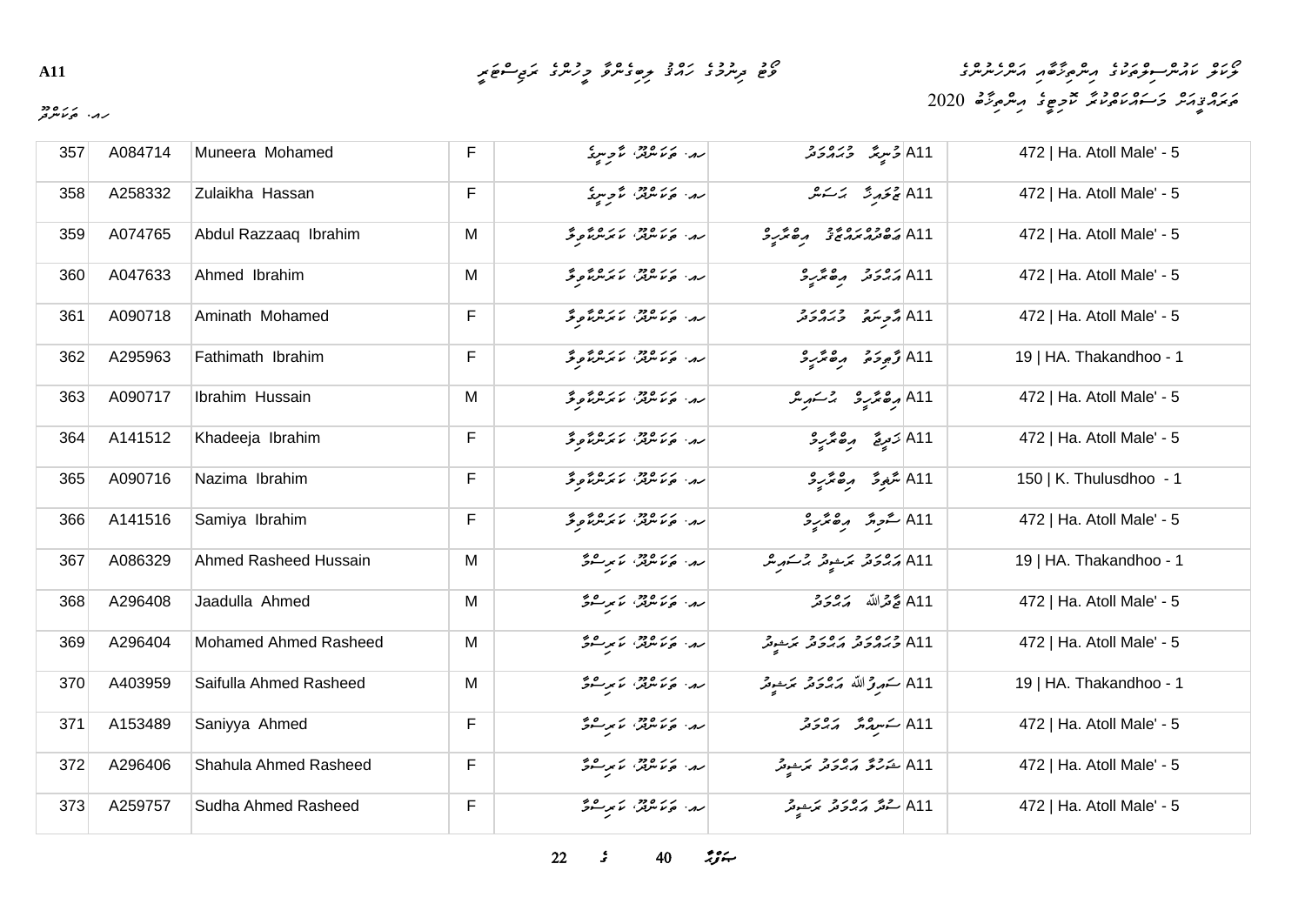*sCw7q7s5w7m< o<n9nOoAw7o< sCq;mAwBoEw7q<m; wBm;vB* م من المرة المرة المرة المرجع المرجع في المركبة 2020<br>مجم*د المريض المربوط المربع المرجع في المراجع المركبة* 

| 374 | A063339 | Abdul Rahman Mohamed   | M           | رە بە ئەس ئەس ئەس                  | A11 كەھەممەر 2006 - 2006 كەندى                          | 472   Ha. Atoll Male' - 5         |
|-----|---------|------------------------|-------------|------------------------------------|---------------------------------------------------------|-----------------------------------|
| 375 | A296423 | Inayath Abdul Rahman   | F           | رړ ور دوه تر ده د                  | A11 م شرح ده ده ده ده م                                 | 472   Ha. Atoll Male' - 5         |
| 376 | A121788 | Ahmed Mujuthaba        | M           | رد و ما سرقر المستوجد و محمد       | A11 كەبرو مەدەرە                                        | 472   Ha. Atoll Male' - 5         |
| 377 | A344885 | Ahmed Ahzaam Mohamed   | M           | رړ ور ده د ده د ورځ پر             | A11 كەبروتى كەرگە ئەرەر د                               | 472   Ha. Atoll Male' - 5         |
| 378 | A090786 | Ali Ahmed              | M           | رړ ور د ده د د ورځ م               | A11  رَمِ دَرُدَوَدَ                                    | 19   HA. Thakandhoo - 1           |
| 379 | A295936 | Ismail Azheem Mohamed  | M           | رړ ور د ده د د ورځ م               | A11 <sub>م</sub> ر شۇ <sub>م</sub> پۇ كەيم يەر 11.5 مىل | 712   Meeru Island Resort & Spa-1 |
| 380 | A296330 | Mohamed Musthafa       | M           | رړ ور ده د ده ده د کلي             | A11 ويرەرو ورورو                                        | 472   Ha. Atoll Male' - 5         |
| 381 | A050897 | Nahida Ali             | F           | رړ ور دو د ده د عوم د کل           | A11  شَرِقَر <sub>م</sub> َرِ                           | 472   Ha. Atoll Male' - 5         |
| 382 | A086330 | Hawwa Moosa Fulhu      | F           | رد کار دور ده د کار کار د کاربرد ک | A11 بزوی و مسئور                                        | 19   HA. Thakandhoo - 1           |
| 383 | A032259 | Ahmed Saleem Adam      | M           | رە بەر ەدە ئەتە                    | A11   كەبرى قرىرى ئەرە ئەرە                             | 19   HA. Thakandhoo - 1           |
| 384 | A259707 | Hamdhaan Ahmed Saleem  | M           | رد. ورکاره دوران د                 | A11  رَوْتَرْسْ بَرْرُدَتْرْ سَعِرِوْ                   | 472   Ha. Atoll Male' - 5         |
| 385 | A296041 | Mohamed Siruhan        | M           | رد. ورسود در د                     | A11 <i>دېنه دو</i> سوپرته په                            | 472   Ha. Atoll Male' - 5         |
| 386 | A296042 | Sabaahath Ahmed Saleem | F           | رد. ورکارود داد و                  | A11 بنۇرۇ مەدەر سىرو                                    | 472   Ha. Atoll Male' - 5         |
| 387 | A296105 | Ahmed Rasheed          | M           | رړ وره د سر د عرون                 | A11 كەبرى كى - كەرسى تەركىسى ئىش بىر ئا                 | 19   HA. Thakandhoo - 1           |
| 388 | A296103 | Aminath Nasheeda       | $\mathsf F$ | رړ وره د سر د عرون                 | A11 مَّ حِ سَمَّة مَسَّبِقَّد                           | 472   Ha. Atoll Male' - 5         |
| 389 | A296102 | Fathimath Shadhiya     | F           | رړ، پر دوه سر سره نو               | A11 <i>وَّجِ دَمَّة</i> شَّمَي <i>رة</i> ً              | 456   India / Trivandrum - 1      |
| 390 | A090752 | Hafsa Mohamed          | F           | رړ ورده سر د کلمه کلمه کلمه د کلمه | A11 ټرم په د پروتر                                      | 19   HA. Thakandhoo - 1           |

*23 sC 40 nNw?mS*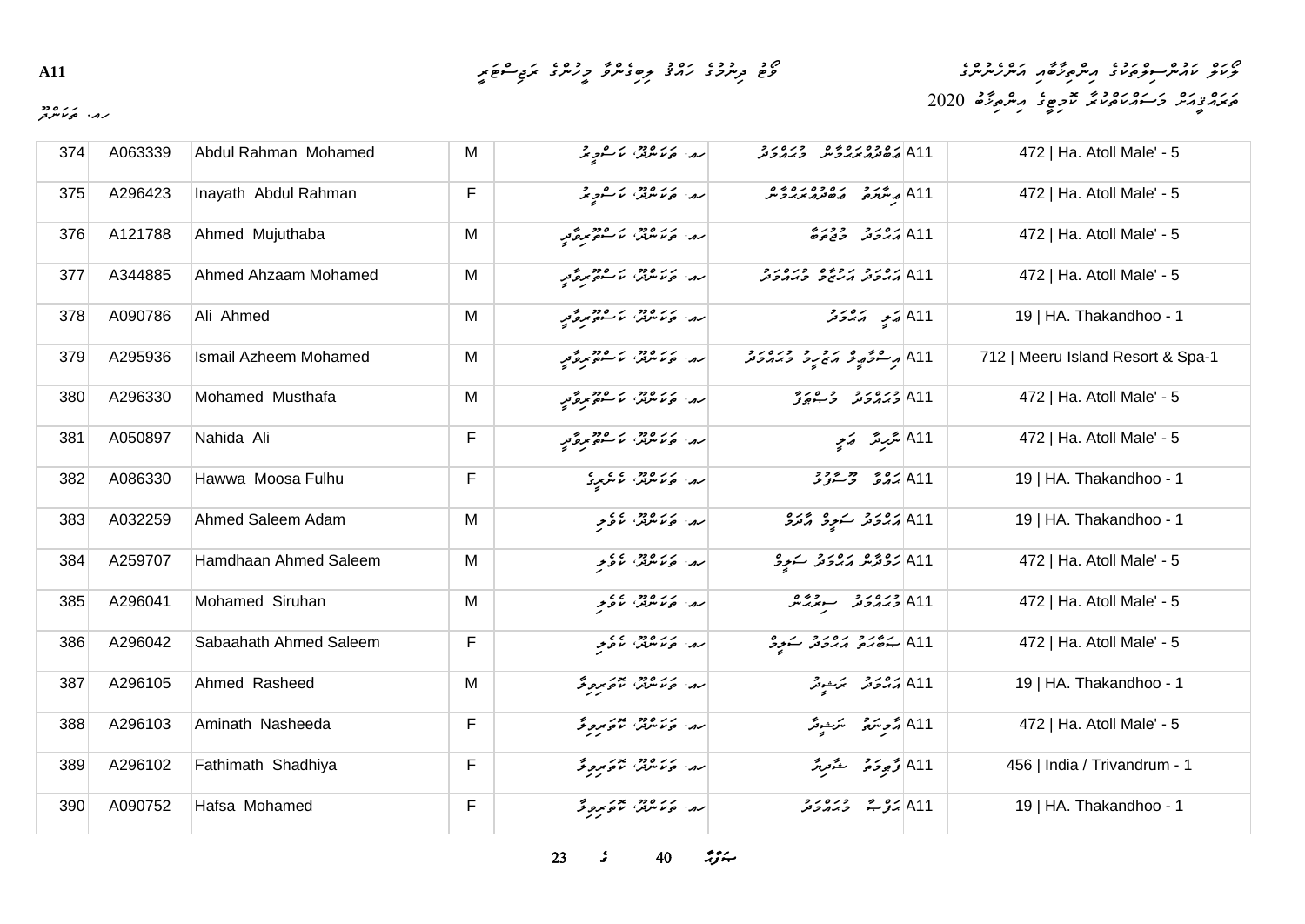*sCw7q7s5w7m< o<n9nOoAw7o< sCq;mAwBoEw7q<m; wBm;vB* م من المرة المرة المرة المرجع المرجع في المركبة 2020<br>مجم*د المريض المربوط المربع المرجع في المراجع المركبة* 

| 391 | A296101 | Mufeeda Abdulla Rasheed    | F           | رە ئەر مەدە بىر ئور ئو              | A11 وُوِيَّر مَرْهُ مِرْاللَّه مَرْسُوِيْر           | 456   India / Trivandrum - 1 |
|-----|---------|----------------------------|-------------|-------------------------------------|------------------------------------------------------|------------------------------|
| 392 | A090737 | Shareefa Ibrahim           | F           | גז, פעיקר, בגבע<br>גז, פעיקר, עינגע | A11 خىمبى <i>رَة مەھەترى</i> رى                      | 472   Ha. Atoll Male' - 5    |
| 393 | A296199 | Amjad Abdul Rahman         | М           | رد. وناسري المرضر                   | A11 كەم بەر مەدەپرە تەرەپ بىر                        | 472   Ha. Atoll Male' - 5    |
| 394 | A364363 | Azuma Abdul Rahmaan        | F           | ת הנסייה בים                        | A11 كەنتى ئەھمەر مەمەر <i>ھەمەر ھەمەر ھەمەر</i>      | 472   Ha. Atoll Male' - 5    |
| 395 | A282732 | Mohamed Aslam Abdul Rahman | M           |                                     | A11 כמותכת ה מינים מסינות ממכשים מות הממינה יות המית | 472   Ha. Atoll Male' - 5    |
| 396 | A158300 | Ali Amjad                  | M           | رړ ور دوه وووی                      | A11  ر <i>َجِ دَدْف</i> َة                           | 472   Ha. Atoll Male' - 5    |
| 397 | A158301 | Mohamed Ahmed              | M           | رو ۱۰ مورده و دور                   | A11 <i>32023 م.20</i> م                              | 19   HA. Thakandhoo - 1      |
| 398 | A038230 | Rasheeda Ali               | $\mathsf F$ | رە، ئۇناشقى بويدۇ ئ                 | A11 <sub>مَک</sub> شوِمَّر ک <sup>ے</sup> مح         | 472   Ha. Atoll Male' - 5    |
| 399 | A095876 | Shareefa Ali               | F           | رړ ، ځانگړنې ووځ                    | A11 ڪمبر <i>گ مک</i> م                               | 472   Ha. Atoll Male' - 5    |
| 400 | A152709 | Wafiyya Ahmed              | F           | رړ ور دوه ووځ                       | A11 <i>قۇچىڭ خى</i> ر <i>قى</i> ر                    | 472   Ha. Atoll Male' - 5    |
| 401 | A296604 | Ahmed Janaah               | M           | رە بە ئەس ئەرەبىر                   | A11 كەبۇر كىمە قى ئىگ <sup>ى</sup> ر                 | 19   HA. Thakandhoo - 1      |
| 402 | A296603 | Aishath Sifaza             | F           | رە بە ئەس ئەرەپىر                   | A11 مَگْرِسْتَعْمُ سِوَزْيَجْ                        | 19   HA. Thakandhoo - 1      |
| 403 | A155065 | Aminath Mohamed            | $\mathsf F$ | رە ئەرەدە ئەرەئىر                   | A11 مُتَّحِسَمَةُ تَحْدَمُدْوَمْر                    | 1   HA. Thuraakunu - 1       |
| 404 | A138752 | Azeema Mohamed             | F           | رد و ده ده و د کار کار کار کرد .    | A11 كەنچەدىتى ھەرەر دىر                              | 19   HA. Thakandhoo - 1      |
| 405 | A296602 | Fathmath Siyaza            | $\mathsf F$ | رە ئەرەدە ئەرەئىرى                  | A11 رَّجِوحَة مَ سِيرَةً مَّ                         | 472   Ha. Atoll Male' - 5    |
| 406 | A137809 | Mohamed Ahmed              | M           | رەس ئەرەج ئورائىلىرىم               | A11 <i>وبرودو برور</i> و                             | 19   HA. Thakandhoo - 1      |
| 407 | A043726 | Abdulla Ali                | M           | رړ ور ور د د وه کرونگر              | A11 كەڭداللە كەمچ                                    | 472   Ha. Atoll Male' - 5    |

 $24$  *s*  $40$   $23$   $\div$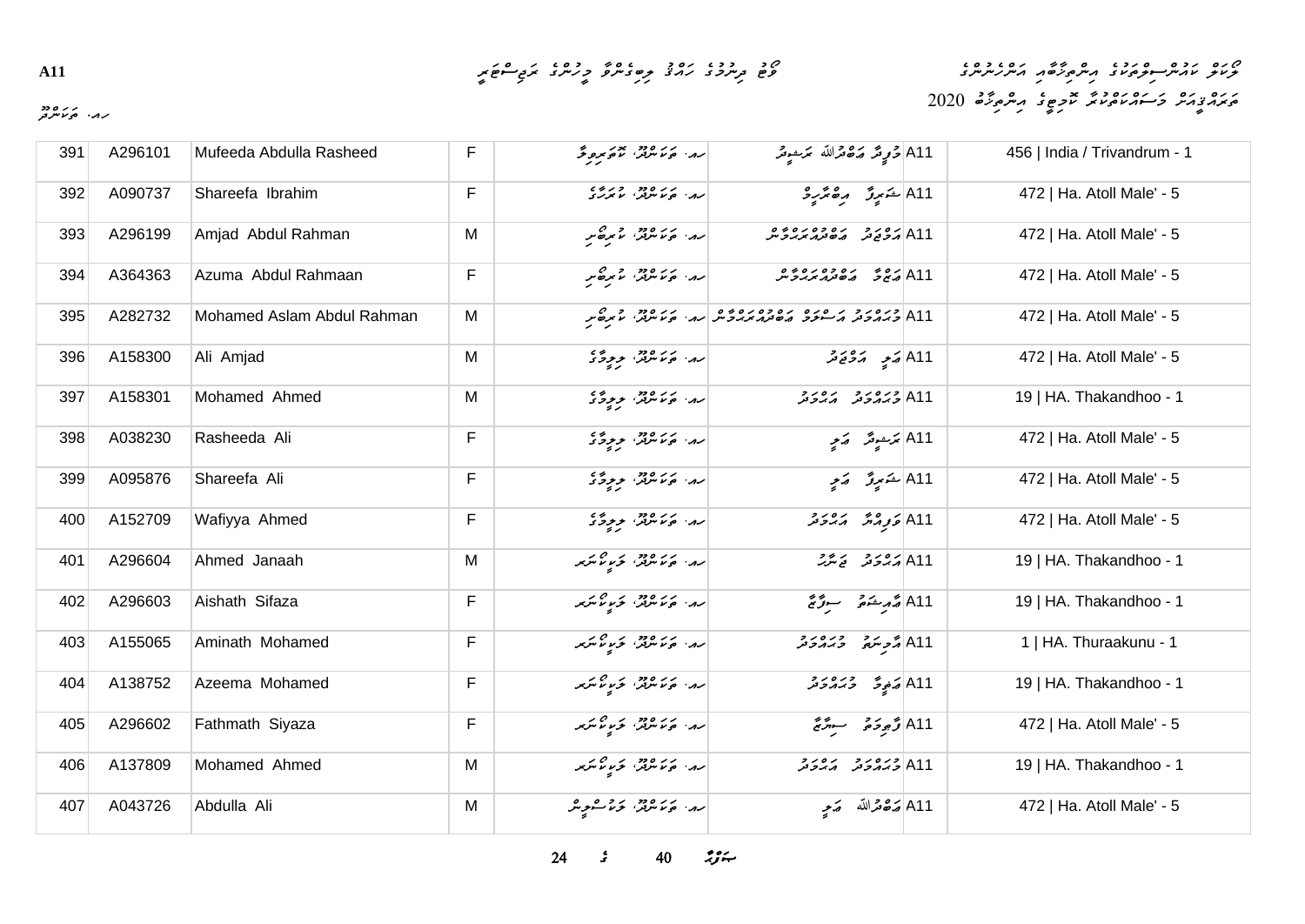*sCw7q7s5w7m< o<n9nOoAw7o< sCq;mAwBoEw7q<m; wBm;vB* م من المرة المرة المرة المرجع المرجع في المركبة 2020<br>مجم*د المريض المربوط المربع المرجع في المراجع المركبة* 

| 408 | A077507 | Ahmed Ali                   | M           | رە بەر ئەدەر بەر قايرىش                                                                                        | A11  پَرْدُوَسْ کَمَ مِ                         | 472   Ha. Atoll Male' - 5     |
|-----|---------|-----------------------------|-------------|----------------------------------------------------------------------------------------------------------------|-------------------------------------------------|-------------------------------|
| 409 | A296178 | Ali Mihadh                  | M           | رړ غریده ده کره شوین                                                                                           | A11  رَمِ وِرَّتْر                              | 472   Ha. Atoll Male' - 5     |
| 410 | A259722 | Ibrahim Maazin Mohamed      | M           | رړ ور ده. د د ه عوش                                                                                            | A11 مەھمگەر ئۇنى ئەدەر دىر                      | 472   Ha. Atoll Male' - 5     |
| 411 | A296180 | Maadhih Mohamed             | M           | رړ ور ده. د د ه وه                                                                                             | A11  <i>وَّتْرِيرْ - وَيَدْوَ</i> تْرُ          | 472   Ha. Atoll Male' - 5     |
| 412 | A090770 | Mariyam Hussain             | F           | رړ ور دوه ده د وه ده                                                                                           | A11 كەبەيرى بەسەر ش                             | 472   Ha. Atoll Male' - 5     |
| 413 | A027123 | Mohamed Ali                 | M           | رړ وره ده ده ده شوپنگ                                                                                          |                                                 | 472   Ha. Atoll Male' - 5     |
| 414 | A259725 | Naail Abdulla               | M           | رړ ور دوه ده د وه ده                                                                                           | A11 سَمَعِ قَر مَرْكَ مَدَاللّه                 | 472   Ha. Atoll Male' - 5     |
| 415 | A072839 | Rugiyya Ali                 | F           | رړ ، وړ پر ده ده کره د کل                                                                                      | A11 ترت <sub>و</sub> ثر بھ کی ج                 | 472   Ha. Atoll Male' - 5     |
| 416 | A296182 | Suma Mohamed                | F           | رړ ور ور د د و هم                                                                                              | A11 كىمى مەرەبەر                                | 472   Ha. Atoll Male' - 5     |
| 417 | A053978 | Ahmed Ali                   | M           | رد. نور ماردود. نوع در م                                                                                       | A11 كەبۇ5 <i>قەرى</i> م                         | 19   HA. Thakandhoo - 1       |
| 418 | A296251 | Aishath Fariyaaz            | $\mathsf F$ | رد کرده ده ده د د کار کار د کار د کار کرد که د ایران که د ایران که در ایران که در ایران که در ایران که د ایران | A11 مَدْمِ شَدَهْ فَرَمَ مِدْمَنَ               | 566   Villimale' Ehenihen - 1 |
| 419 | A259731 | Ali Junaid                  | M           | رد. نور ماردود. نوع در م                                                                                       | A11 <i>ھَ۔ ج</i> شَمِيش                         | 19   HA. Thakandhoo - 1       |
| 420 | A296256 | Aminath Ahlaam              | F           | رد کار دود ده د                                                                                                | A11 مَّ حِسَمَ مَرْتَوْتَرَ                     | 472   Ha. Atoll Male' - 5     |
| 421 | A372532 | Mohamed Rafeeu              | M           | رد کا سرفر دی د                                                                                                | A11 <i>وُبَرُوُوَ</i> تَرَ نَمَر <i>ُوِهُ</i> َ | 472   Ha. Atoll Male' - 5     |
| 422 | A296322 | <b>Abdul Munnim</b>         | M           | גני המיטר באיבר<br>גני המיטריקטי בניבר                                                                         | A11 رَصْوَرُ وَثَرْ سِرْدَ                      | 472   Ha. Atoll Male' - 5     |
| 423 | A267493 | Aishath Rishfa Abdul Razzag | $\mathsf F$ | $3 \times 6$ $30 / 7$<br>$3 \times 6$ $3 \times 10$                                                            | A11 گەرىشىم ئېرىشى ئەھەمەمەدە بەيج              | 566   Villimale' Ehenihen - 1 |
| 424 | A259750 | Aminath Reesha Abdul Razzag | F           | גז בניסח במי                                                                                                   | A11 څو سره په سنه مصر مصر د د پر                | 566   Villimale' Ehenihen - 1 |

 $25$  *s* 40  $25$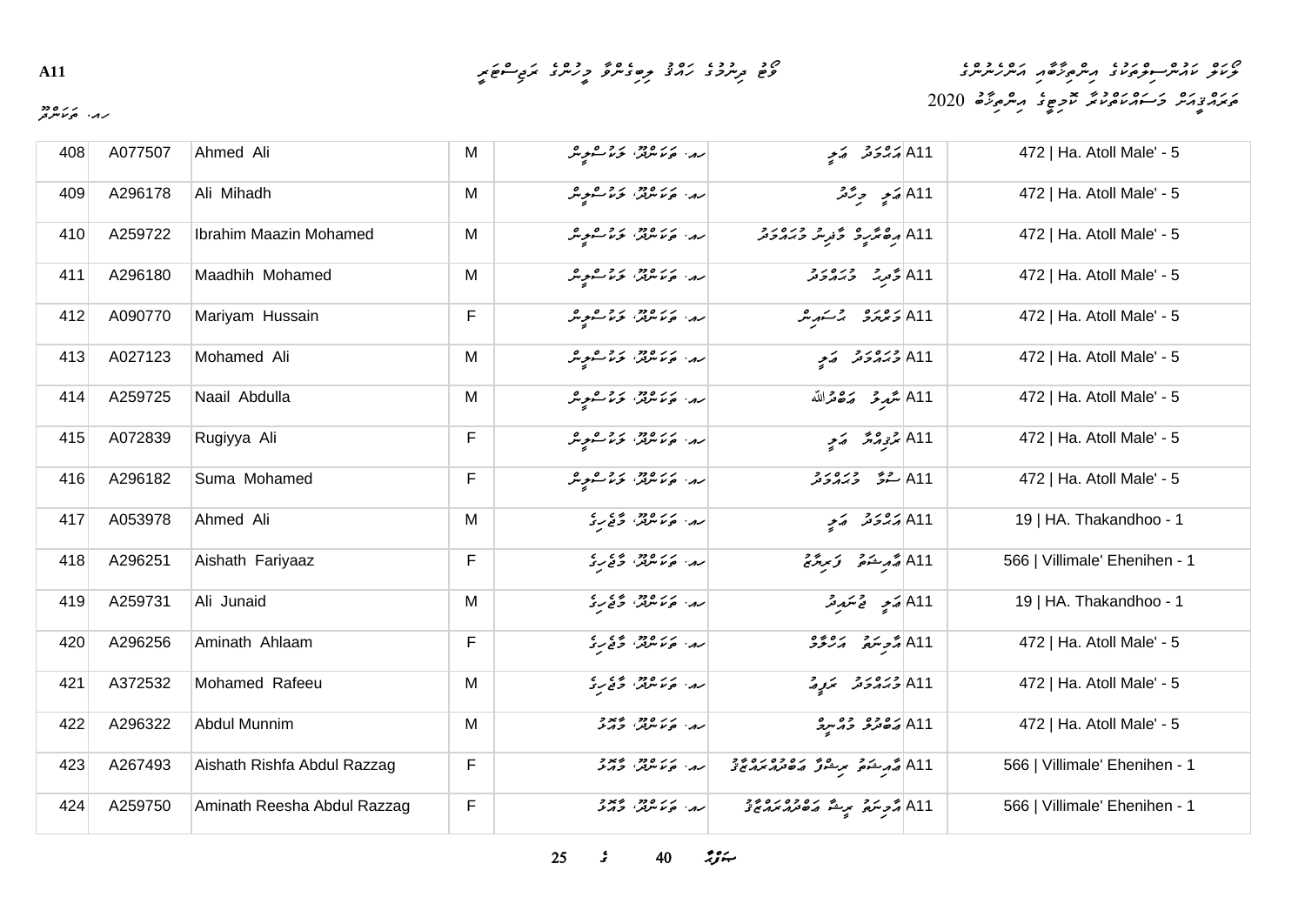*sCw7q7s5w7m< o<n9nOoAw7o< sCq;mAwBoEw7q<m; wBm;vB* م من المسجد المسجد المسجد المسجد المسجد العام 2020<br>مسجد المسجد المسجد المسجد المسجد المسجد المسجد المسجد المسجد ال

| 425 | A074294 | Fathimath Sadhuna Abdul Razzag | F           | رړ ور ور ويده                                                                                                 | A11 ژ <sub>ج ح</sub> رم گرمر پره در مربر پر  | 472   Ha. Atoll Male' - 5           |
|-----|---------|--------------------------------|-------------|---------------------------------------------------------------------------------------------------------------|----------------------------------------------|-------------------------------------|
| 426 | A296323 | Rifath Abdul Razzag            | M           | גג הגסדו המיד<br>גגי המייקותי בגיג                                                                            | A11 بروره ده ده دره دو                       | 566   Villimale' Ehenihen - 1       |
| 427 | A025307 | Abdul Hakeem Abdul Azeez       | M           | رد. و د مرود د کرد و د د د                                                                                    | A11 ג <sup>220</sup> پر د مق <i>ومت</i> ې چ  | 472   Ha. Atoll Male' - 5           |
| 428 | A296173 | Arifa Abdul Azeez              | F           | ג ה מיתה גם מינים ברי                                                                                         | A11 مَيْ مِنْ مَصْرَفْرَ مَنْ مِنْ مِنْ      | 19   HA. Thakandhoo - 1             |
| 429 | A140963 | Abdulla Mohamed                | M           | رد کار دور کاری                                                                                               | A11 كەھەراللە جەم دىر                        | 19   HA. Thakandhoo - 1             |
| 430 | A296310 | Azuhaan Abdulla                | M           | رد کار دور کاری                                                                                               | A11 كەنتەشقە كەھەگە للە                      | 439   Sun Island Resort and Spa - 1 |
| 431 | A296309 | Fathimath Reema                | F           | رە بەر مەھ ئەتەر                                                                                              | A11  <i>وَّج</i> وحَمْ مَمِرَّدَ             | 19   HA. Thakandhoo - 1             |
| 432 | A296308 | Mohamed Abdulla                | M           | رد کار دور کاری                                                                                               | A11 <i>وَبَرُووَتَرَ مَ</i> هُ مَرْاللّه     | 472   Ha. Atoll Male' - 5           |
| 433 | A296305 | Raheema Abdulla                | F           | رە بەر ەدە ئەزەر                                                                                              | A11 <i>مَدَبِ قَرَّ مَرَّةَ مَدَ</i> اللَّه  | 472   Ha. Atoll Male' - 5           |
| 434 | A296301 | Rahma Abdulla                  | F           | رە بەر ەدە ئەرى                                                                                               | A11 تريري كەن ئاللە                          | 19   HA. Thakandhoo - 1             |
| 435 | A259785 | Reena Abdulla                  | $\mathsf F$ | رد کار دور کار کار کار دید که به این کار به این کار به این کار با کار کار با با با با با با با با با با با با | A11 مرتز كەھەراللە                           | 19   HA. Thakandhoo - 1             |
| 436 | A090812 | Shafeega Moosa                 | F           | رە بەر ەدە ئەرى                                                                                               | A11  ڪررِ گر گرگ                             | 19   HA. Thakandhoo - 1             |
| 437 | A059764 | Rasheeda Hussain               | F           | תגם כבר ביתות בים                                                                                             | A11  مَدَسْوِتَر کے سَمرِ مَر                | 19   HA. Thakandhoo - 1             |
| 438 | A081799 | Nafeesa Ibrahim                | F           | رړ، ئونو سرچر، تر سرچ                                                                                         | A11 سَمِرٍے مِنھُ مَّرِدُّ                   | 472   Ha. Atoll Male' - 5           |
| 439 | A296490 | Ahmed Saail Ali                | M           | رړ ور ور مسره دو.                                                                                             | A11  پرچريز مس <i>مبر</i> تی <sub>ہے ج</sub> | 472   Ha. Atoll Male' - 5           |
| 440 | A042896 | Ali Mohamed                    | M           | رړ ورو وسره ورو وي                                                                                            | A11 كەير - ئ <i>ەنەۋەت</i> ر                 | 472   Ha. Atoll Male' - 5           |
| 441 | A150064 | Mohamed Shaaniz                | M           | رړ ور ور مسره دو.                                                                                             | A11 <i>وُبَرُوْدَ تَدْ مِيْ</i> مِيْ         | 472   Ha. Atoll Male' - 5           |

*r@w7m;mA .<5*

 $26$  *s*  $40$  *z*  $25$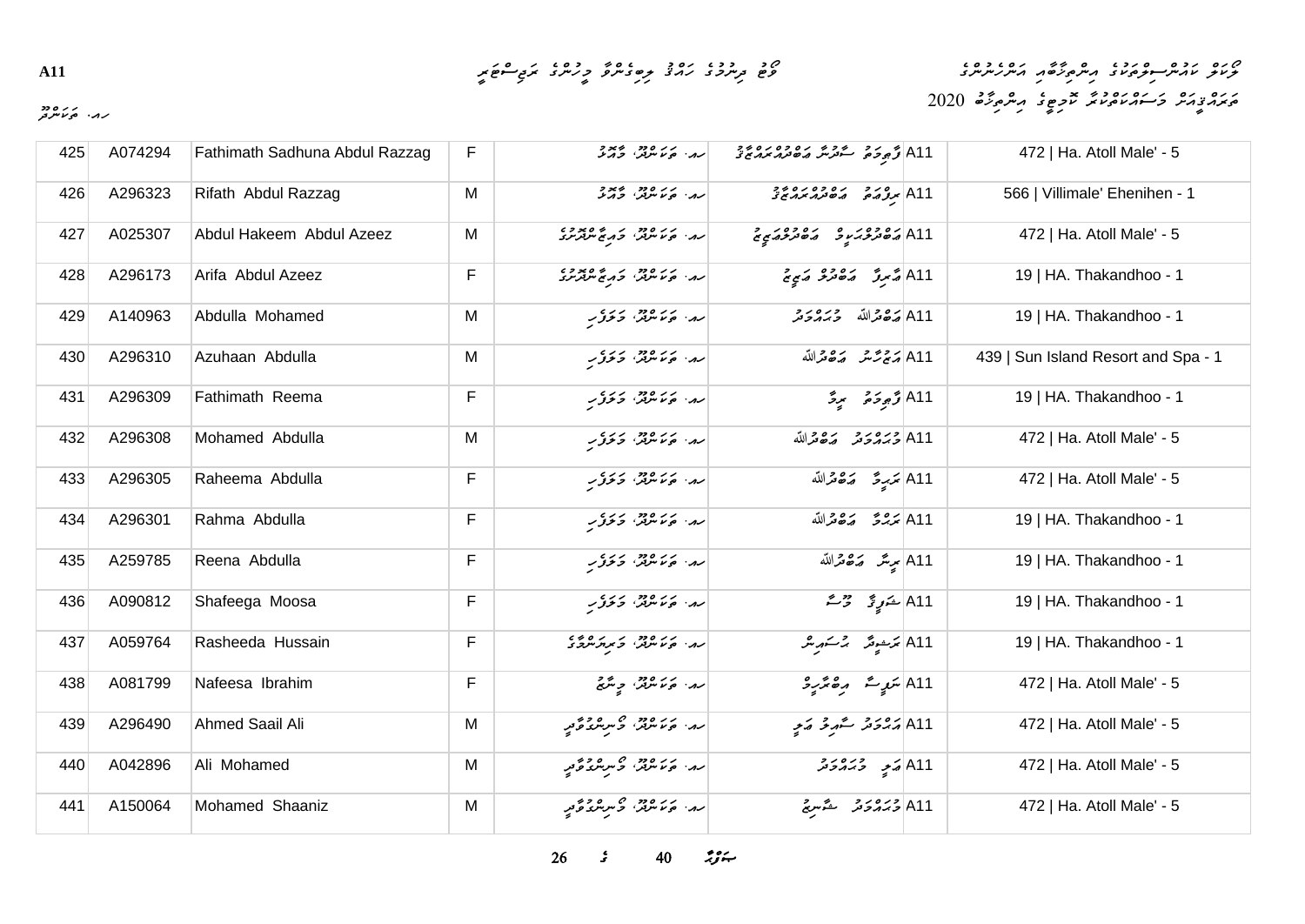*sCw7q7s5w7m< o<n9nOoAw7o< sCq;mAwBoEw7q<m; wBm;vB* م من المرة المرة المرة المرجع المرجع في المركبة 2020<br>مجم*د المريض المربوط المربع المرجع في المراجع المركبة* 

| 442 | A259770 | Saaif Ali               | M           | رړ ور وو وسرچرو د        | A11 ڪ <sub>مبر</sub> و <sub>صَ</sub> جِ          | 472   Ha. Atoll Male' - 5      |
|-----|---------|-------------------------|-------------|--------------------------|--------------------------------------------------|--------------------------------|
| 443 | A058275 | Safiyya Mohamed         | F           | رړ ور دوه وسره دول       | A11 بتوپرچم محمد <i>حدد ح</i> قر                 | 472   Ha. Atoll Male' - 5      |
| 444 | A296492 | Shafiu Ali              | M           | رړ ور ور وسره ده د       | A11 ڪ <i>ُورُ - مَ</i> حِ                        | 472   Ha. Atoll Male' - 5      |
| 445 | A081623 | Ahmed Niyaz             | M           | رړ، پره دو، حس عروف      | A11   كەش <sup>ى</sup> كەنگە ئىس بىر كىلىم       | 19   HA. Thakandhoo - 1        |
| 446 | A151833 | Aishath Nasira          | F           | رە، ئۆتۈشلەق كەسلەر ئولۇ | A11 مَدْمِرْ مَسْمَعْ مِّرْسِومِّدْ              | 553   Hulhumale', Ehenihen - 1 |
| 447 | A090747 | Aminath Abdul Latheef   | $\mathsf F$ | رە ئەرەددە ئەسرىكرىمۇ    | A11 مُرَحِسَمَ مَصْرَمَ مَعْرَمَ مَعْرِفَرَ مِنْ | 553   Hulhumale', Ehenihen - 1 |
| 448 | A082931 | Haseena Ibrahim         | F           | رە ئەسلار ئەھرىر ئەرەپ   | A11  برَسبِسَّر المُتَّارِدُّ و                  | 19   HA. Thakandhoo - 1        |
| 449 | A296066 | Hawwa Nasiha            | F           | رە ئەر ئەدە ئەس ئوقر     | A11 بَرْدُعٌ سَّرْسِتٌ                           | 20   HA. Utheemu - 1           |
| 450 | A152579 | Mariyam Liusha          | F           | رە ئەنەرەدە ئەسرىكرىمۇ   | A11 كايرونز و مركز بين                           | 19   HA. Thakandhoo - 1        |
| 451 | A147804 | Aminath Yasfa           | F           | מגי הממינק - כ           | A11 مَّ حِسَمَة مَ مَرْ شَوَّ                    | 19   HA. Thakandhoo - 1        |
| 452 | A152623 | Hassan Waheed           | M           | ת הן סידור בית ב         | A11   پرسکس کا <sub>مح</sub> ارثر                | 472   Ha. Atoll Male' - 5      |
| 453 | A055393 | Hawwa Adam              | F           | رد. نور سرفر و د د       | A11 بَرْدُمَّ مُرْمَرْدُ                         | 19   HA. Thakandhoo - 1        |
| 454 | A296617 | Hussain Waheed          | M           | رد. و ما سربر، و برو     | A11  بڑے <sub>مر</sub> یثر ۔ <sub>حکی</sub> ثر   | 472   Ha. Atoll Male' - 5      |
| 455 | A152712 | Rashfa Mohamed          | F           | رد. نور موده و در د      | A11 بَرَسْوَدٌ وَبَرْدُونَدِ                     | 472   Ha. Atoll Male' - 5      |
| 456 | A010368 | Ibrahim Rasheed         | M           | رد. ئەن سرفر، ئەشھەمرى   | A11 مەھەرىپ كىمىسى ئىرىدىن A11                   | 19   HA. Thakandhoo - 1        |
| 457 | A267497 | Mariyam Samra Ibrahim   | F           | رد در دود و در در د      | A11 كەبرىرى سەۋىگە مەھە <i>گرى</i> دى            | 19   HA. Thakandhoo - 1        |
| 458 | A357018 | Wishaah Ibrahim Rasheed | M           | رد. و د سرود و د در د د  | A11  مِسْتَمَّدْ مِرْهُ مَّرْرِدْ مَرَسِوْرْ     | 472   Ha. Atoll Male' - 5      |

*27 sC 40 nNw?mS*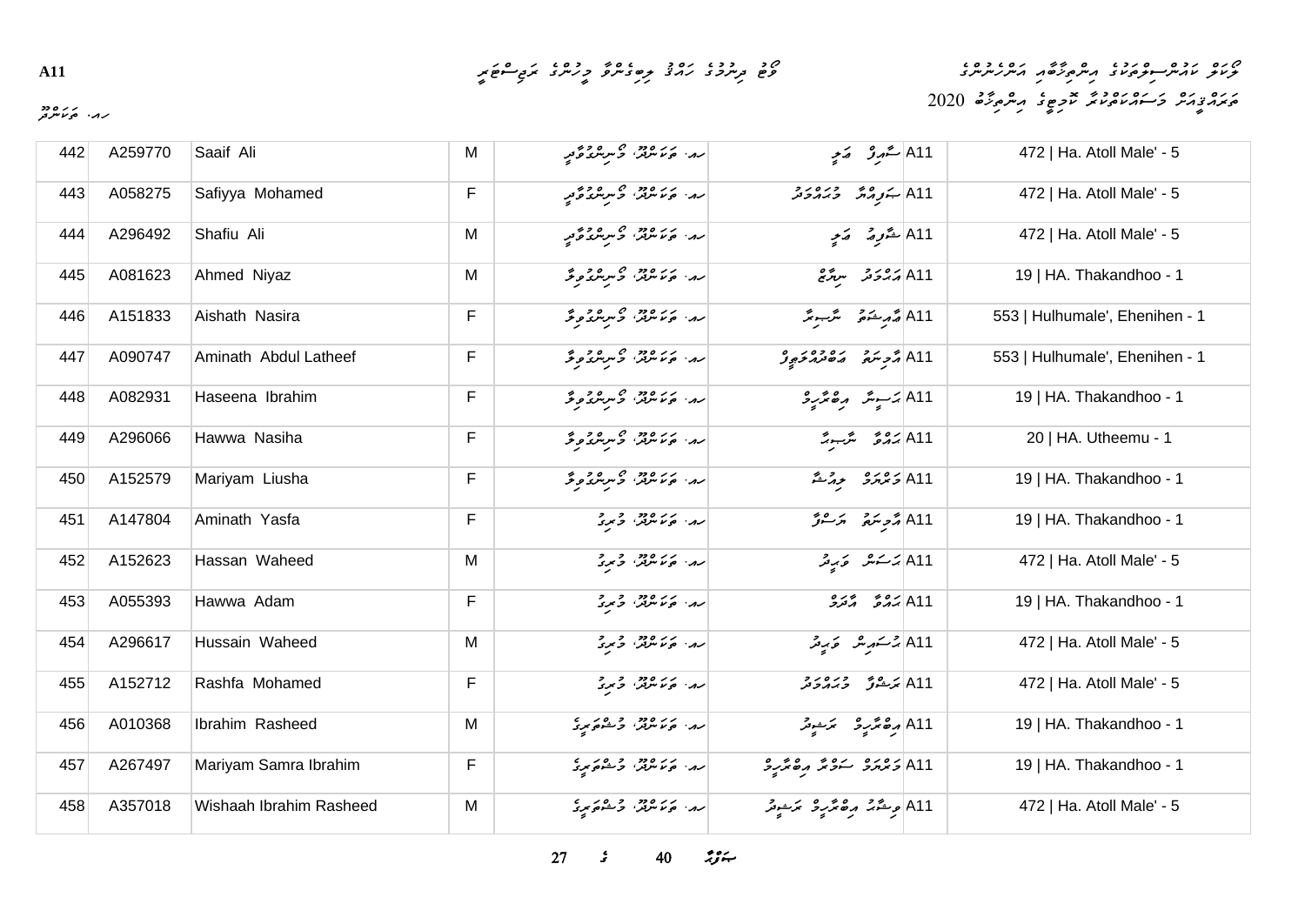*sCw7q7s5w7m< o<n9nOoAw7o< sCq;mAwBoEw7q<m; wBm;vB* م من المسجد المسجد المسجد المسجد المسجد العام 2020<br>مسجد المسجد المسجد المسجد المسجد المسجد المسجد المسجد المسجد ال

| 459 | A259726 | Ahmed Shamil         | M           | رە ئەسلامى ئەيزىدە              | A11 كەرىمى ئىس ئىقى بىر ئى                 | 472   Ha. Atoll Male' - 5             |
|-----|---------|----------------------|-------------|---------------------------------|--------------------------------------------|---------------------------------------|
| 460 | A296192 | Aishath Sana         | F           | رد. نو ما سرقر، سرگر سرگر       | A11 مَدْمِرْ يَسْمَعْرُ سَمَّتْرَ          | 472   Ha. Atoll Male' - 5             |
| 461 | A042332 | Safiyya Ali          | F           | رد. نو ما سرقر، سرگر سرگر       | A11  ب <i>ے تو چگ</i> ر کھیے               | 19   HA. Thakandhoo - 1               |
| 462 | A058814 | Abdul Rahman Hassan  | M           | رد و دود برو و ده               | A11 كەھەممەم بەر كەسكەر                    | 472   Ha. Atoll Male' - 5             |
| 463 | A155515 | Adhila Abdul Rahuman | F           | رد وړيو د د ده ده               | A11 كەبىرى كەھەركە <i>مەدە</i> رى بىر      | 472   Ha. Atoll Male' - 5             |
| 464 | A099815 | Ahmed Waheed         | M           | رړ ور دو.<br>رړ وړس در سرچ      | A11 كەبۇبۇقر - كەبەتر                      | 472   Ha. Atoll Male' - 5             |
| 465 | A261175 | Aishath Sifna        | F           | رړ وړ ده. مرکز ۱۶۶              | A11 ۾ مرڪومر - سورشر                       | 472   Ha. Atoll Male' - 5             |
| 466 | A296019 | Ali Asim             | M           | رړ ور ور در د ده                | A11 رَمِ گَسِورُ                           | 472   Ha. Atoll Male' - 5             |
| 467 | A296016 | Asima Abdul Rahman   | F           | رد وړيو د د ده ده               | A11 گەسىر ئەھەرمەمەر ئاس                   | 472   Ha. Atoll Male' - 5             |
| 468 | A150546 | Fathimath Nazly      | $\mathsf F$ | رړ وړ ده. مرکز ۱۶۶              | A11 زَّجِردَةُ مَتَّتَحْرِ                 | 472   Ha. Atoll Male' - 5             |
| 469 | A138035 | Hassan Waheed        | M           | رړ وړ ده. مرکز ۱۶۶              | A11  پرسترش ت <i>ح</i> پر تقر              | 472   Ha. Atoll Male' - 5             |
| 470 | A076906 | Mohamed Majeed       | M           | رړ ور دو.<br>رړ وړس در سرچ      | A11 <i>5 بزون بي تو</i> تر                 | 472   Ha. Atoll Male' - 5             |
| 471 | A296018 | Yumna Abdul Rahman   | F           | رد وړيو د د ده ده               | A11 ترويژ پر موده بره ويژ                  | 472   Ha. Atoll Male' - 5             |
| 472 | A090729 | Zuhura Hassan        | F           | رړ ور دو.<br>رړ وړس در سرچ      | A11 يحريجه - برسك <i>يم</i>                | 472   Ha. Atoll Male' - 5             |
| 473 | A125251 | Ahmed Athif          | M           | رړ ور ده.<br>سر موسرين سر د ورځ | A11 كەنزىق ھەدى                            | 553   Hulhumale', Ehenihen - 1        |
| 474 | A154801 | Ibrahim Abdulla      | M           | رە بە ئەس ئەسورى                | A11 م <i>وڭ مَدَّرٍ \$ مَدَّ</i> مَّاللَّه | 751   Hideaway Beach Resort and Spa-1 |
| 475 | A080320 | Mohamed Rasheed      | M           | رړ . ه د مربن سرب د پروگ        | A11 <i>وُبَرُهُ وَمَرْ</i> کَرَحْدِتْرُ    | 472   Ha. Atoll Male' - 5             |

*28 sC 40 nNw?mS*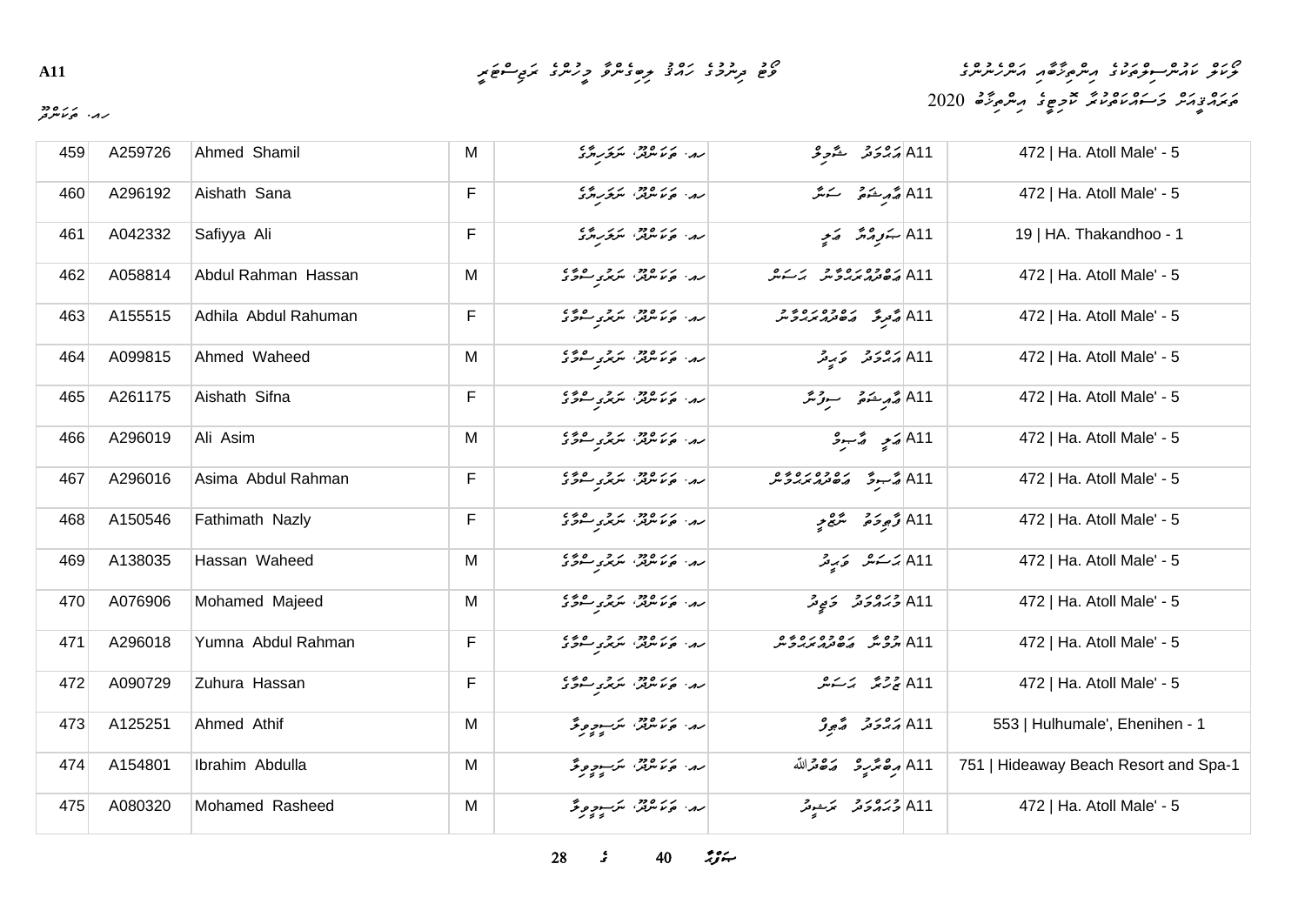*sCw7q7s5w7m< o<n9nOoAw7o< sCq;mAwBoEw7q<m; wBm;vB* م من المرة المرة المرة المرجع المرجع في المركبة 2020<br>مجم*د المريض المربوط المربع المرجع في المراجع المركبة* 

| 476 | A090801 | Ahmed Ali             | M           | رو. و <i>و دود</i> سروع مرت                        | A11   پَرْدُوَسْ کَرَمِ           | 19   HA. Thakandhoo - 1   |
|-----|---------|-----------------------|-------------|----------------------------------------------------|-----------------------------------|---------------------------|
| 477 | A146294 | Aishath Thahmeena     | F           | رر ورود شرقي                                       | A11 ۾ پرڪو ڪري گر                 | 472   Ha. Atoll Male' - 5 |
| 478 | A154514 | Ali Ibrahim           | M           | תג הנוסח התפת                                      | A11 <i>ھَ۔ م</i> ِ ھُتَّرِ دُ     | 472   Ha. Atoll Male' - 5 |
| 479 | A090802 | Fathimath Adam        | $\mathsf F$ | ת מי מיתני ית פיים                                 | A11 وَجِ وَحَمَّ مَرْمَرَّدُ      | 472   Ha. Atoll Male' - 5 |
| 480 | A346634 | Inasha Ali            | F           | ת הי פעיתה יותפת                                   | A11 <sub>م</sub> یٹرشہ کرم        | 472   Ha. Atoll Male' - 5 |
| 481 | A296507 | Irasha Ali            | F           | ת הנפה התפתחים                                     | A11 مرتزشہ کرم ج                  | 472   Ha. Atoll Male' - 5 |
| 482 | A296510 | Majidha Ali           | F           | תג הני בין יות בין כ                               | A11  وَّمِعَ مَرَمٍ               | 19   HA. Thakandhoo - 1   |
| 483 | A062923 | Adam Ahmed            | M           | ג גם מים מידי בין<br>ג ה' קיש ייתול, ייתוע זוג     | A11 پژتر <i>ی پژون</i> و          | 19   HA. Thakandhoo - 1   |
| 484 | A090788 | Jameela Abdul Rahman  | F           | גור הנסיף ומזיקים                                  | A11 ق پر قسم قص <i>م محمد ق</i> س | 19   HA. Thakandhoo - 1   |
| 485 | A296005 | Mohamed Sahin         | M           | גג פע מפר ממיני בין<br>הגרים מיניקה ייתוני בין     | A11  <i>وټرونو گړيو</i>           | 651   RIU Maldives-1      |
| 486 | A072473 | Razeena Adam          | F           |                                                    | A11 بَرَىٍ مَّرَ مُرْتَزَدُّ      | 19   HA. Thakandhoo - 1   |
| 487 | A056019 | Abdul Muhusin Mohamed | M           | رە ئەسلەر «ئەرسىم                                  | A11 كەھەر 2350 مىسى 250 كەندى     | 472   Ha. Atoll Male' - 5 |
| 488 | A088883 | Mohamed Abdulla       | M           | رە ئەسرەدە سىمەس ئى                                | A11 <i>22025 مَ</i> صَوْرَاللّه   | 19   HA. Thakandhoo - 1   |
| 489 | A090789 | Muhusina Mohamed      | F           | رە ئەسلەر «ئەرسىم                                  | A11 دُيْرَ سِيرٌ دِيرُدَوْرٌ      | 472   Ha. Atoll Male' - 5 |
| 490 | A010422 | Abdul Samad Ibrahim   | M           | גן פרד דרגם בין<br>גזרי פיעיונטי יינה יינדב        | A11 رەدە بەرد مەھرىرى             | 19   HA. Thakandhoo - 1   |
| 491 | A049964 | Aminath Ali           | F           | גג פר דבר ברי פיט.<br>גגי פיעיתה, ייקודיותפיב      | A11 مَّ حِسَمَةٌ مَسْجِبِ         | 19   HA. Thakandhoo - 1   |
| 492 | A295979 | Mariyam Saeedha       | F           | גן הגסכב כבגם כי ה<br>מגי קישיות בקי יותות יותרה ב | A11 دَبَرْدَرْ کَهِ مَّ           | 24   HDh. Hanimaadhoo - 1 |

*29 sC 40 nNw?mS*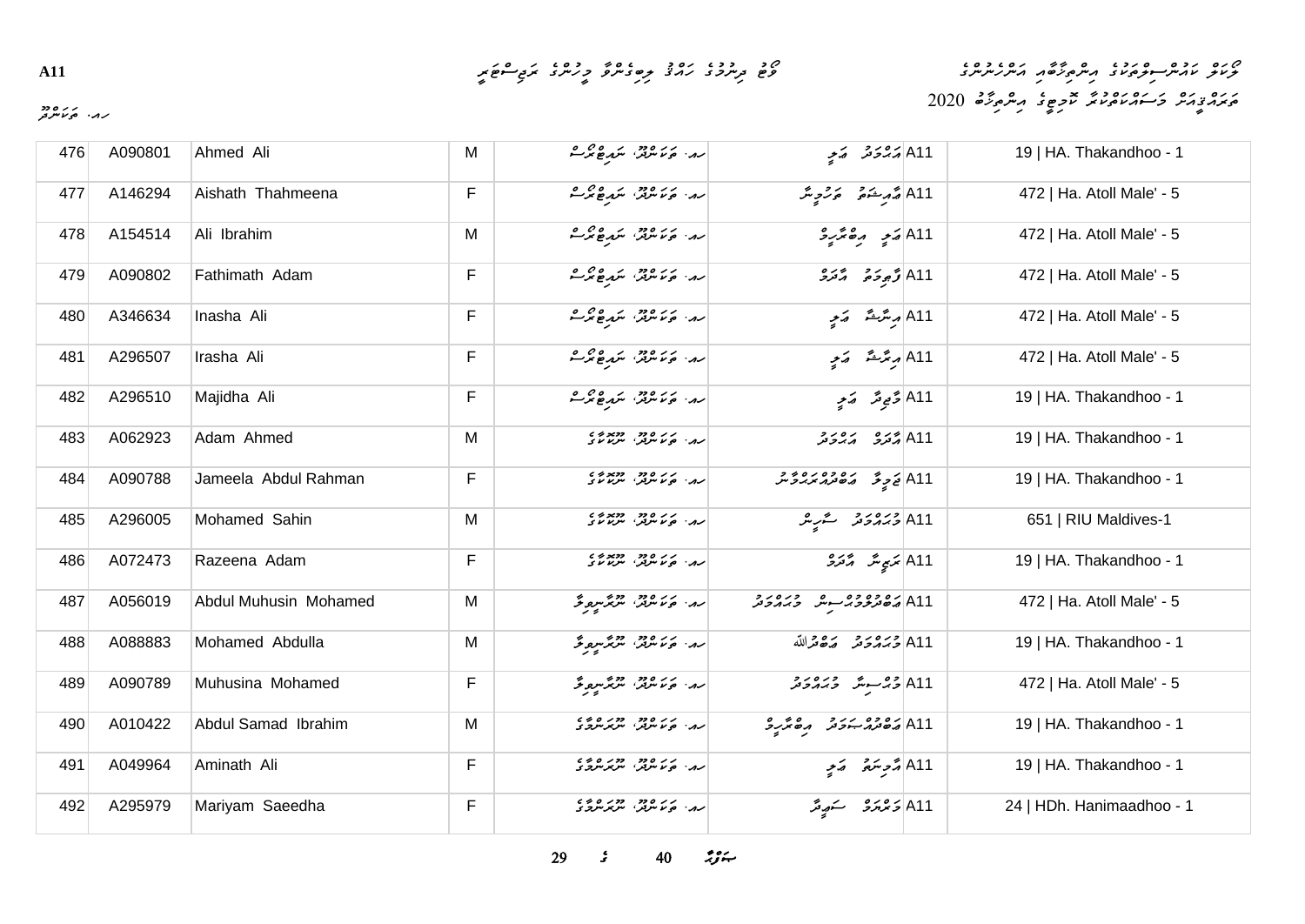*sCw7q7s5w7m< o<n9nOoAw7o< sCq;mAwBoEw7q<m; wBm;vB* م من المرة المرة المرة المرجع المرجع في المركبة 2020<br>مجم*د المريض المربوط المربع المرجع في المراجع المركبة* 

| 493 | A076746 | Mohamed Abdul Samad   | M           | ג גם כבר כבגם כבר<br>הגין המינוך יונוביוניביב   | A11 3223 كەھەر بەر د                       | 472   Ha. Atoll Male' - 5     |
|-----|---------|-----------------------|-------------|-------------------------------------------------|--------------------------------------------|-------------------------------|
| 494 | A295978 | Nasheedha Abdul Samad | F           | גן פרק דרגם בין<br>גורי פיעיוניקטי ייניאגיונדיק | A11 سَرَجومَد رَصْ قَرْمُ سِوَ قَرْ        | 472   Ha. Atoll Male' - 5     |
| 495 | A090722 | Rasheeda Abdul Samad  | F           | גן פרד דרגם בין<br>מגי פיעיתה, ייתוביות בי      | A11 ترجع تھ تھ <i>مرم شخ</i> ص             | 472   Ha. Atoll Male' - 5     |
| 496 | A090721 | Shaheeda Abdul Samad  | F           | גן פרד דרגם בין<br>הן פעיתה ייתה ייתה           | A11 خىرى <i>د مەھەرە بەرە</i>              | 19   HA. Thakandhoo - 1       |
| 497 | A067507 | Abdulla Rasheed       | M           | رړ ور وو ده ده                                  | A11 رَجِعْتَراللَّهُ تَمَرْشِوْتَرُ        | 472   Ha. Atoll Male' - 5     |
| 498 | A090792 | Aminath Sharafiyya    | $\mathsf F$ | ת היי המיטרה וחזקה.<br>הזה המיטרה ייתוקה        | A11 مَّ حِ سَمَّد حَسَنَ مِرْمَتَرَ        | 472   Ha. Atoll Male' - 5     |
| 499 | A079262 | Aneesa Moosa          | F           | ת היי המינה בר ה<br>הגיי המינה מינה             | A11 رَسِيَّۃٌ وَمَتَّۃٌ                    | 19   HA. Thakandhoo - 1       |
| 500 | A264179 | Fathimath Sarafiyya   | F           | رړ ور وو دو د                                   | A11 زَّەپ <i>ەدَە</i> سەئىر <i>و</i> رە مە | 472   Ha. Atoll Male' - 5     |
| 501 | A295229 | Rasheedha Moosa       | F           | ת היי המיטרה וחדשים.<br>הזה המיטרה מיטובי       |                                            | 18   HA. Maarandhoo - 1       |
| 502 | A296271 | Aishath Azeefa        | F           | رد. و دست دود و و و و                           | A11 مەم شىمى كىمى تۇ                       | 19   HA. Thakandhoo - 1       |
| 503 | A296272 | Ali Sameer            | M           | תג הן היה הרביתה ב                              | A11 کھ سے پتمبر جنگ                        | 19   HA. Thakandhoo - 1       |
| 504 | A141549 | Aminath Azlifa        | F           | رد. وناس ده دودر مي و                           | A11 مَّ حِسَمَۃ ضَمَّ حِرْثَ               | 19   HA. Thakandhoo - 1       |
| 505 | A090778 | Fathimath Zuhuda      | F           | رړ ورو دورو و                                   | A11 وَج <sub>وِح</sub> َ جَمْ مِنْ مَدْ    | 472   Ha. Atoll Male' - 5     |
| 506 | A154583 | Ibrahim Ali           | M           | رد. و د سرور دود و د و د ه                      | A11 <sub>مر</sub> ھ پڙري ھي ج              | 19   HA. Thakandhoo - 1       |
| 507 | A121945 | Mohamed Ibrahim       | M           | رد. و د سربر، سربرو شرح و                       | A11 <i>22025 م</i> ەھ <i>ترى</i> ۋ         | 566   Villimale' Ehenihen - 1 |
| 508 | A058285 | Abdul Kareem Ibrahim  | M           | رړ ور دوه دو ور                                 | A11 בֿיפּינלי זעָל גַפּיניעַר,             | 472   Ha. Atoll Male' - 5     |
| 509 | A295837 | Hamdhoon Abdul Kareem | M           | رړ ور دوه ده وي                                 | A11 ئەۋدىر مەھىر <i>ۋە ئە</i> ر            | 472   Ha. Atoll Male' - 5     |

*30 sC 40 nNw?mS*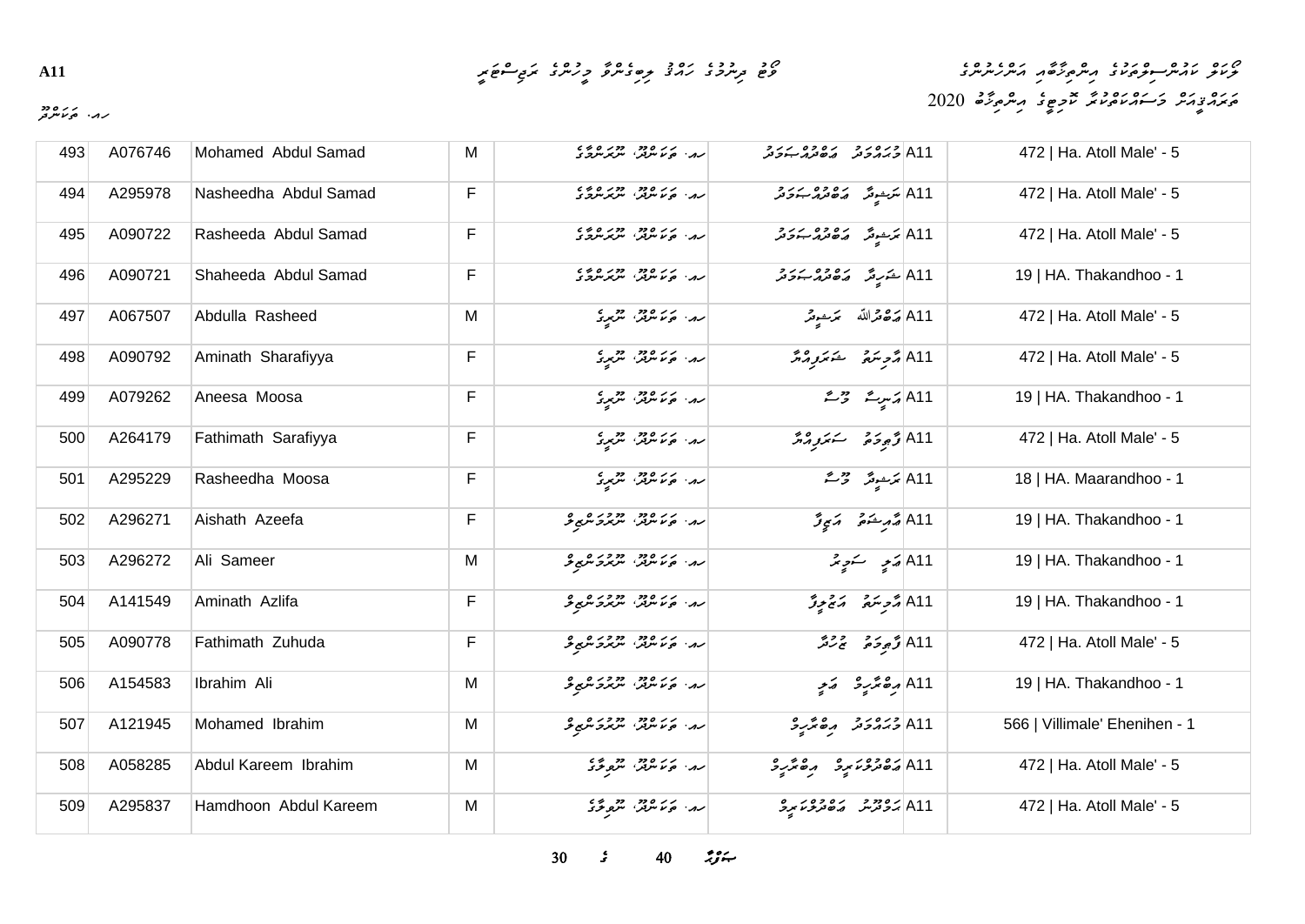*sCw7q7s5w7m< o<n9nOoAw7o< sCq;mAwBoEw7q<m; wBm;vB* م من المرة المرة المرة المرجع المرجع في المركبة 2020<br>مجم*د المريض المربوط المربع المرجع في المراجع المركبة* 

| 510 | A338964 | Najula Abdul Kareem   | F | رړ ور ور د د د                             | A11 سَيْرَ حَمْدُ مَدَوْسَ مِرْدَ         | 472   Ha. Atoll Male' - 5 |
|-----|---------|-----------------------|---|--------------------------------------------|-------------------------------------------|---------------------------|
| 511 | A032840 | Ahmed Abdulla         | M | رد ودود می دوره و                          | A11 كەبرىق كەھەر للە                      | 472   Ha. Atoll Male' - 5 |
| 512 | A337150 | Aishath Hamna         | F | גן פרד ים גם 2002<br>מגי פעיטקטי האבייטפיפ | A11 مَگْرِسْتَمْ كُرْمَتْر                | 472   Ha. Atoll Male' - 5 |
| 513 | A337149 | Aminath Hasna         | F | رد. و د دور می د ده ده                     | A11 مَّ حِسَمَّة سَمَسَّر                 | 472   Ha. Atoll Male' - 5 |
| 514 | A150351 | Mohamed Hassaan Ahmed | M | رد ودو می دهنده<br>رو، ویامبرته، دستهبروتو | A11 <i>ۋېزون تروڭرى ترون</i> ر            | 472   Ha. Atoll Male' - 5 |
| 515 | A090807 | Abdulla Mohamed       | M | رە، ئۆتۈشلەق كەسكىرىدە ئوڭ                 | A11 كەھەراللە جەمەدىر                     | 19   HA. Thakandhoo - 1   |
| 516 | A296574 | Aishath Ramla         | F | رە، ئۆتۈشلەر ئەسكەر ئەھمى ئە               | A11 مَگرمشکو تروگر                        | 13   HA. Dhidhdhoo - 1    |
| 517 | A090806 | Aminath Hussain       | F | رە، ئەرەدە ئەسەسلەم ئ                      | A11 مَّ حِسَمَة مَسَسَمِيثَر              | 19   HA. Thakandhoo - 1   |
| 518 | A095066 | Mariyam Fareedha      | F | رە، ئۆتۈشلەر ئەسكىرىدە ئوق                 | A11 5 <i>بحەترى ق م</i> ومۇ               | 13   HA. Dhidhdhoo - 1    |
| 519 | A296582 | Mukhuthaar Abdulla    | M | ת הנסית הרבות                              | A11 قُرْمَةً مِنْ مَدْهِ قُدَاللَّهُ      | 19   HA. Thakandhoo - 1   |
| 520 | A296579 | Mumthaz Abdulla       | M | روسي كالمسترد المركب والمستصرية            | A11 وَوَجَّعْ مَهْ مَرْاللّه              | 472   Ha. Atoll Male' - 5 |
| 521 | A296577 | Ramziyya Abdulla      | F | رو، ئونو سور به مشور مور تو ئو             | A11 <i>مَدَوْمِ مَدَّةَ حَ</i> صَّرَاللّه | 13   HA. Dhidhdhoo - 1    |
| 522 | A010647 | Abdul Rasheed Ali     | M |                                            | A11  رَەترە ترىئوتر     رَىپ              | 19   HA. Thakandhoo - 1   |
| 523 | A296255 | Ahmed Rasheed         | M |                                            | A11 كەبۇبۇقر - <del>كە</del> رىيەتر       | 472   Ha. Atoll Male' - 5 |
| 524 | A296254 | Aishath Sahza         | F | מגי תני מקור השם                           | A11 ۾ م سنڌي سنڌي ج                       | 19   HA. Thakandhoo - 1   |
| 525 | A040705 | Rasheeda Ibrahim      | F |                                            | A11 بَرَحْبِيرَ * رِصْخَرِ وَ ۖ           | 13   HA. Dhidhdhoo - 1    |
| 526 | A259734 | Rauya Abdul Rasheed   | F |                                            | A11 <i>بَرْدَ بَرَّ مَی قرونمر ش</i> وتر  | 19   HA. Thakandhoo - 1   |

 $31$  *s*  $40$  *n***<sub>s</sub>**  $\frac{2}{3}$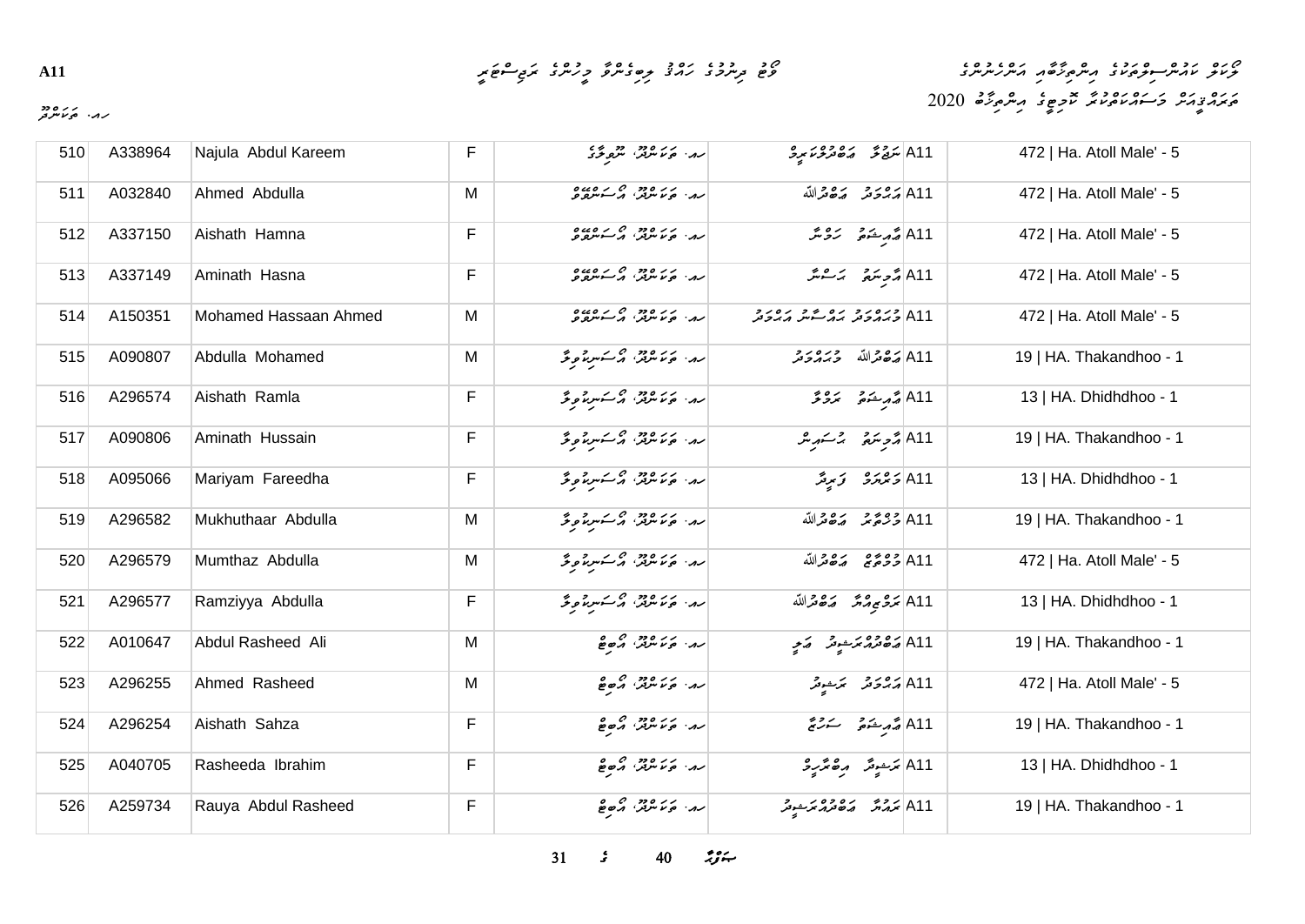*sCw7q7s5w7m< o<n9nOoAw7o< sCq;mAwBoEw7q<m; wBm;vB* م من المرة المرة المرة المرجع المرجع في المركبة 2020<br>مجم*د المريض المربوط المربع المرجع في المراجع المركبة* 

| 527 | A296258 | Rifaa Abdhuh Rasheedh     | F | מגי המיתנקי תים                                                                        | A11 مرتز – رَصْ <i>تَرە مَرْ</i> شِيْتَر                                                                       | 19   HA. Thakandhoo - 1               |
|-----|---------|---------------------------|---|----------------------------------------------------------------------------------------|----------------------------------------------------------------------------------------------------------------|---------------------------------------|
| 528 | A296292 | Hassan Mohamed            | M | رړ ور ده چر ورځ وگ                                                                     | A11 بَرَسَسْ وَبَرُودِيْر                                                                                      | 472   Ha. Atoll Male' - 5             |
| 529 | A296295 | Hidhaya Mohamed           | F | رد. ورسمن المراجع                                                                      | A11 رِمَّرَ پَرَ وَبَرَ وَمَرَ                                                                                 | 472   Ha. Atoll Male' - 5             |
| 530 | A259779 | Hussain Mohamed           | M | מי פיותה היונקל                                                                        | A11 يُرْسَمَ مِنْ وَبَرْ وَمَرْ وَمَدْ                                                                         | 472   Ha. Atoll Male' - 5             |
| 531 | A150739 | Mohamed Hussain           | M | מי פיטיתה העצפה                                                                        | A11 <i>32825 بى شەمب</i> ىر                                                                                    | 19   HA. Thakandhoo - 1               |
| 532 | A296294 | Sobira Mohamed            | F | رە ئەسلام مەر ئالما ئالمان ئىل                                                         | A11 بەھەتتە ئ <i>ەنەۋەت</i> ە                                                                                  | 19   HA. Thakandhoo - 1               |
| 533 | A295761 | Abdul Hakeem Hussain      | M | גז פיט פרי רי פי פי                                                                    | A11 كەھىر <i>ۈپ بوڭ بىر شەر بىر</i>                                                                            | 751   Hideaway Beach Resort and Spa-1 |
| 534 | A369931 | Abdul Majeed Hussain      | M |                                                                                        | A11 كەھەر <i>3 مۇرىخى بىر ئىكت</i> ېرىش                                                                        | 19   HA. Thakandhoo - 1               |
| 535 | A043411 | Abdul Rahman Hussain      | M |                                                                                        | A11 كەھەركە ئەسىر بىر ئەسەر بىر                                                                                | 747   Heritance Aarah-1               |
| 536 | A295760 | Ibrahim Hussain           | M | $\begin{array}{cc} 0 & 0 & 0 & 0 & 0 \\ 0 & 0 & 0 & 0 \\ 0 & 0 & 0 & 0 \\ \end{array}$ | A11 رەتمەر ئەسەرىمە                                                                                            | 19   HA. Thakandhoo - 1               |
| 537 | A295763 | Khadheeja Hussain         | F | $\begin{array}{cc} 0 & 0 & 0 & 0 & 0 \\ 0 & 0 & 0 & 0 \\ 0 & 0 & 0 & 0 \\ \end{array}$ | A11  زَمِرِیَجَ کَمْ سَمَهرِ مَرْ                                                                              | 19   HA. Thakandhoo - 1               |
| 538 | A295758 | Mariyam Ali               | F | גז פי הפרי רי ביביבי.<br>הגי פי ייתובלי האי ביביבי                                     | A11 كەبىر بىم كەبىر                                                                                            | 19   HA. Thakandhoo - 1               |
| 539 | A131474 | Rasheedha Hussain         | F |                                                                                        | A11 مَرْشِيتَر كَرْسَهِرْ مَرْ                                                                                 | 472   Ha. Atoll Male' - 5             |
| 540 | A126445 | Sobira Hussain            | F |                                                                                        | A11 بەھەتتىر كەسىر بىر                                                                                         | 472   Ha. Atoll Male' - 5             |
| 541 | A114376 | Mohamed Moosa             | M | גן פרי פי פרי פרי<br>גוזי פיטייטטי, ציינדי זה                                          | A11 تربر ورقم میں تقریب<br>A11                                                                                 | 19   HA. Thakandhoo - 1               |
| 542 | A125733 | Ibrahim Adam              | M | رد. نو دانده برد و سربر از                                                             | A11 ب <i>رە ئۇر</i> ۇ گەنگى                                                                                    | 472   Ha. Atoll Male' - 5             |
| 543 | A063939 | Abdul Raheem Abdul Rahman | M |                                                                                        | A11 220 كرومربر 2010 2020 كروم 2010 من مركز من المحد المحدوم المحد المحدوم المحد المحد المحد المحد المحد المحد | 19   HA. Thakandhoo - 1               |

**32** *s* **40** *z***<sub>***f***</sub>**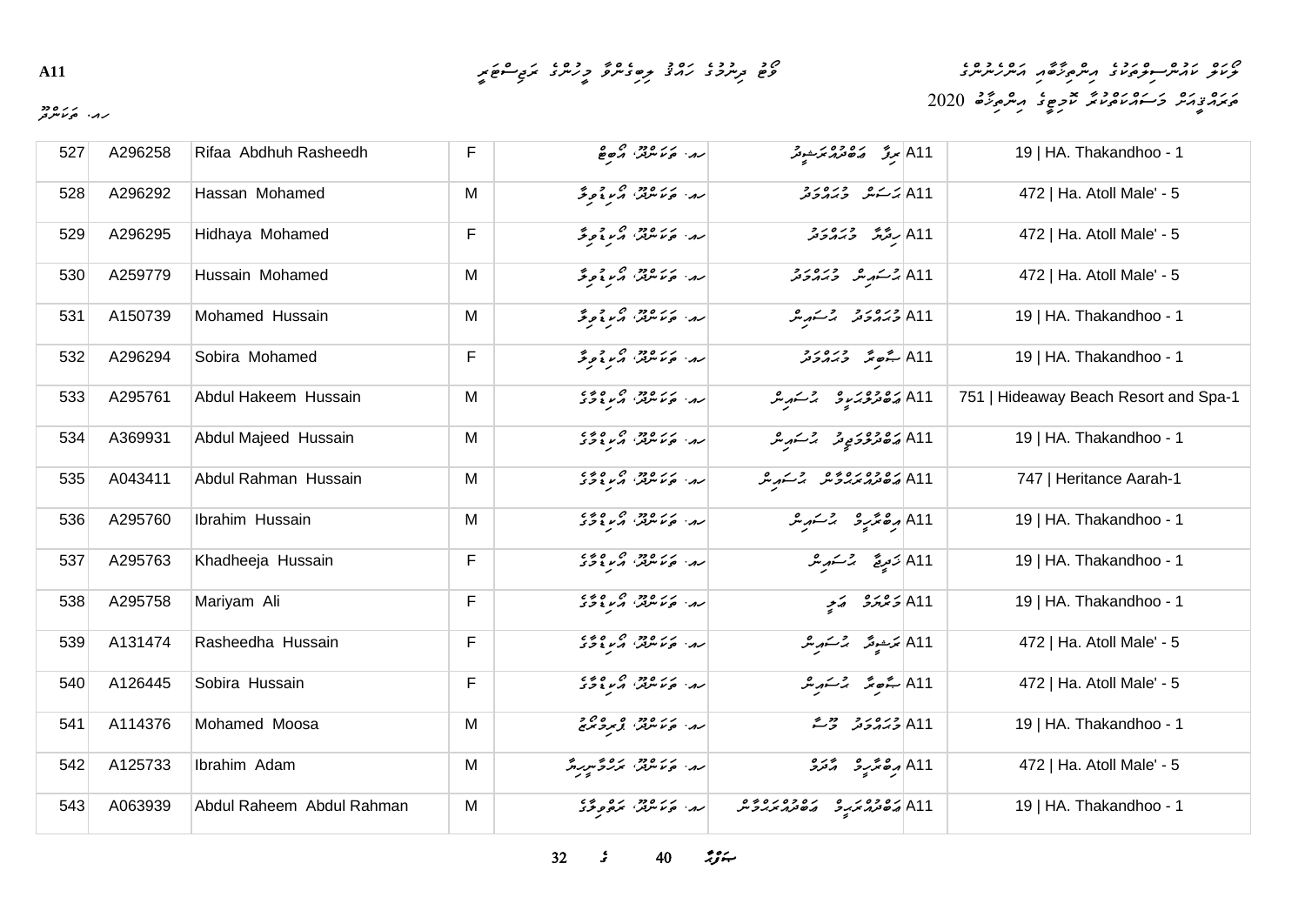*sCw7q7s5w7m< o<n9nOoAw7o< sCq;mAwBoEw7q<m; wBm;vB* م من المرة المرة المرة المرجع المرجع في المركبة 2020<br>مجم*د المريض المربوط المربع المرجع في المراجع المركبة* 

| 544 | A077864 | Abdul Wahid Abdul Rahman | M | رد. و در ۶۵ دره و دره<br>رد. و د سربر، مرد و نور                | A11 <i>, م</i> وفوع باقر ماه موره بوره من                                                                                                                                                                               | 19   HA. Thakandhoo - 1               |
|-----|---------|--------------------------|---|-----------------------------------------------------------------|-------------------------------------------------------------------------------------------------------------------------------------------------------------------------------------------------------------------------|---------------------------------------|
| 545 | A259694 | Aishath Abdul Wahid      | F | رد. و در ۵۶۵ د د و د و د                                        | A11 <i>مەم شەھ مەھەردە ئ</i> ەر                                                                                                                                                                                         | 472   Ha. Atoll Male' - 5             |
| 546 | A090719 | Aminath Abdul Rahman     | F | رد. و د مجرد ده و د د                                           | A11 مُرْحِسَمُ مَصْرَمْ <i>مَدِيرِ مِ</i> رْحَس                                                                                                                                                                         | 19   HA. Thakandhoo - 1               |
| 547 | A295975 | Anwaru Abdul Wahid       | M | رد و ده ده ده په ده ک                                           | A11 كەشھەترى بەھ <i>قىرى ئۇ ئە</i> ر                                                                                                                                                                                    | 472   Ha. Atoll Male' - 5             |
| 548 | A295973 | Hussain Abdul Waahid     | M | رد. نوم سرفر، نره و د ،                                         | A11 پر شهر شهر مقدم د محمد بر محمد بر تر<br>A11                                                                                                                                                                         | 472   Ha. Atoll Male' - 5             |
| 549 | A359605 | Mariyam Abdul Wahid      | F | رد. و د مجرد ده و د د                                           | A11 تر تر پره بره وه پر و<br>A11 تر تر پر تر پر تر تر تر                                                                                                                                                                | 472   Ha. Atoll Male' - 5             |
| 550 | A144512 | Abdul Majeed Abdul Samad | M | תגי הני בין הפרי בין ה                                          | A11 , 2006 و20 مركز 2009 مركز 2007 مركز 2009 مركز 2009 مركز 2009 مركز 2009 مركز 2009 مركز 2009 مركز 20<br>مركز 2009 مركز 2009 مركز 2009 مركز 2009 مركز 2009 مركز 2009 مركز 2009 مركز 2009 مركز 2009 مركز 2009 مركز 2009 | 751   Hideaway Beach Resort and Spa-1 |
| 551 | A259696 | Maaidh Abdul Majeed      | M | رد. ورودو وه وه وه و                                            | A11 <i>جُهِ بِرْ مُ</i> مُعْرَفِرَي <i>بِرْ</i>                                                                                                                                                                         | 472   Ha. Atoll Male' - 5             |
| 552 | A295980 | Mahida Abdul Majeed      | F | رد ورود وه وه و                                                 | A11 <i>وَّب<sup>ِ</sup> مَدَّ مَـ صُوْوَي مِ</i> رَّ                                                                                                                                                                    | 19   HA. Thakandhoo - 1               |
| 553 | A069458 | Aminath Shirufa          | F | رد کا سرچور کا ده د                                             | A11 مَرْحِ سَرَمَّۃ مُسْتَخَرَّدَّ                                                                                                                                                                                      | 19   HA. Thakandhoo - 1               |
| 554 | A296382 | Mohamed Simhaan          | M | رد وده ود ده ده ود                                              | A11 <i>32023 سوڭىر</i>                                                                                                                                                                                                  | 472   Ha. Atoll Male' - 5             |
| 555 | A069632 | Shareefa Abdul Rahman    | F | رد و دره دو د د ده د                                            | A11 خرىرتى ھەمرە بورە بور                                                                                                                                                                                               | 472   Ha. Atoll Male' - 5             |
| 556 | A120914 | Ali Ahmed                | M | رړ . ه د ۶۶۵ مرج کر ۶۶۵ و د .<br>رړ . ه د سرگر . مرج کر سنترمرۍ | A11 كەي كەبرى قىر                                                                                                                                                                                                       | 64   Sh. Komandoo - 1                 |
| 557 | A090727 | Fauziyya Ahmed           | F | ر در در دود.<br>رد د تو د مرکز د مرد و کرد ور                   | A11 زېږې پره پر ده د                                                                                                                                                                                                    | 13   HA. Dhidhdhoo - 1                |
| 558 | A090728 | Shareefa Hussain         | F | ر در در دود.<br>رد د تو د مرکز د مرد و کرد ور                   | A11 ڪرمري <i>گ بڙڪوينگ</i> ر                                                                                                                                                                                            | 13   HA. Dhidhdhoo - 1                |
| 559 | A049652 | Abdul Wahhab Abdulla     | M | رو. ولاس ود بيروه                                               | A11 كرة قرع كروترة في كرة قرالله                                                                                                                                                                                        | 472   Ha. Atoll Male' - 5             |
| 560 | A271842 | Mariyam Hudha            | F | رد و موسیق موجده                                                | A11 كەبىر بىر ئەنگە                                                                                                                                                                                                     | 472   Ha. Atoll Male' - 5             |

**33** *s* **40** *n***<sub>s</sub>***n*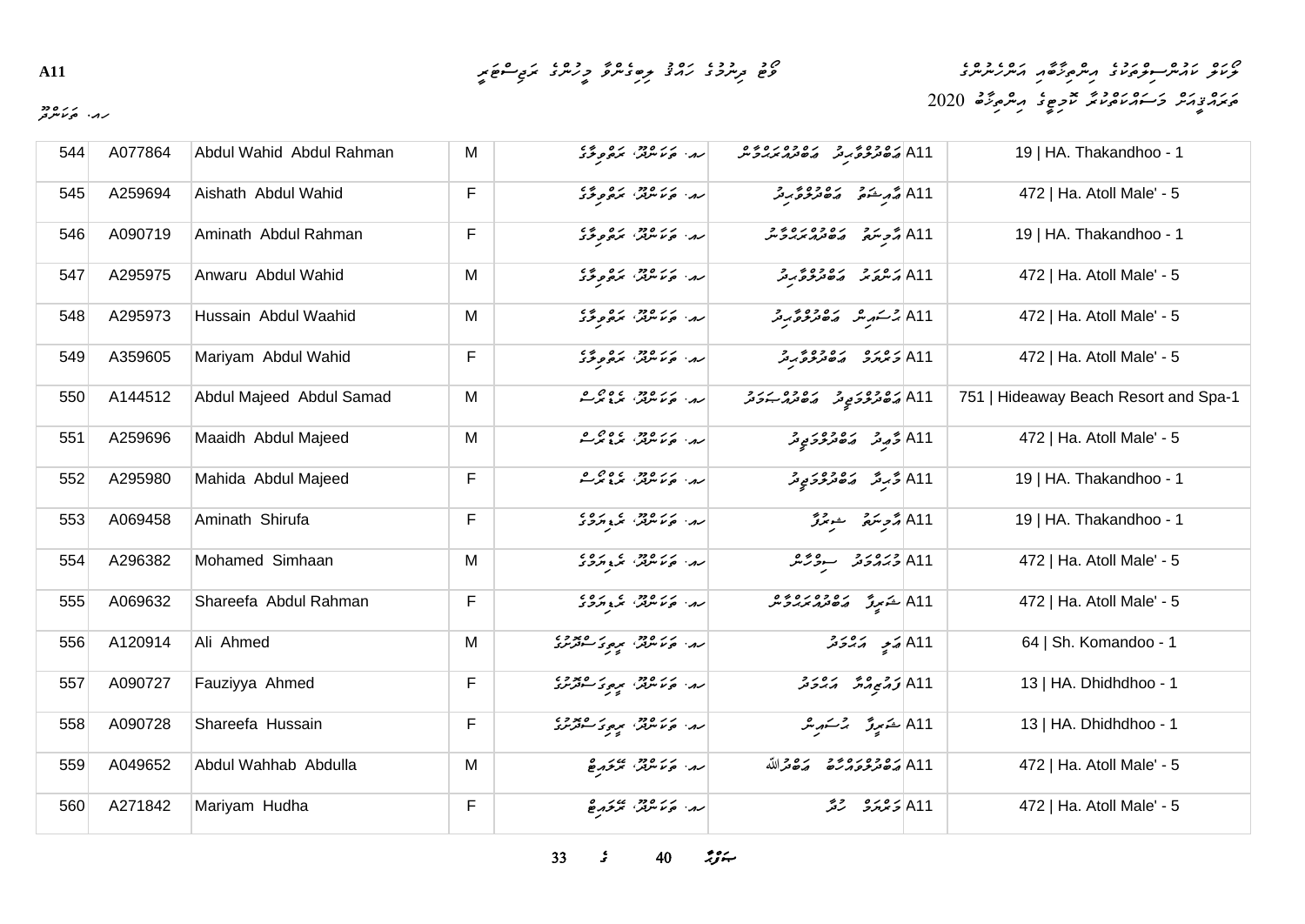*sCw7q7s5w7m< o<n9nOoAw7o< sCq;mAwBoEw7q<m; wBm;vB* م من المرة المرة المرة المرجع المرجع في المركبة 2020<br>مجم*د المريض المربوط المربع المرجع في المراجع المركبة* 

| 561 | A334900 | Naaif Abdul Wahhab      | M           | رد و مسجد عدد و                    | A11 شمېر د مەمز <i>وەرە</i> تە                 | 472   Ha. Atoll Male' - 5            |
|-----|---------|-------------------------|-------------|------------------------------------|------------------------------------------------|--------------------------------------|
| 562 | A088894 | Fathimath Mohamed       | F           | رد کرده ود در دره د                | A11 <i>وَّجِوحَة حُبَدُونَد</i>                | 19   HA. Thakandhoo - 1              |
| 563 | A295832 | Mariyam Sameeha Mohamed | F           | رد به دود. بررون                   | A11 كالمحافزة المستحير متحافز وترويخ المراجعة  | 19   HA. Thakandhoo - 1              |
| 564 | A092546 | Sameena Mohamed         | F           | رد کا سرچر کرده                    | A11 سَمَّحِ مَدَّ حَمَدَ حَمَدَ حَمَّدَ        | 19   HA. Thakandhoo - 1              |
| 565 | A295834 | Shahuma Mohamed         | F           | رد کا سرفار برد د ده د             | A11 خەرج ئەيرە دىر                             | 19   HA. Thakandhoo - 1              |
| 566 | A259772 | Saathia Moosa Rasheed   | F           | رە بەر ەدە بەرگە بەر               | A11 سَمْهِ ۾َ "وَ"سُدُ مَرَسُونِرَ             | 19   HA. Thakandhoo - 1              |
| 567 | A296499 | Sanahu Moosa            | M           | رە بەر ەدە بەرگە بەر               | A11 سَتَرَبَّرُ حَرْثَتُهُ                     | 472   Ha. Atoll Male' - 5            |
| 568 | A296314 | Aminath Sama            | $\mathsf F$ | رە ئونو سرور ئاستىر دە ئ           | A11 مَّ حِسَمَّة سَتَرَّ                       | 472   Ha. Atoll Male' - 5            |
| 569 | A151247 | Fathmath Samheedha      | F           | رو. ئو ئاسرور مى كە كەسىر كەر ق    | A11 ۇ <sub>جو</sub> رَى <sub>م</sub> سَوْرٍىدَ | 472   Ha. Atoll Male' - 5            |
| 570 | A082675 | Mariyam Abdulla         | F           | رو. ئونو مىز كە ئەس كەر ئ          | A11 كريركر كان محافظ الله                      | 472   Ha. Atoll Male' - 5            |
| 571 | A352741 | Mohamed Sammah          | M           | رە ئەس كە ئەس ئەر ئە               | A11 <i>22022 سكەم</i> تر                       | 472   Ha. Atoll Male' - 5            |
| 572 | A352740 | Suha Ali                | F           | رە ئەس كە ئەس ئەر ئە               | A11  گے، تھ ج                                  | 472   Ha. Atoll Male' - 5            |
| 573 | A090808 | Fathimath Moosa         | $\mathsf F$ | رە ئەسلامى ئۇسكەس ئى               | A11 وَجِعَةَ وَيْتَ                            | 19   HA. Thakandhoo - 1              |
| 574 | A125272 | Nuha Ibrahim            | F           | رړ ، پره ده پر عروونځ              | A11 بترب <sup>ع</sup> مەھ <i>ت</i> رىيە 3      | 19   HA. Thakandhoo - 1              |
| 575 | A165811 | Rilvaan Ibrahim         | M           | رړ ور ده ده کاروونځ                | A11  مرت ومَّ شَرِ مِنْ مَرْرِدْ               | 738   Adaaran Select Hudhuranfushi-1 |
| 576 | A151051 | Ahmed Salim             | M           | رړ ورود د ده                       | A11 كەبۇبى قىمىدى ئىستىدى                      | 49   HDh. Vaikaradhoo - 1            |
| 577 | A151116 | Husna Abdulla           | F           | ر در ۵۶۵ – ۵۶۶<br>رو ۰ جونو سوتوری | A11 بُرْسْمِتْر     پر2فرالله                  | 472   Ha. Atoll Male' - 5            |

**34** *s* **40** *n***<sub>s</sub>**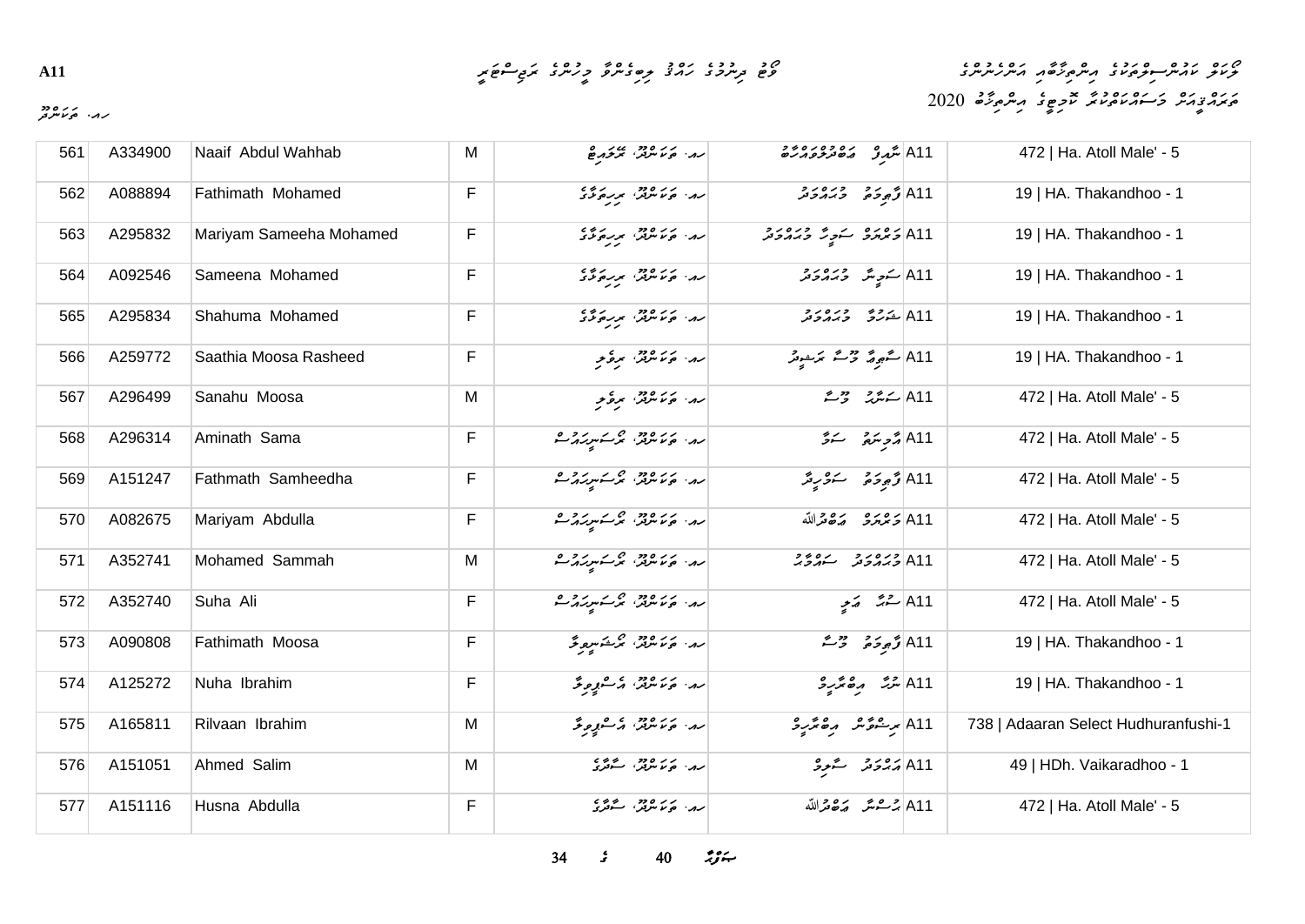*sCw7q7s5w7m< o<n9nOoAw7o< sCq;mAwBoEw7q<m; wBm;vB* م من المرة المرة المرة المرجع المرجع في المركبة 2020<br>مجم*د المريض المربوط المربع المرجع في المراجع المركبة* 

| 220 / 1         |  |
|-----------------|--|
| بربر ومحمد مرفر |  |

| 578 | A043260 | Mohamed Haleem Abdulla | M           | ر پر د وجه د د د و د              | A11 <i>وُبَرُوُدَتْه بَرْمِ</i> وْ كَرَصْوَاللّه | 472   Ha. Atoll Male' - 5             |
|-----|---------|------------------------|-------------|-----------------------------------|--------------------------------------------------|---------------------------------------|
| 579 | A296052 | Jana Ali               | F           | رړ ور دوه شوه دي                  | A11 اتے تئر ۔ <sub>م</sub> توسی                  | 472   Ha. Atoll Male' - 5             |
| 580 | A254328 | Muna Ali               | $\mathsf F$ | رو، ورودو، سکھور                  | A11  تحتر کم مو                                  | 472   Ha. Atoll Male' - 5             |
| 581 | A090775 | Rugiyya Hassan         | F           | رد کا مولاد کے دور                | A11 برت <sub>و</sub> پر پر بر کرد کر             | 472   Ha. Atoll Male' - 5             |
| 582 | A092655 | Abdulla Arif           | M           | رە ئەرەدە ئەترەتى                 | A11 مَەھىراللە مەمر <i>ۇ</i>                     | 472   Ha. Atoll Male' - 5             |
| 583 | A113404 | Ahmed Arif             | M           | رە ئەرەدە ئەترەتى                 | A11 كەش <sup>ى</sup> رى گەرى                     | 751   Hideaway Beach Resort and Spa-1 |
| 584 | A296327 | Ali Arif               | M           | رە ئەرەدە ئەترەتى                 | A11 کھ پھر تھ                                    | 19   HA. Thakandhoo - 1               |
| 585 | A296328 | Asima Farooq           | F           | رە ئەرەدە ئەھمىرى ئى              | A11 مەسىرى ئى <i>مى</i> رى                       | 472   Ha. Atoll Male' - 5             |
| 586 | A064097 | Faroog Hassan          | M           | رە ، ئۇ ئابىرلاش سەھرىي ئى        | A11 گرىنز ئەسەپىر                                | 24   HDh. Hanimaadhoo - 1             |
| 587 | A296274 | Jamshaadh Jaufar       | M           | رد. و دیور ده ده ده               | A11 كۆرىشى كەن ئەرەپىر                           | 472   Ha. Atoll Male' - 5             |
| 588 | A010721 | Jaufar                 | M           | رد. و در ۵۶۵. دره دره             | A11 تح <b>ەترى</b> تر                            | 19   HA. Thakandhoo - 1               |
| 589 | A159243 | Jawadh Jaufar          | M           | رړ وره ده ده ده کړه               | A11 کے <i>قرقر کے م<sup>ح</sup>وکر ت</i> ھ       | 670   Constance Halaveli-1            |
| 590 | A296276 | Jazlaan Jaufar         | M           | ر در دود. ده دره                  | A11 يَے تَح شَرَ بِمَ وَبِرَ تَرَ بِمَرْ         | 472   Ha. Atoll Male' - 5             |
| 591 | A149583 | Khadeeja Abdul Hadi    | F           | رد. و دیور ده ده ده               | A11 كَتْمِيعًا مَدَّةَ مِرْجُرْكَتِرِ            | 569   Kulhudhuffushi, Ehenihen-1      |
| 592 | A090810 | Sobira Hassan          | F           | رړ وره ده ده ده ده                | A11 بِنَهُ صِمَدُ بِرَسَدَ مَدْ                  | 19   HA. Thakandhoo - 1               |
| 593 | A296092 | Ahmed Anwar Ali        | M           | رە، ئەنەشرى سىر شىر ئورۇ          | A11 كەبرى تەرەپ كەيرىسى ئەرىپە                   | 472   Ha. Atoll Male' - 5             |
| 594 | A090750 | Ali Mohamed            | M           | رە، ئۇيغا ئىرىش سىك ئىسكەنلىرى ئى | A11 كەير - ئ <i>ەنەۋەت</i> ر                     | 19   HA. Thakandhoo - 1               |

**35** *s* **40** *n***<sub>s</sub>***s* **<b>***n*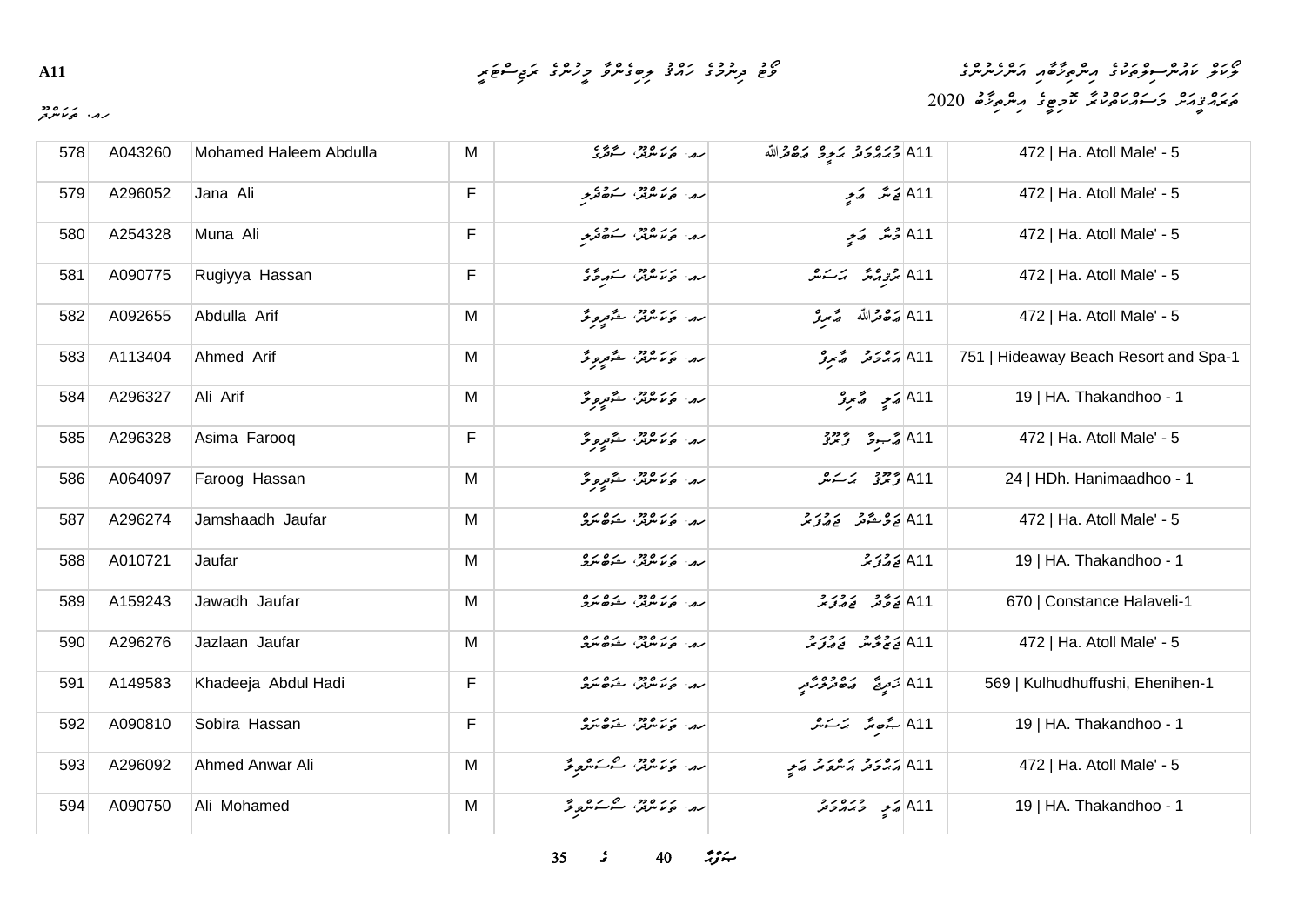*sCw7q7s5w7m< o<n9nOoAw7o< sCq;mAwBoEw7q<m; wBm;vB* م من المسجد المسجد المسجد المسجد المسجد العام 2020<br>مسجد المسجد المسجد المسجد المسجد المسجد المسجد المسجد المسجد ال

| 595 | A296090 | Aminath Saeedha Ali       | F           | رە، ئۇيۇشقۇ، سەسكىشھەقە                     | A11 مَّ حِ سَمَّۃ   سَمهِ مَّر مَرْحِ           | 553   Hulhumale', Ehenihen - 1 |
|-----|---------|---------------------------|-------------|---------------------------------------------|-------------------------------------------------|--------------------------------|
| 596 | A090751 | Fareeda Moosa             | F           | رە، ئۇناشقۇ، سىگە ئىشھوقە                   | A11 توميتر    تڙ ٿ                              | 19   HA. Thakandhoo - 1        |
| 597 | A296091 | Fathimath Shimla Ali      | F           | رە، ئۆياشلار، سىگە ئىسرو ئ                  | A11 <i>وَّجِ وَحَمَّ</i> سِوَدَتَرَ صَعِ        | 472   Ha. Atoll Male' - 5      |
| 598 | A296093 | Mariyam Risma Ali         | $\mathsf F$ | رە، ئويومبرودە كەسكەتلىق ئە                 | A11 وَبَرْيَرُوْ بِرِسْرَةً <sub>ه</sub> َ بِهِ | 472   Ha. Atoll Male' - 5      |
| 599 | A024679 | Mohamed Sodhiq            | M           | رە، ئويومبرودە كەسكەتلىق ئە                 | A11 <i>وبروبر و سگ</i> ور <sup>ه</sup> ِ        | 472   Ha. Atoll Male' - 5      |
| 600 | A075087 | Safiyya Ali               | $\mathsf F$ | رە، ئەناسلار، شەك ئىرى                      | A11 جَوِړْ پَه چَر                              | 472   Ha. Atoll Male' - 5      |
| 601 | A081115 | Samiyya Ali               | F           | رە ئەرەدە سى ئەسەر ئە                       | A11 ڪوپريگر ڪيو                                 | 472   Ha. Atoll Male' - 5      |
| 602 | A039026 | Abdul Rahman Mohamed      | M           | رور ورود ده دوم                             | A11 كەھەركە ئەرگە ئەرگەردىر                     | 19   HA. Thakandhoo - 1        |
| 603 | A146401 | Abdulla Naeem             | M           | رو در دود ه کرده ده                         | A11 كەھىراللە <i>سَمە بى</i>                    | 472   Ha. Atoll Male' - 5      |
| 604 | A259768 | Ahmed Naeem Abdul Rahmaan | M           | رو، ولامروز کے منصوبی                       | A11 ג' בינ יתג כ ג' פי ג' פי הסיירית            | 472   Ha. Atoll Male' - 5      |
| 605 | A296482 | Ali Naeem                 | M           | رړه د ده چې ده ده                           | A11 کی ستھی <sup>و</sup>                        | 472   Ha. Atoll Male' - 5      |
| 606 | A090800 | Aminath Mohamed           | F           | رەپ ئەرەدە كەسەرەپ                          | A11 مُّجِسَمُ وَرَمُّدَتَرَ                     | 472   Ha. Atoll Male' - 5      |
| 607 | A089551 | Fathimath Fakhira         | $\mathsf F$ | رد ورود هستروه                              | A11 وَّجِرَة مَحْ وَّزِيْرَ                     | 13   HA. Dhidhdhoo - 1         |
| 608 | A296481 | Hussain Naeem             | M           | رړ، وراووړ، گرگرووی                         | A11 برُسَهرِ مَر سَمِرٍ \$                      | 472   Ha. Atoll Male' - 5      |
| 609 | A138773 | Ibrahim Naeem             | M           | رر ورود همیشود و                            | A11 <sub>مر</sub> ھ تژر په سمدي و               | 472   Ha. Atoll Male' - 5      |
| 610 | A053620 | Khadeeja Adam             | F           | رد. و د مرد دو.<br>در و د مرکز، و مرد بروژی | A11 زَمِرِجٌ      دُمَرَدٌ                      | 19   HA. Thakandhoo - 1        |
| 611 | A295929 | Mohamed Ibrahim           | M           | ره به نمای در ۲۵ در ۲۵ در ۲۵                | A11  <i>وبروبرة م</i> ۇم <i>رگې</i> رو          | 472   Ha. Atoll Male' - 5      |

**36** *s* **40** *n***<sub>s</sub>***s*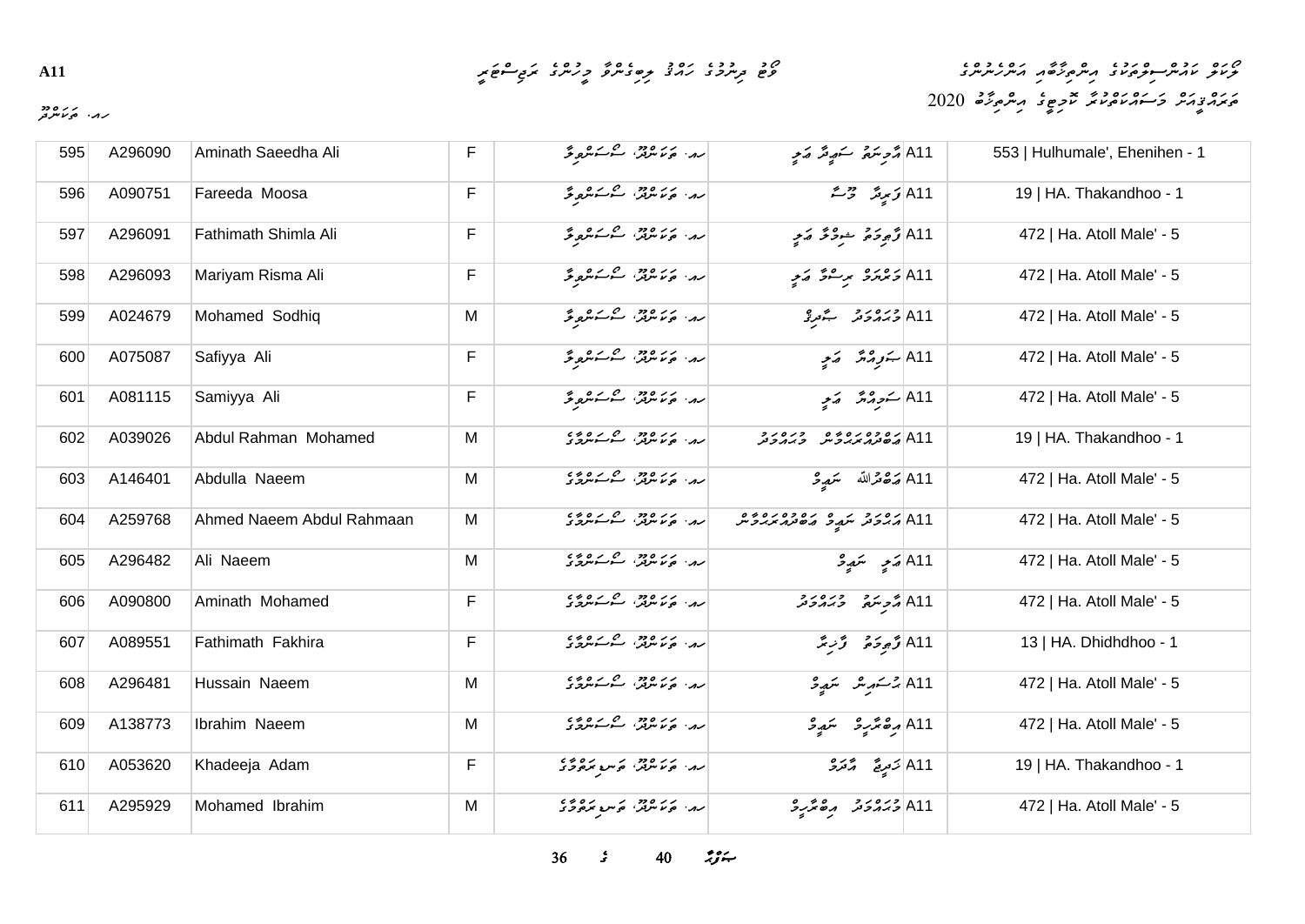*sCw7q7s5w7m< o<n9nOoAw7o< sCq;mAwBoEw7q<m; wBm;vB* م من المرة المرة المرة المرجع المرجع في المركبة 2020<br>مجم*د المريض المربوط المربع المرجع في المراجع المركبة* 

| 612 | A043254 | Ahmed Mohamed                 | M           | رړ ور دوه وروند                                                                                                | A11 كەيمەت قەيمەدىر                                       | 472   Ha. Atoll Male' - 5      |
|-----|---------|-------------------------------|-------------|----------------------------------------------------------------------------------------------------------------|-----------------------------------------------------------|--------------------------------|
| 613 | A296375 | Asadhulla Ahmed               | M           | رد کا سرفرا کا موجوفگری                                                                                        | A11 كەسكەتراللە كەبرى تىر                                 | 472   Ha. Atoll Male' - 5      |
| 614 | A296374 | Saara Ahmed                   | F           | رد کا سرفرا کا موجوفگری                                                                                        | A11 گەنتە ئەرەبەد                                         | 13   HA. Dhidhdhoo - 1         |
| 615 | A159018 | Siyara Ahmed                  | F           | رد و دود و دود                                                                                                 | A11 سەترىتر كەبردىز                                       | 472   Ha. Atoll Male' - 5      |
| 616 | A164675 | Maryam Shamra Ibrahim Rasheed | $\mathsf F$ |                                                                                                                | A11 كوجهرو شوكر مركز مرشور من مركز ودر مورد المحمد المحمد | 472   Ha. Atoll Male' - 5      |
| 617 | A022181 | Ali Abdulla                   | M           | رد. در ۵۶۵ د د ده وور                                                                                          | A11 <i>هَ جِه هَ هُ</i> تَراللّه                          | 472   Ha. Atoll Male' - 5      |
| 618 | A259711 | Firasha Ali                   | F           | رد. در ۵ در در در دورد.<br>رد. وماس در وره س وتووند                                                            | A11 وِتَرْتَّۃ   دَمِ                                     | 472   Ha. Atoll Male' - 5      |
| 619 | A295919 | Adam Qasim                    | M           | رد کے ماسویں اور والی کا بات                                                                                   | A11 مَرْمَرْدْ تَحْ <sup>سِ</sup> دْ                      | 19   HA. Thakandhoo - 1        |
| 620 | A295918 | Safiyya Gasim                 | F           | رد ود ده د د د ده                                                                                              | A11 س <i>ەرەھەڭ</i> قۇسىۋ                                 | 19   HA. Thakandhoo - 1        |
| 621 | A042418 | Abdul Kareem Mohamed          | M           | رە بەر مەردە ئەر                                                                                               | A11 رَەدۈر بِرەت بەرەرد                                   | 472   Ha. Atoll Male' - 5      |
| 622 | A296114 | Hamdha Abdul Kareem           | $\mathsf F$ | رە بەر ھەر ئەتر                                                                                                | A11 كەن ھەھەر ئەرە                                        | 472   Ha. Atoll Male' - 5      |
| 623 | A296113 | Hammadh Abdul Kareem          | M           | رە بەر ھەر ئەتر                                                                                                | A11 ג'וליני ג'ייניגיט איני                                | 472   Ha. Atoll Male' - 5      |
| 624 | A259712 | Hayyan Abdul Kareem           | M           | رە بەر ھەر ئەتر                                                                                                | A11 ئەمەممىر مەھ <i>ىرى بى</i> رى                         | 472   Ha. Atoll Male' - 5      |
| 625 | A044574 | Abdulla Gasim                 | M           |                                                                                                                | A11 مَەھْتَراللە     ئۇسىۋ                                | 553   Hulhumale', Ehenihen - 1 |
| 626 | A296086 | Ahmed Nasheed                 | M           | رد کا سربر وی دی ش                                                                                             | A11 كەرى كى سىر سىر ئىسى ئىش بىر ئىس                      | 472   Ha. Atoll Male' - 5      |
| 627 | A296084 | Ali Rasheed                   | M           | رد کرده دو ده د د کار د کار د کار د کار د کار د کار د کار د کار کرد که د کار د کار د کار د کار د کار د کار د ک | A11  رَمِ - مَرْشِيْتَر                                   | 472   Ha. Atoll Male' - 5      |
| 628 | A141694 | Fathimath Waheeda             | F           | رړ . پر ۵۶۵ کامونو څخه کله                                                                                     | A11 وَّجِرَة حَرِيثَرَ                                    | 24   HDh. Hanimaadhoo - 1      |

*37 sC 40 nNw?mS*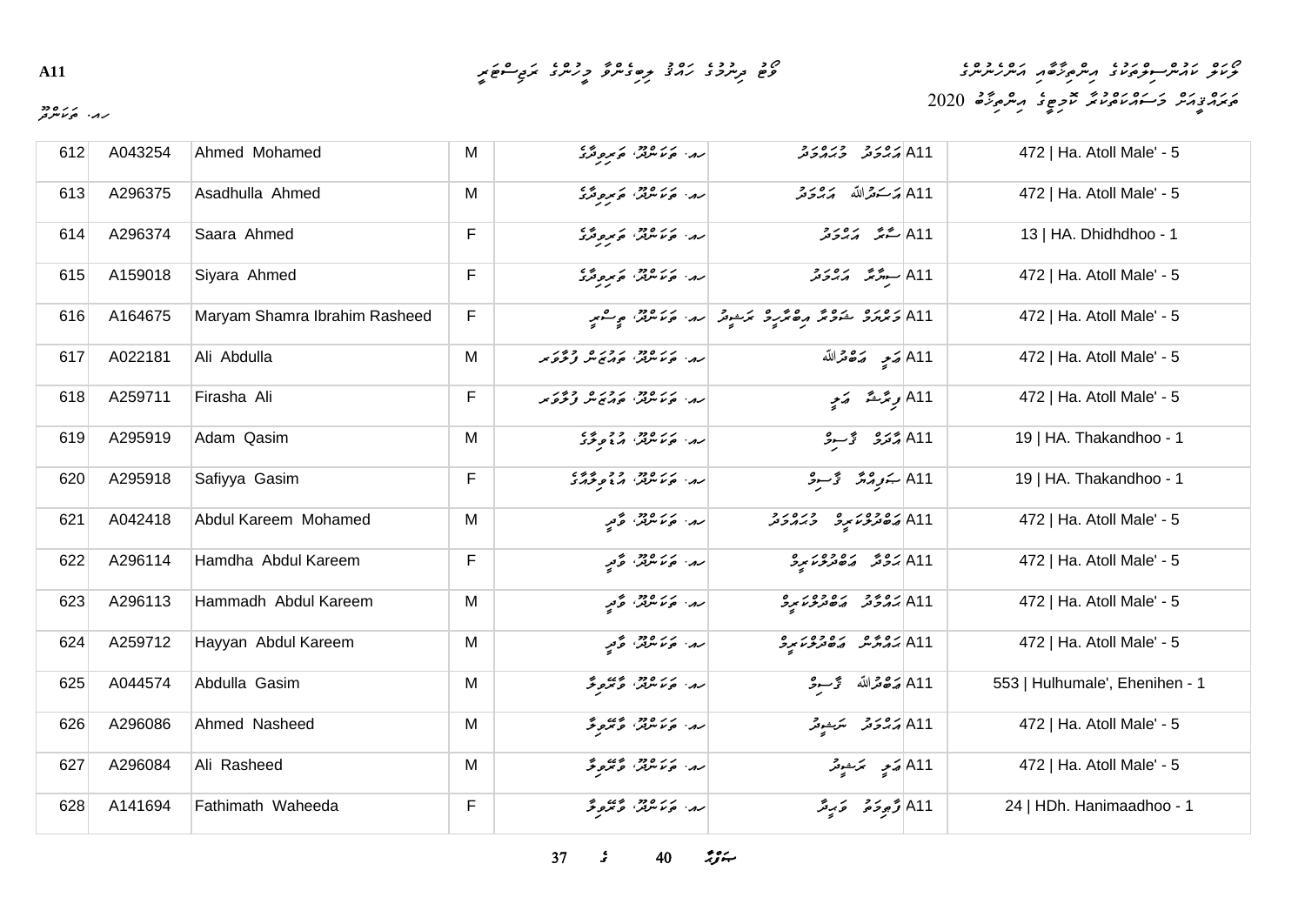*sCw7q7s5w7m< o<n9nOoAw7o< sCq;mAwBoEw7q<m; wBm;vB* م من المرة المرة المرة المرجع المرجع في المركبة 2020<br>مجم*د المريض المربوط المربع المرجع في المراجع المركبة* 

| 629 | A152578 | Ibrahim Shaheed     | M            | رە بە ئەسرى ئەسىم ئەسىم ئە                           | A11 مِنْھُمَّرِيْرْ شَرِيْر                                           | 472   Ha. Atoll Male' - 5      |
|-----|---------|---------------------|--------------|------------------------------------------------------|-----------------------------------------------------------------------|--------------------------------|
| 630 | A121604 | Mohamed Imran       | M            |                                                      | A11 <i>32023 م</i> وتمبر                                              | 472   Ha. Atoll Male' - 5      |
| 631 | A150065 | Nasheeda Abdulla    | F            | رە بەر ەدە ئەسىم ئە                                  | A11 <i>مَرْحوِمَّر مَرْهُ</i> قْرَاللَّه                              | 553   Hulhumale', Ehenihen - 1 |
| 632 | A132396 | Rasheeda Abdulla    | F            | رد کا سرفران می شود می                               | A11 <del>مَرْشِ</del> وتَر صَرْهُ قَرْاللّه                           | 553   Hulhumale', Ehenihen - 1 |
| 633 | A028189 | Saeeda Abdulla      | F            | رد کا سرفان دی شده و شرح ش                           | A11 كوپوتئر   ئەھەتراللە                                              | 553   Hulhumale', Ehenihen - 1 |
| 634 | A090748 | Shaheeda Abdulla    | $\mathsf{F}$ | رد کا سرفر کا می شده شده شده شده است.                | A11 خَدَرِيْتُر صَ <b>صْ</b> قَرْاللَّه                               | 553   Hulhumale', Ehenihen - 1 |
| 635 | A132181 | Abdul Baari Hassan  | M            | رد و ده ده د ده                                      | A11 كەھەر ئۇھەمبە كەسكەنلەر                                           | 160   K. Guraidhoo - 1         |
| 636 | A055340 | Fareesha Hassan     | F            | גן פרד גן גם                                         | A11 كۆمىيەتىش كەسكەنلىر                                               | 472   Ha. Atoll Male' - 5      |
| 637 | A074407 | Mohamed Hassan      | M            | גן פרד גן גם                                         | A11 <i>ۋېزەر بىر ئەسەنل</i>                                           | 378   Hithadhoo Ehenihen - 1   |
| 638 | A074406 | Abdul Qadir Hassan  | M            | رە، ئۇنۇشلۇق ئەسىرگ                                  | A11 كەھ تىرى تۇتىرىتى كىرىكىش                                         | 19   HA. Thakandhoo - 1        |
| 639 | A089649 | Aishath Waheedha    | $\mathsf F$  | رړ ور دوه پرگ                                        | A11 مَگْرِسْتَمْ کُرِیْتَر                                            | 19   HA. Thakandhoo - 1        |
| 640 | A259752 | Maaisha Abdul Qadir | F            | رړ، وړسرون و برگ                                     | A11  <i>وَّ <sub>م</sub>ِ</i> حَدَّ م <i>َ هُ مَرْحَرَّةً مِرِيمَ</i> | 472   Ha. Atoll Male' - 5      |
| 641 | A131554 | Abdul Hameed Adam   | M            | ג גם כבר הממוכה<br>הגי המיתה הפולקות                 | A11 كەھىرى <i>گە جۇ مەترى</i>                                         | 472   Ha. Atoll Male' - 5      |
| 642 | A296038 | Ahmed Hameed        | M            | ג הגסבר הממוכה<br>הנה ים מיטקט, ים חבות מג           | A11 كەندى كەر بۇ ئىر                                                  | 472   Ha. Atoll Male' - 5      |
| 643 | A296039 | Aishath Risdha      | F            | ג ג פרד הממיד בה<br>ג ה ים מיתרת ו פותרתית           | A11 مَدْمِ حَدَّمَة مِ سِرْمَتْرَ                                     | 19   HA. Thakandhoo - 1        |
| 644 | A377396 | Hussain Hameed      | M            | ג ג פרד באבציב.<br>הג ופיעיתיה פיתנקית               | A11  پر کے مربٹر کے برقر                                              | 472   Ha. Atoll Male' - 5      |
| 645 | A296036 | Mohamed Hameed Adam | M            | ג ג פרד הממיד בה<br>מגי קיש ייתר והפיקודי פריד ברידו | A11 وُبَرُودُو بَرَوِيْر مُرَتَّزَو                                   | 472   Ha. Atoll Male' - 5      |

**38** *s* **40** *n***<sub>s</sub>***s*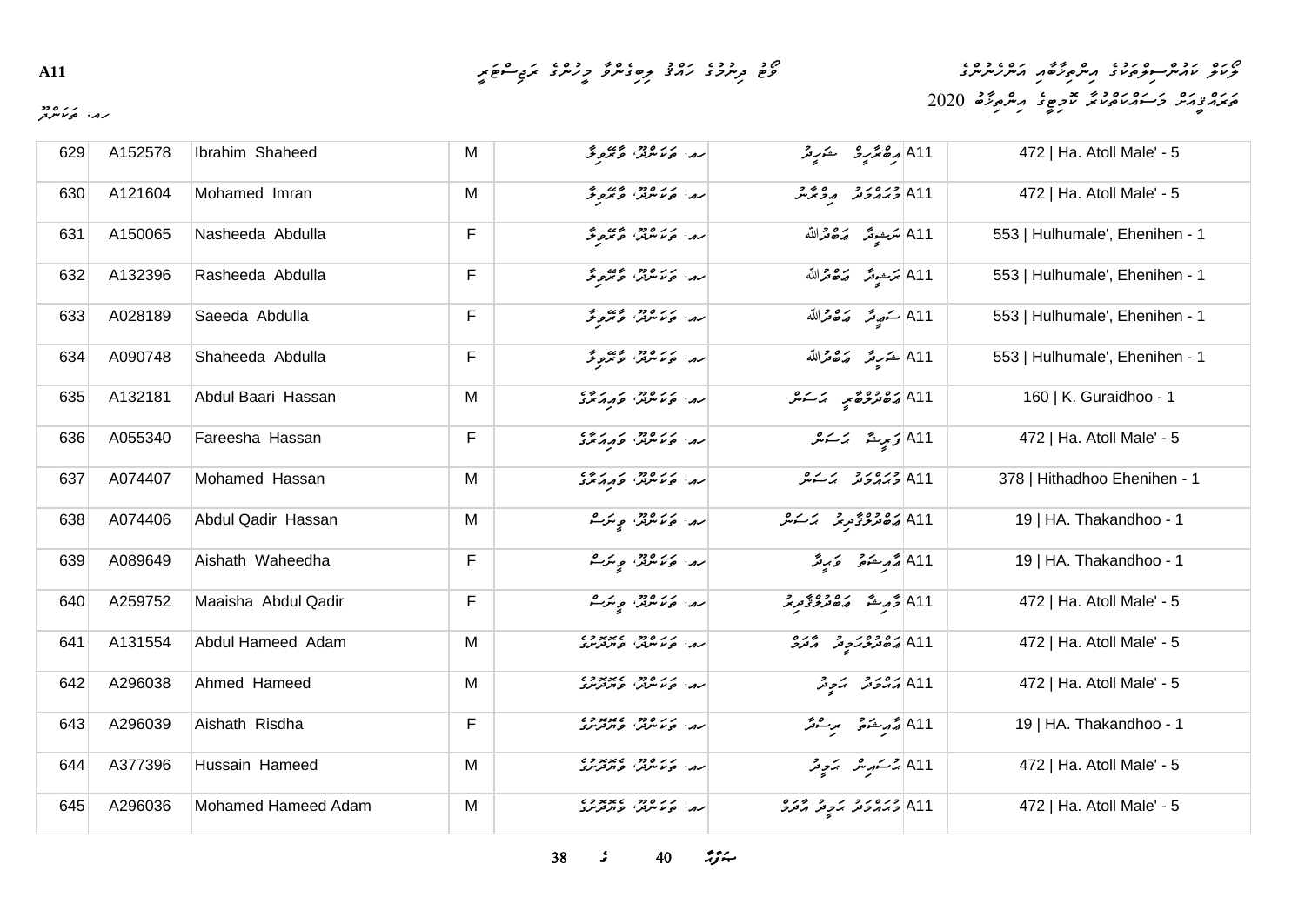*sCw7q7s5w7m< o<n9nOoAw7o< sCq;mAwBoEw7q<m; wBm;vB* م من المرة المرة المرة المرجع المرجع في المركبة 2020<br>مجم*د المريض المربوط المربع المرجع في المراجع المركبة* 

| 646 | A296035 | Murushida Adam        | F | ر در ۶۵ ده در ۶۵ در در ۶<br>رو ۰ مونما سرفر ۱ و بر توسر | A11 وُتَرْشِيثَرِ - مُرْتَرَدُ -         | 472   Ha. Atoll Male' - 5       |
|-----|---------|-----------------------|---|---------------------------------------------------------|------------------------------------------|---------------------------------|
| 647 | A090738 | Nasreena Moosa        | F | ג ה כני הממיכה<br>הג ים מייתה ים חייביות                |                                          | 472   Ha. Atoll Male' - 5       |
| 648 | A090739 | Sofiyya Moosa         | F | ג הגסבר הממוכה<br>הנה ים מיטקט, ים חבות מג              | A11 بەرەپە ئەسىم                         | 19   HA. Thakandhoo - 1         |
| 649 | A039364 | Abdul Raheem Mohamed  | M | رد کرده ود در د                                         | A11 كەھەركە كەرگە دىر دىر                | 472   Ha. Atoll Male' - 5       |
| 650 | A259765 | Saaidh Abdul Raheem   | M | رد کرده دو در د                                         | A11 گەرىر ھەممەرچەر                      | 472   Ha. Atoll Male' - 5       |
| 651 | A296450 | Saajid Abdul Raheem   | M | رړ ور دوه ور د                                          | A11 گەم بۇ مەھەرە <i>مەرى</i> 3          | 714   Club Med Flnolhu Villas-1 |
| 652 | A296447 | Sajidhaa Abdul Raheem | F | رړ ور دوه د د د                                         | A11 گەم قرىق ئەھە <i>تەر كەب ۋ</i>       | 553   Hulhumale', Ehenihen - 1  |
| 653 | A296626 | Hashim Dawood         | M | رړ ور دوه ولومو                                         | A11 گرشوی قربرتر                         | 472   Ha. Atoll Male' - 5       |
| 654 | A296623 | Hasima Dawood         | F | رړ ور دوه ولومو                                         | A11 بُرْسِعٌ مَ <i>مَّهُ مَدْ</i>        | 472   Ha. Atoll Male' - 5       |
| 655 | A296624 | Khashia Dawood        | F | رړ ور دوه ولومو                                         | A11 تَرْحَدِيَّة مَدَّرْتَدَ             | 472   Ha. Atoll Male' - 5       |
| 656 | A158408 | Mohamed Adam          | M | رە ئەسلام ئەربىق ئور                                    | A11 <i>وبروبرو مجره</i>                  | 19   HA. Thakandhoo - 1         |
| 657 | A296139 | Abdulla Shareef       | M | رد ورود دور                                             | A11 كەھەراللە شىمب <i>ور</i>             | 472   Ha. Atoll Male' - 5       |
| 658 | A080889 | Ahmed Shareef         | M | رو. و ما مرور و د محمد می                               | A11 كەش <b>رى</b> ق سىمب <i>و</i> گ      | 472   Ha. Atoll Male' - 5       |
| 659 | A081349 | Ali Shareef           | M | رو ورودو روس                                            | A11  رَمٍ شَمَرٍوْ                       | 19   HA. Thakandhoo - 1         |
| 660 | A080890 | Aminath Lumna         | F | رە ئەس ئەرەپكى ئەھمىرى                                  | A11 مَّ حِ سَمَّعَ شَّحْسَّرَ            | 472   Ha. Atoll Male' - 5       |
| 661 | A296140 | Hassan Shareef        | M | رە ئەس ئەرەپكى ئەھمىرى                                  | A11 بَرَسَہ شَمَعِ وَ                    | 472   Ha. Atoll Male' - 5       |
| 662 | A157442 | Hussain Shareef       | M | رە بەر ەدە بەھسىگە                                      | A11 پرستمبر شروع شک <u>ی</u> ږد <i>گ</i> | 472   Ha. Atoll Male' - 5       |

**39** *s* **40** *z*<sub>*s*</sub> *z*